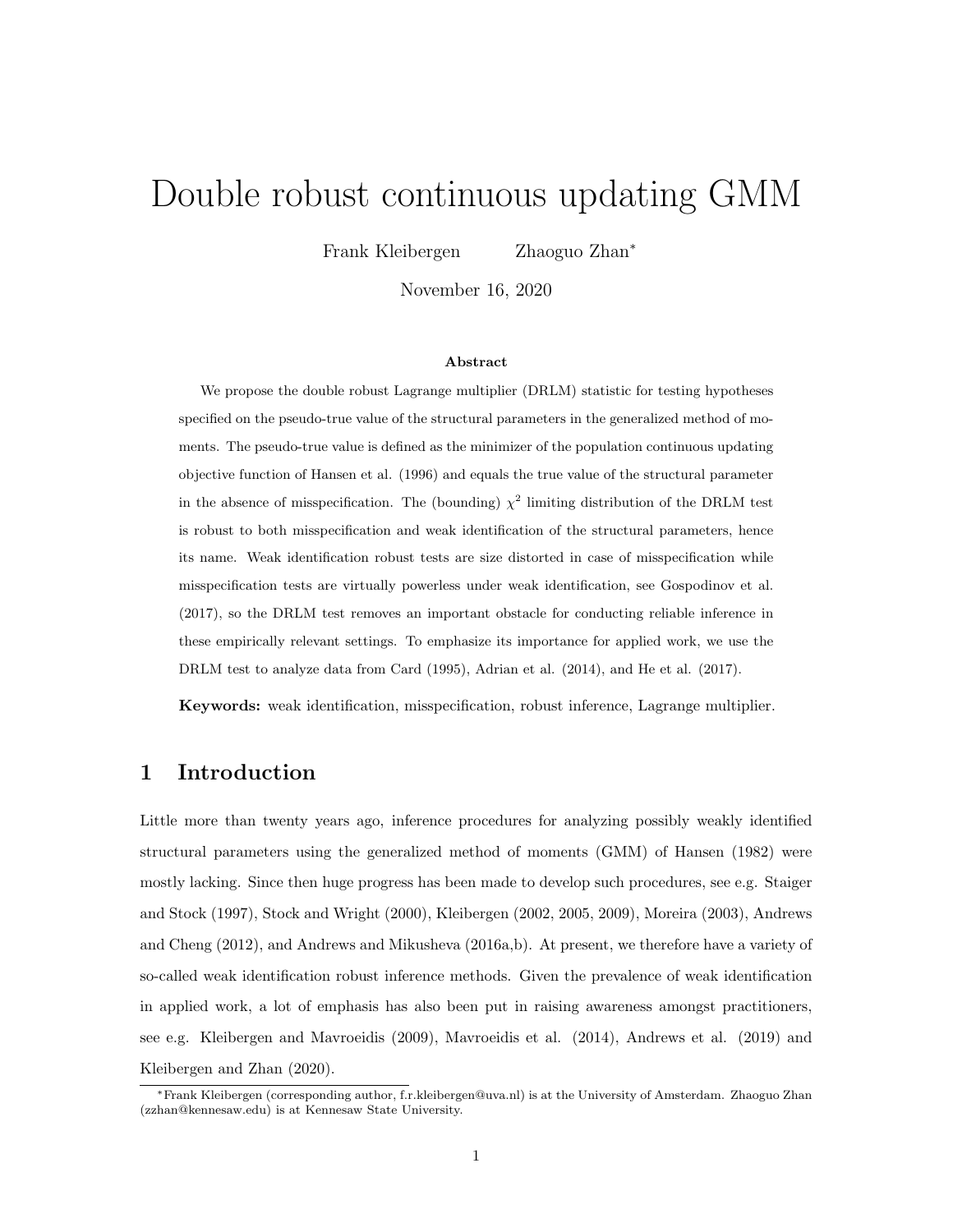The weak identification robust inference procedures lead to inference that is centered around the continuous updating estimator (CUE) of Hansen et al. (1996). GMM requests the moment condition to hold at a (unknown) true value of the parameter which is then also the minimizer of the population continuous updating objective function. The inference resulting from weak identification robust inference procedures concerning hypotheses specified on the true value of the structural parameters remains reliable under varying degrees of identification. When there is no value of the structural parameters where the GMM moment conditions exactly hold, the structural model is rendered misspecified and we refer to the minimizer of the (population continuous updating) GMM objective function as the pseudo-true value. The pseudo-true value depends on the (population) objective function at hand and different objective functions lead to distinct pseudo-true values. We use the minimizer of the population continuous updating objective function as the pseudo-true value because of its invariance properties and since weak identification robust tests lead to inference that is centered around it. In case of misspecification, these inference procedures for testing hypotheses specified on the pseudo-true value become size distorted for just small amounts of misspecification. This would not sound as much of a problem if it was possible to efficiently detect such misspecification. This is, however, not so since misspecification tests, like the Sargan-Hansen test (Sargan (1958) and Hansen (1982)), are virtually powerless in settings of joint misspecification and weak identification; see Gospodinov et al. (2017). Weak identification robust inference procedures thus came about to overcome the general critique of non-robustness of traditional inference procedures to varying identification strengths, see Staiger and Stock (1997), but are similarly non-robust to misspecification.

Arguably, the first to emphasize the importance of misspecification in the presence of weak (or no) identification were Kan and Zhang (1999). With the surge in applied work on structural estimation, awareness of misspecification has grown further, see Hall and Inoue (2003). In asset pricing models, for example, it is now generally accepted that misspecification, alongside weak identification, is an important empirical issue, see e.g. Kan et al. (2013) and Kleibergen and Zhan (2020). Kan et al. (2013) therefore developed misspecification robust t-statistics for the Fama-MacBeth (FM)  $(1973)$  two-pass estimator, *i.e.* the typical estimator employed to estimate risk premia in linear asset pricing models. These misspecification robust t-statistics are, however, not robust to weak identification so identical to the weak identification robust inference procedures, they cannot deal with the empirically relevant settings of both misspecification and weak identification. We therefore extend the weak identification robust score or Lagrange multiplier (KLM) test from Kleibergen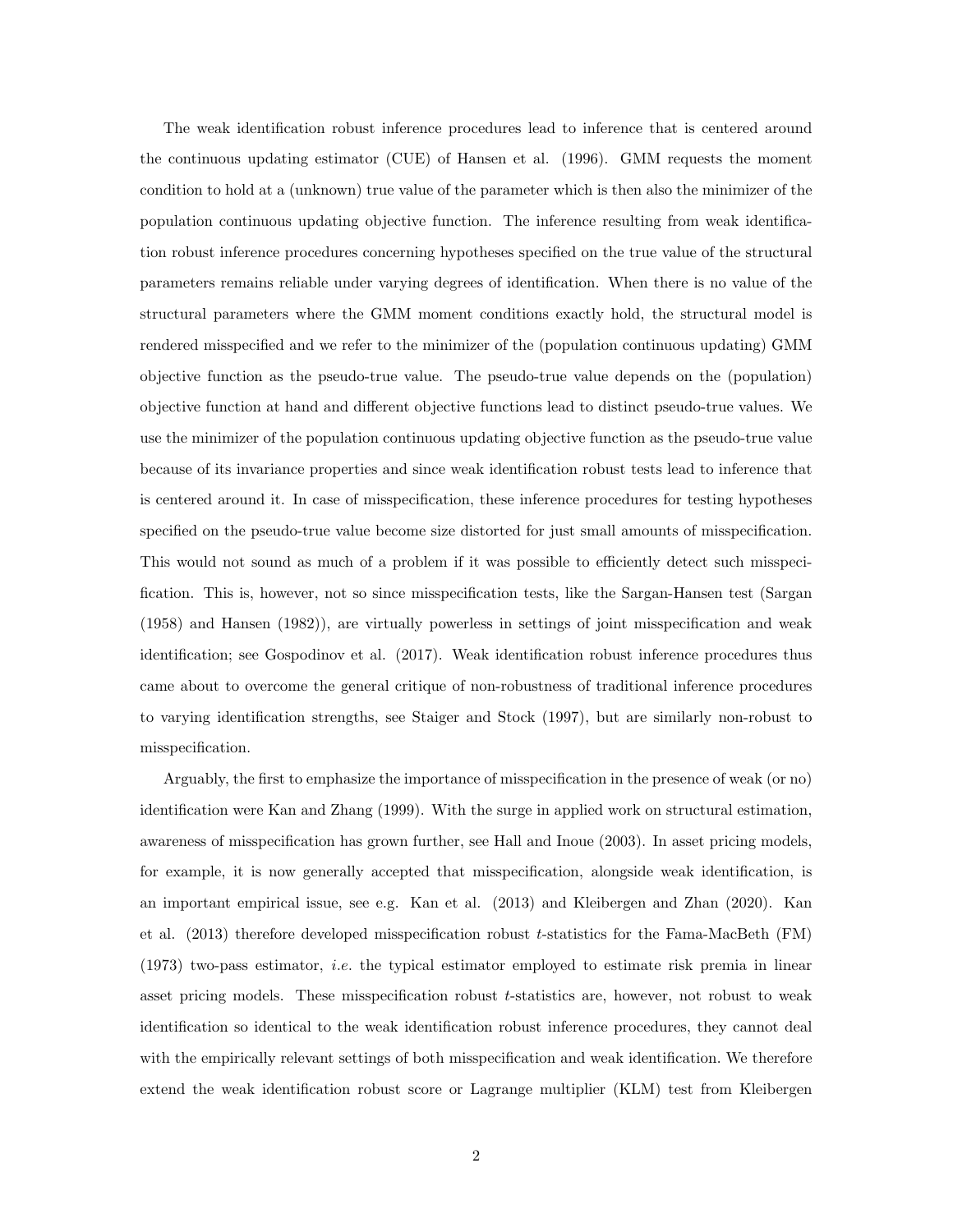(2002, 2005, 2009) to a double robust Lagrange multiplier (DRLM) test. This DRLM test is size correct and robust to both misspecification and weak identification, hence its name. The DRLM test is a quadratic form of the score function which equals zero at all stationary points of the CUE sample objective function. This is also so for the KLM test and explains its power problems, see e.g. Andrews et al. (2006). To overcome the power problems of the KLM test, it can be combined in a conditional or unconditional manner with the Anderson-Rubin (AR) (1949) test, see e.g. Andrews (2016). Andrews et al. (2006) show that the conditional likelihood ratio test of Moreira (2003) provides the optimal manner of combining these statistics for the homoskedastic linear instrumental variables regression model with one included endogenous variable. We use the maximal invariant to show that in case of misspecification, it is not obvious how to improve the power of the DRLM test by such combination arguments since the tests with which the DRLM test is to be combined have noncentral limiting distributions under misspecification. We therefore improve the power of the DRLM test by exploiting the specification of its derivative with respect to the structural parameters.

The rest of the paper is organized as follows. In the second section, we discuss continuous updating GMM with misspecification, and show how a structural interpretation can be obtained from the pseudo-true value. In the third section, we introduce the DRLM test and prove that it is size correct. We illustrate the latter in a simulation experiment and also propose data-dependent critical values to reduce the conservativeness of the DRLM test for settings of both weak misspecification and weak identification. The fourth section conducts a power study of the DRLM test and other weak identification robust tests. It shows that weak identification robust tests on the pseudo-true value of the structural parameters are size distorted for just small amounts of misspecification while the DRLM test is not. It also proposes the power improvement rule and shows that the resulting test procedure has generally good power. The fifth section shows how to deal with multiple structural parameters. The sixth section conducts a simulation experiment using nonlinear GMM with an asset pricing Euler moment equation that results from a constant relative rate of risk aversion utility function. The seventh section applies the DRLM test to risk premia using asset pricing data from Adrian et al. (2014) and He et al. (2017), and to analyze the return on education using data from Card (1995) for which local average treatment effects that differ over the instruments can lead to misspecification, see Imbens and Angrist (1994). Especially for the risk premium parameters, we show that usage of other inference procedures understates the uncertainty of the risk measures because of the misspecification and weak identification present. The eighth section concludes.<sup>1</sup>

<sup>&</sup>lt;sup>1</sup>Technical details and additional material are relegated to the Online Appendix.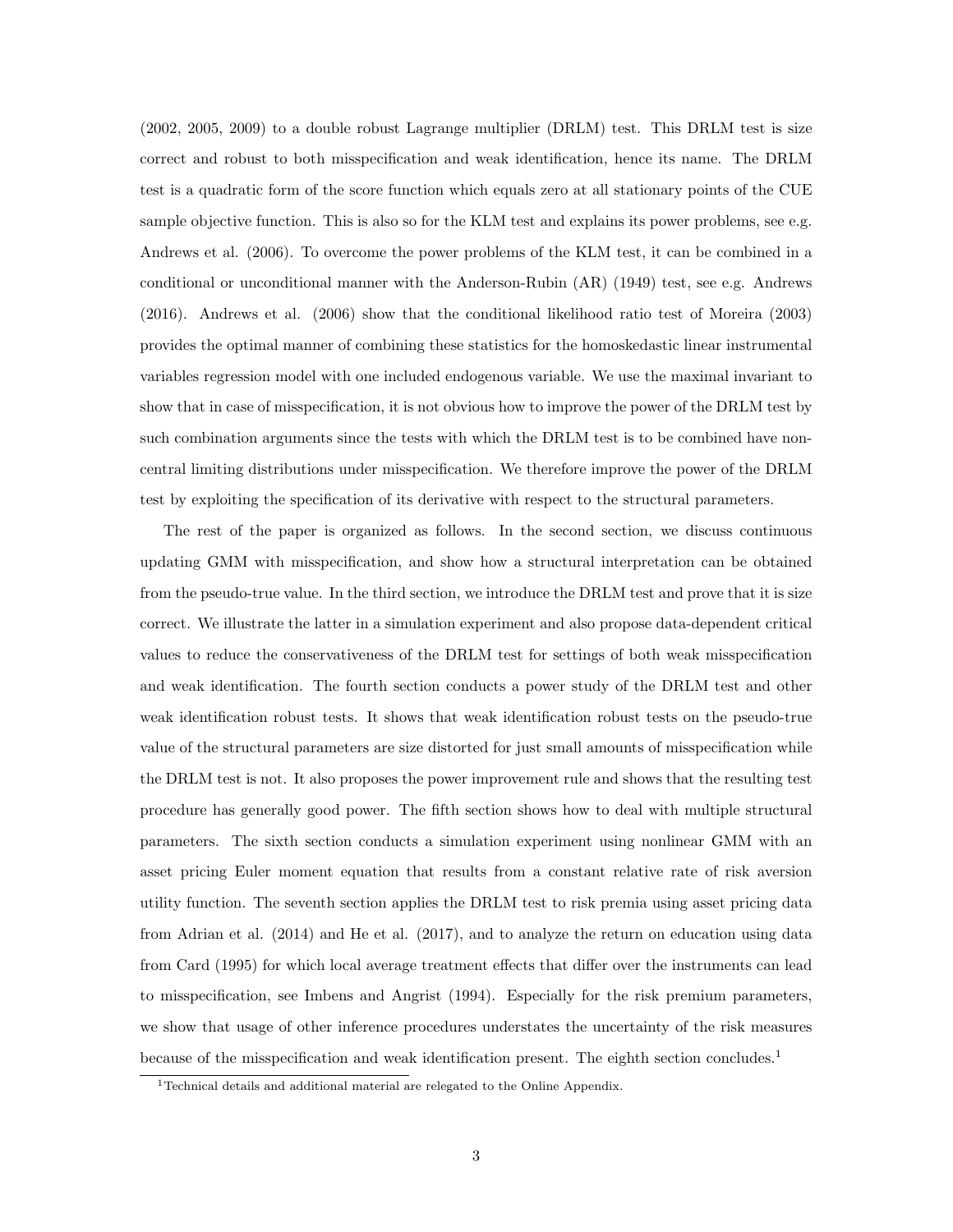### 2 GMM with potential misspecification

We analyze the  $m \times 1$  parameter vector  $\theta = (\theta_1 \dots \theta_m)'$  whose parameter region is the  $\mathbb{R}^m$ . The  $k_f \times 1$  dimensional function  $f(.,.)$  is a continuously differentiable function of the parameter vector  $\theta$ and a Borel measurable function of a data vector  $X_t$  which is observed for time/individual t. Since we focus on misspecification, the model is over identified and there are more moment equations than structural parameters so  $k_f > m$ . The population moment function of  $f(\theta, X_t)$  equals  $\mu_f(\theta)$ :

$$
E_X(f(\theta, X_t)) = \mu_f(\theta),\tag{1}
$$

with  $\mu_f(\theta)$  a  $k_f$ -dimensional continuously differentiable function. Unlike regular GMM, see Hansen (1982), we do not request that there is a specific value of  $\theta$ , say  $\theta_0$ , at which  $\mu_f(\theta_0) = 0$ . We analyze  $\theta$  using the continuous updating setting of Hansen et al. (1996). We use it because of its invariance properties and since it leads to inference using identification robust statistics in standard GMM, see e.g. Stock and Wright (2000) and Kleibergen (2005). The accompanying population continuous updating objective function is:

$$
Q_p(\theta) = \mu_f(\theta)' V_{ff}(\theta)^{-1} \mu_f(\theta), \qquad (2)
$$

with  $V_{ff}(\theta)$  the covariance matrix of the sample moment  $f_T(\theta, X) = \frac{1}{T} \sum_{t=1}^T f_t(\theta), f_t(\theta) = f(\theta, X_t)$ :

$$
V_{ff}(\theta) = E \left[ \lim_{T \to \infty} T \left( f_T(\theta, X) - \mu_f(\theta) \right) \left( f_T(\theta, X) - \mu_f(\theta) \right)' \right],\tag{3}
$$

so  $f_T(\theta, X)$  is the sample analog of  $\mu_f(\theta)$  for a data set of T observations:  $X_t$ ,  $t = 1, \ldots, T$ .

We define the pseudo-true value of  $\theta$ ,  $\theta^*$ , as the minimizer of the population objective function:

$$
\theta^* = \arg\min_{\theta \in \mathbb{R}^m} \ Q_p(\theta). \tag{4}
$$

The minimizer of the population objective function satisfies the first order condition (FOC) stated in Theorem 1.

**Theorem 1:** The FOC (divided by two) for a stationary point  $\theta^s$  of the population objective function reads:

$$
\frac{1}{2}\frac{\partial}{\partial \theta'}Q_p(\theta^s) = 0 \quad \Leftrightarrow \quad \mu_f(\theta^s)'V_{ff}(\theta^s)^{-1}D(\theta^s) = 0,\tag{5}
$$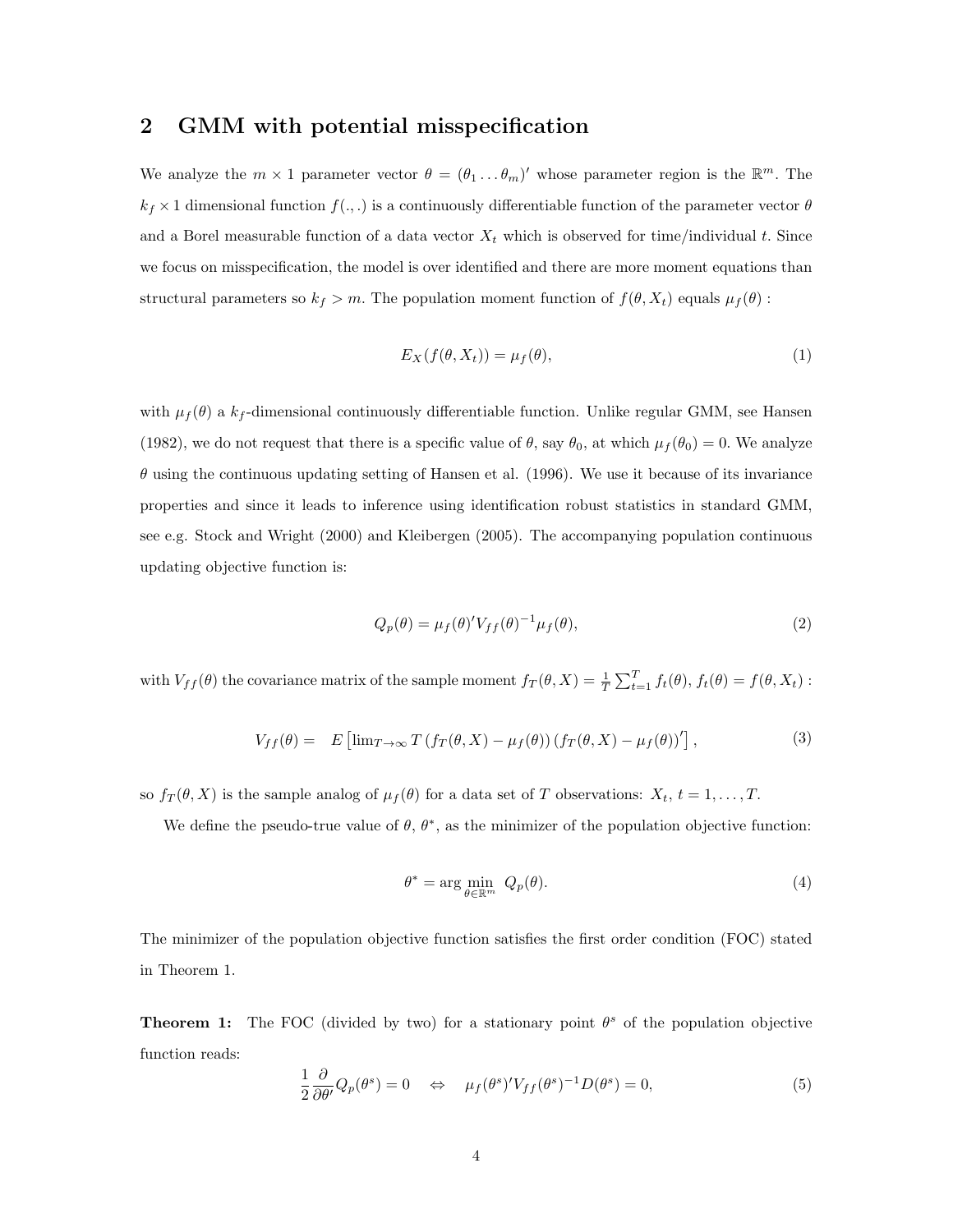with

$$
D(\theta) = J(\theta) - [V_{\theta_1 f}(\theta) V_{ff}(\theta)^{-1} \mu_f(\theta) \dots V_{\theta_m f}(\theta) V_{ff}(\theta)^{-1} \mu_f(\theta)] \tag{6}
$$

and  $J(\theta) = \frac{\partial}{\partial \theta'} \mu_f(\theta),$ 

$$
V_{\theta_i f}(\theta) = E\left[\lim_{T \to \infty} T\left(\frac{\partial}{\partial \theta_i} (f_T(\theta, X) - \mu_f(\theta))\right) (f_T(\theta, X) - \mu_f(\theta))'\right], \qquad i = 1, \dots, m. \tag{7}
$$

**Proof.** See the Online Appendix and Kleibergen (2005).

Theorem 1 shows that if there is a unique value of  $\theta$ ,  $\theta_0$ , for which  $\mu_f(\theta_0) = 0$ , then also  $\theta^* = \theta_0$ and  $D(\theta_0) = J(\theta_0)$ . The misspecification thus implies that the recentered Jacobian  $D(\theta^*)$  differs from the population value  $J(\theta^*)$  in other instances.

Running example 1: Linear asset pricing model The linear asset pricing model shows the extent to which the mean of an  $(N + 1)$ -dimensional vector of asset returns  $\mathcal{R}_t$  is spanned by the betas of m risk factors contained in the m-dimensional vector  $F_t$ . It is reflected by the moment function:

$$
\mu_f(\lambda_0, \lambda_F) = E(\mathcal{R}_t) - \iota_{N+1}\lambda_0 - \mathcal{B}\lambda_F, \tag{8}
$$

with  $\iota_{N+1}$  an  $(N+1)$ -dimensional vector of ones,  $\beta$  an  $(N+1) \times m$  dimensional matrix:

$$
\mathcal{B} = \text{cov}(\mathcal{R}_t, F_t) \text{var}(F_t)^{-1},\tag{9}
$$

and  $\lambda_0$  is the zero-beta return,  $\lambda_F$  is the m-dimensional vector of risk premia.

The asset pricing moment equation in (8) can be more compactly written by removing the zerobeta return which we accomplish by taking the asset returns in deviation of the  $(N + 1)$ -th asset return:<sup>2</sup>

$$
R_t = \begin{pmatrix} \mathcal{R}_{1t} \\ \vdots \\ \mathcal{R}_{Nt} \end{pmatrix} - \iota_N \mathcal{R}_{(N+1)t}, \qquad \beta = \begin{pmatrix} \mathcal{B}_1 \\ \vdots \\ \mathcal{B}_N \end{pmatrix} - \iota_N \mathcal{B}_{N+1}, \qquad (10)
$$

for  $\mathcal{R}_t = (\mathcal{R}_{1t} \dots \mathcal{R}_{(N+1)t})'$ ,  $\mathcal{B} = (\mathcal{B}'_1 \dots \mathcal{B}'_{N+1})'$ . The removal of the zero-beta return leads to the moment function:

$$
\mu_f(\lambda_F) = \mu_R - \beta \lambda_F,\tag{11}
$$

<sup>2</sup>This is without loss of generality since our results are invariant with respect to the asset return which is subtracted, see Kleibergen and Zhan (2020).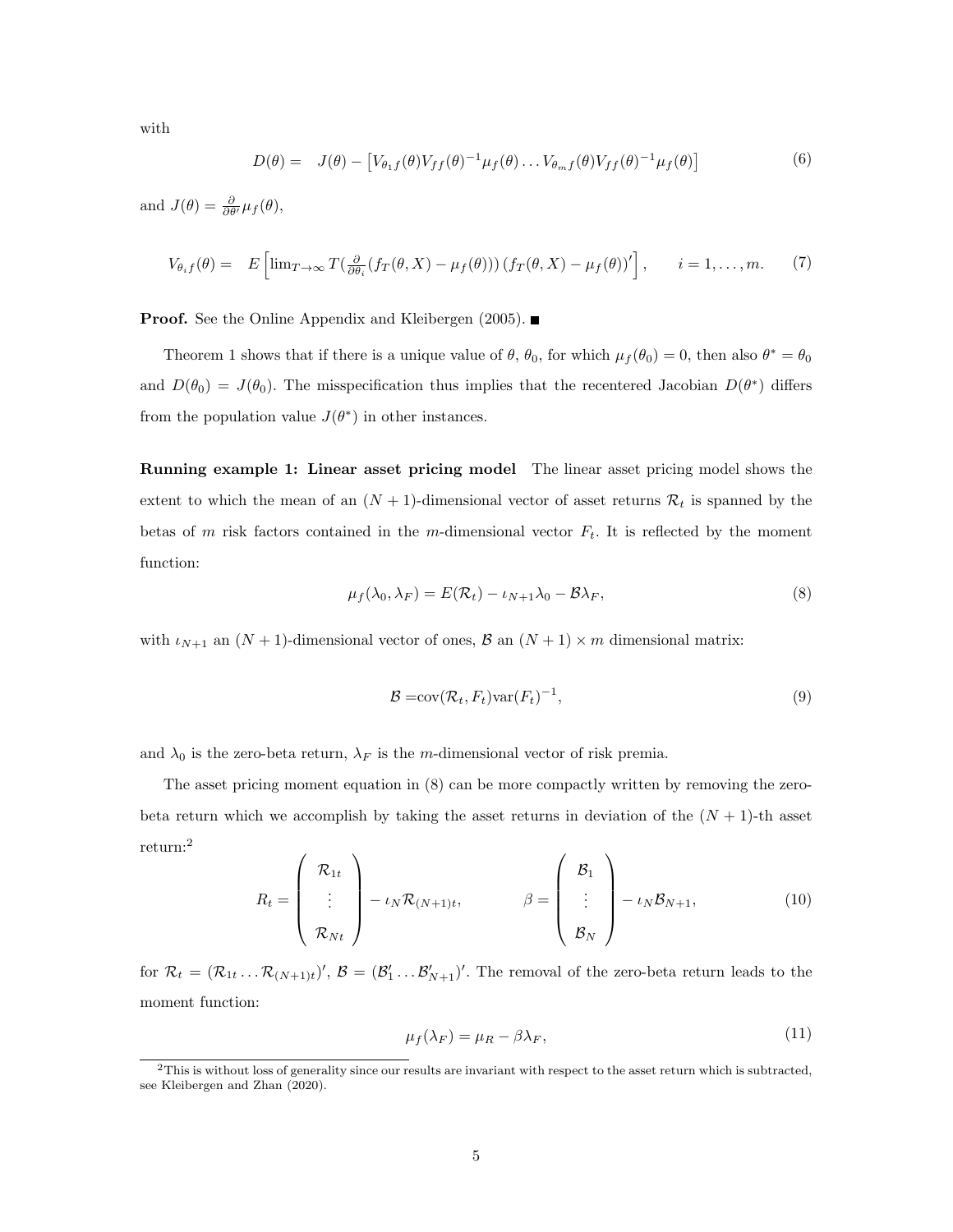with  $\mu_R = E(R_t)$  and  $\beta = cov(R_t, F_t)var(F_t)^{-1}$ .

The mean asset returns are not necessarily fully spanned by the  $\beta$ 's and we therefore analyze the pseudo-true value of the risk premia  $\lambda_F^*$  which is the minimizer of the population continuous updating objective function:

$$
Q_p(\lambda_F) = (\mu_R - \beta \lambda_F)' \left[ \text{Var} \left( \sqrt{T} \left( \bar{R} - \hat{\beta} \lambda_F \right) \right) \right]^{-1} (\mu_R - \beta \lambda_F), \tag{12}
$$

since  $f_T(\lambda_F, X) = \bar{R} - \hat{\beta} \lambda_F$ , with  $\bar{R} = \frac{1}{T} \sum_{t=1}^T R_t$  and  $\hat{\beta} = \frac{1}{T} \sum_{t=1}^T R_t \bar{F}'_t \left( \frac{1}{T} \sum_{j=1}^T \bar{F}_j \bar{F}'_j \right)^{-1}$ ,  $\bar{F}_t =$  $F_t - \bar{F}, \ \bar{F} = \frac{1}{T} \sum_{t=1}^T F_t$ . The population continuous updating objective function results from a generalized reduced rank problem, see also Kleibergen (2007):

$$
Q_p(\lambda_F) = \min_{D \in \mathbb{R}^{N \times m}} Q_p(\lambda_F, D) \tag{13}
$$

with  $D(\lambda_F) = \arg \min_{D \in \mathbb{R}^{N \times m}} Q_p(\lambda_F, D)$  and

$$
Q_p(\lambda_F, D) = \left[ \text{vec}\left( \left( \mu_R \vdots \beta \right) + D \left( \lambda_F \vdots I_m \right) \right) \right]' \left[ \text{Var}\left( \sqrt{T} \left( \bar{R}' \vdots \text{vec}(\hat{\beta})' \right)' \right) \right]^{-1} \right]
$$
  

$$
\left[ \text{vec}\left( \left( \mu_R \vdots \beta \right) + D \left( \lambda_F \vdots I_m \right) \right) \right].
$$
 (14)

The minimal value over  $(\lambda_F, D)$  of the objective function (14) is invariant with respect to the reduced rank specification implied by  $D(\lambda_F \dot{I}_m)$ . When using another reduced rank specification, say,  $E(I_m: \phi)$ , with E an  $N \times m$  matrix and  $\phi$  an m-dimensional vector, it leads to the same value of the optimized objective function over  $(\phi, E)$ . Hence, restrictions imposed on this specification, like, for example,  $\phi_1 = 0$ , with  $\phi_1$  the top element of  $\phi$ , which imposes a reduced rank value on just  $\beta$ , lead to a larger (or equal) value of the minimized objective function. This setting is such that the objective function reflects the identification strength of  $\lambda_F$  as reflected by the distance of  $\beta$ from a reduced rank value. For the pseudo-true value  $\lambda_F^*$  to reflect risk premia and thus to have a structural interpretation, the identification strength has therefore to be larger than or equal to the misspecification. In standard GMM without misspecification, the minimal value of the continuous updating objective function equals zero so reduced rank values of  $\beta$  cannot lower the minimal value of the objective function and its minimizer always has a structural interpretation. We next further illustrate this for a simplified setting of the asset pricing model.

When  $\mu_F = E(F_t) = 0$  and  $\hat{\beta}$  results from a regression of  $\bar{R}_t$  on  $\bar{F}_t$  in which the error term is assumed to be i.i.d. with  $N \times N$  dimensional covariance matrix  $\Omega$ , Lemma 1 in the Online Appendix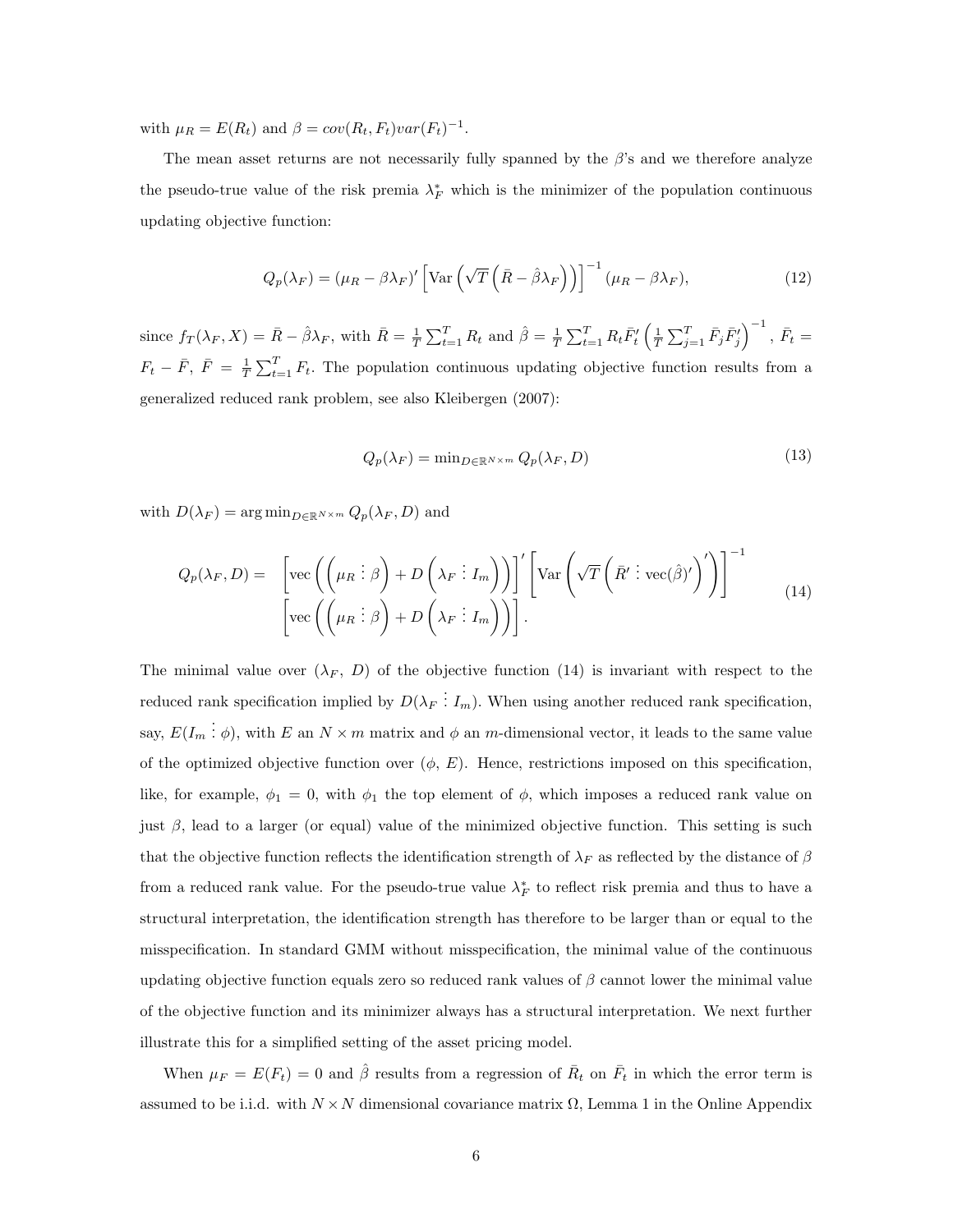shows that  $\bar{R}$  and  $\hat{\beta}$  are independently normally distributed in large samples, see also Shanken (1992) and Kleibergen (2009). The population continuous updating objective function (12) then simplifies to:

$$
Q_p(\lambda_F) = \frac{1}{1 + \lambda'_F Q_{\bar{F}\bar{F}}^{-1} \lambda_F} (\mu_R - \beta \lambda_F)' \Omega^{-1} (\mu_R - \beta \lambda_F), \tag{15}
$$

with  $Q_{\bar{F}\bar{F}} = var(F_t)$ , so its minimal value equals the smallest root of the characteristic polynomial:

$$
\left| \tau \left( \begin{array}{cc} 1 & 0 \\ 0 & Q_{FF}^{-1} \end{array} \right) - \left( \mu_R \vdots \beta \right)' \Omega^{-1} \left( \mu_R \vdots \beta \right) \right| = 0. \tag{16}
$$

**Proposition 1.** Using a value of  $\lambda_F$ ,  $\lambda_F^s$ , that satisfies the FOC in Theorem 1, the smallest root of the characteristic polynomial in (16) equals either

$$
\frac{1}{1+\lambda_F^{s}Q_{\vec{F}\vec{F}}^{-1}\lambda_F^{s}}\left(\mu_R - \beta\lambda_F^{s}\right)' \Omega^{-1}\left(\mu_R - \beta\lambda_F^{s}\right) \tag{17}
$$

or the smallest root of the characteristic polynomial:

$$
\left|\tau(Q_{\bar{F}\bar{F}} + \lambda_F^s \lambda_F^{s\prime})^{-1} - D(\lambda_F^s)'\Omega^{-1}D(\lambda_F^s)\right| = 0,\tag{18}
$$

with 
$$
D(\lambda_F) = -\beta - (\mu_R - \beta \lambda_F) \lambda'_F Q_{\bar{F}\bar{F}}^{-1} (1 + \lambda'_F Q_{\bar{F}\bar{F}}^{-1} \lambda_F)^{-1} = -(\beta Q_{\bar{F}\bar{F}} + \mu_R \lambda'_F) (Q_{\bar{F}\bar{F}} + \lambda_F \lambda'_F)^{-1}.
$$

**Proof.** The rewriting of (16) to obtain the above is conducted in the Online Appendix.

Without misspecification, there is a value of  $\lambda_F^s$  for which (17) is equal to zero so it is the smallest root of the characteristic polynomial. Proposition 1 therefore shows that in models with misspecification, the minimizer of the population objective function is not necessarily associated with misspecification. For example, when  $m = 1$ ,  $\beta = 0$  and  $\mu_R \neq 0$ , the roots of the characteristic polynomial in (16) equal zero, attained for  $\lambda_F = \pm \infty$ , and  $\mu'_R \Omega^{-1} \mu_R$ , attained at  $\lambda_F = 0$ , so the smallest root is then associated with the identification strength reflected by  $\beta$  and the largest one with misspecification. The pseudo-true value does thus only represent the risk premia and has a structural interpretation when the identification strength is at least as large as the misspecification. This setting is used in Kan and Zhang (1999) to point at the misbehavior of traditional inference methods; see also Gospodinov et al. (2017).

Running example 2: Linear instrumental variables regression model For the linear instrumental variables (IV) regression model: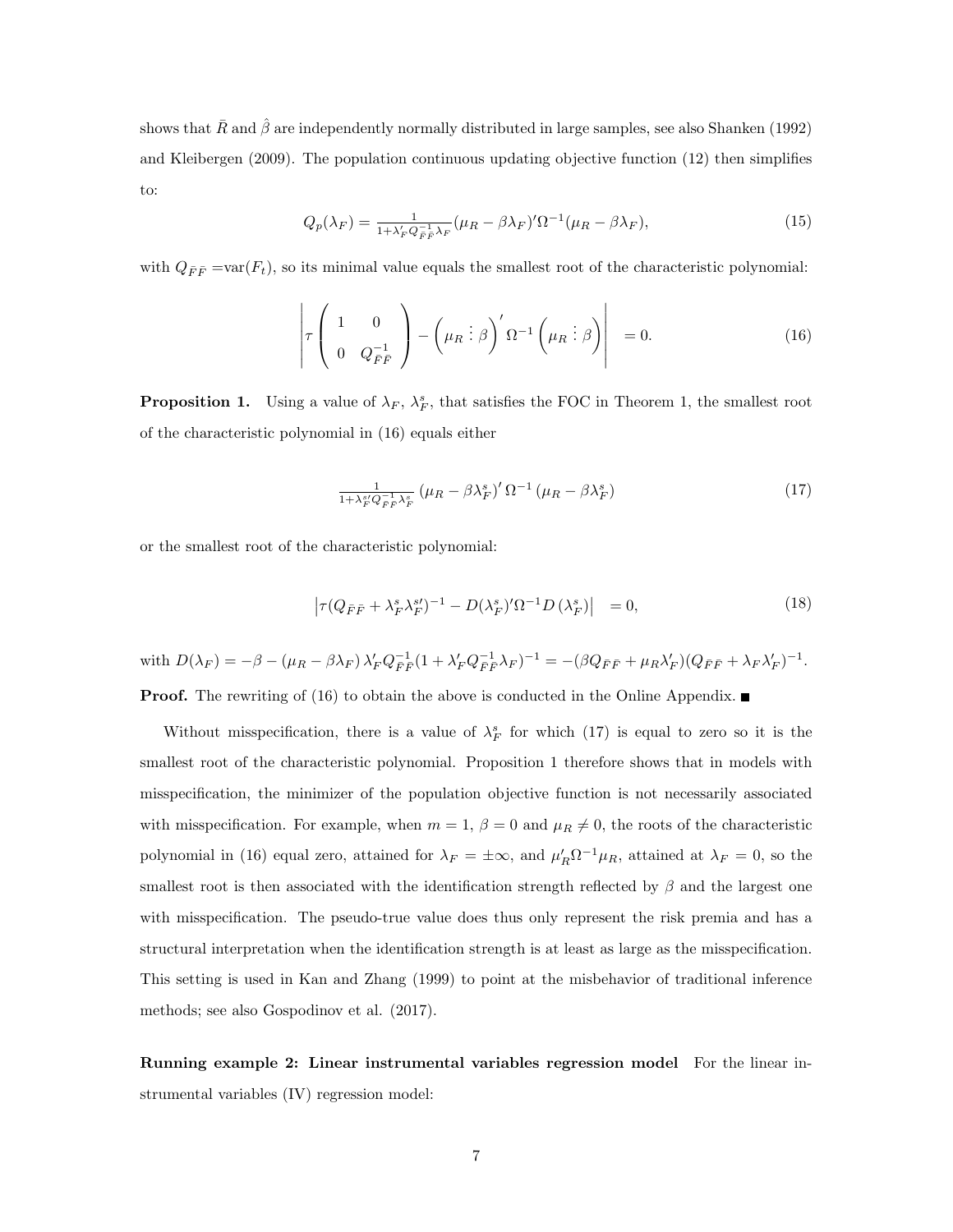$$
y = X\beta + \varepsilon
$$
  

$$
X = Z\Pi + V,
$$
 (19)

with  $\beta$  and  $\Pi$  m × 1 and  $k \times m$  matrices containing unknown parameters,  $y = (y_1 \dots y_T)'$  and  $X = (X_1 ... X_T)'$   $T \times 1$  and  $T \times m$  dimensional matrices containing the endogenous variables,  $Z = (Z_1 \dots Z_T)'$  a  $T \times k$  matrix containing the instrumental variables,  $\varepsilon = (\varepsilon_1 \dots \varepsilon_T)'$  and  $V =$  $(V_1 \dots V_T)'$  are  $T \times 1$  and  $T \times m$  matrices of errors. The moment function is:

$$
\mu_f(\beta) = \sigma_{Zy} - \Sigma_{ZX}\beta,\tag{20}
$$

with  $\sigma_{Zy} = E((Z_t - \mu_Z)(y_t - \mu_y)), \Sigma_{ZX} = E((Z_t - \mu_Z)(X_t - \mu_X)') = Q_{\bar{Z}\bar{Z}}\Pi, Q_{\bar{Z}\bar{Z}} = E((Z_t - \mu_Z)(Z_t - \mu_Y))$  $(\mu_Z)'$ ,  $\mu_y = E(y_t)$ ,  $\mu_X = E(X_t)$ ,  $\mu_Z = E(Z_t)$ . When  $u_t = \varepsilon_t + V'_t \beta$  and  $V_t$  are i.i.d. distributed with mean zero and covariance matrix  $\Omega = \begin{pmatrix} \omega_{uu} & \omega_{uV} \\ \omega_{Vu} & \Omega_{VV} \end{pmatrix}$ , the population continuous updating objective function of the linear IV regression model is:

$$
Q_p(\beta) = \frac{1}{\omega_{uu} - 2\omega_u v \beta + \beta' \Omega_{VV} \beta} (\sigma_{Zy} - \Sigma_{ZX} \beta)' Q_{\bar{Z}\bar{Z}}^{-1} (\sigma_{Zy} - \Sigma_{ZX} \beta).
$$
 (21)

Along the same lines as for the linear asset pricing model, the minimal value of this population continuous updating objective function equals the smallest root of a characteristic polynomial:

$$
\left| \tau \Omega - \left( \sigma_{Zy} : \Sigma_{ZX} \right)' Q_{\bar{Z}\bar{Z}}^{-1} \left( \sigma_{Zy} : \Sigma_{ZX} \right) \right| = 0. \tag{22}
$$

If there is no value of  $\beta$  for which  $\mu_f(\beta) = 0$ , identical to the characteristic polynomial of the linear asset pricing model, the smallest root of the characteristic polynomial is only associated with misspecification when the misspecification is less than the identification strength.

Misspecified linear IV regression models are of interest in several settings, for example, when analyzing treatment effects. In case of multiple discrete instruments and heterogeneous treatment effects, the local average treatment effects of Imbens and Angrist (1994) differ over the instruments so the linear IV regression model using all these instruments is misspecified. The pseudo-true value is then a function of these local average treatment effects. We lateron provide an empirical illustration of this using data from Card (1995) in Section 7. Kolesár et al. (2015) provide another example of how a misspecified linear IV regression model can render a structural interpretation. Similarly, Kan et al. (2013) give a structural interpretation to the misspecified linear factor model as minimizing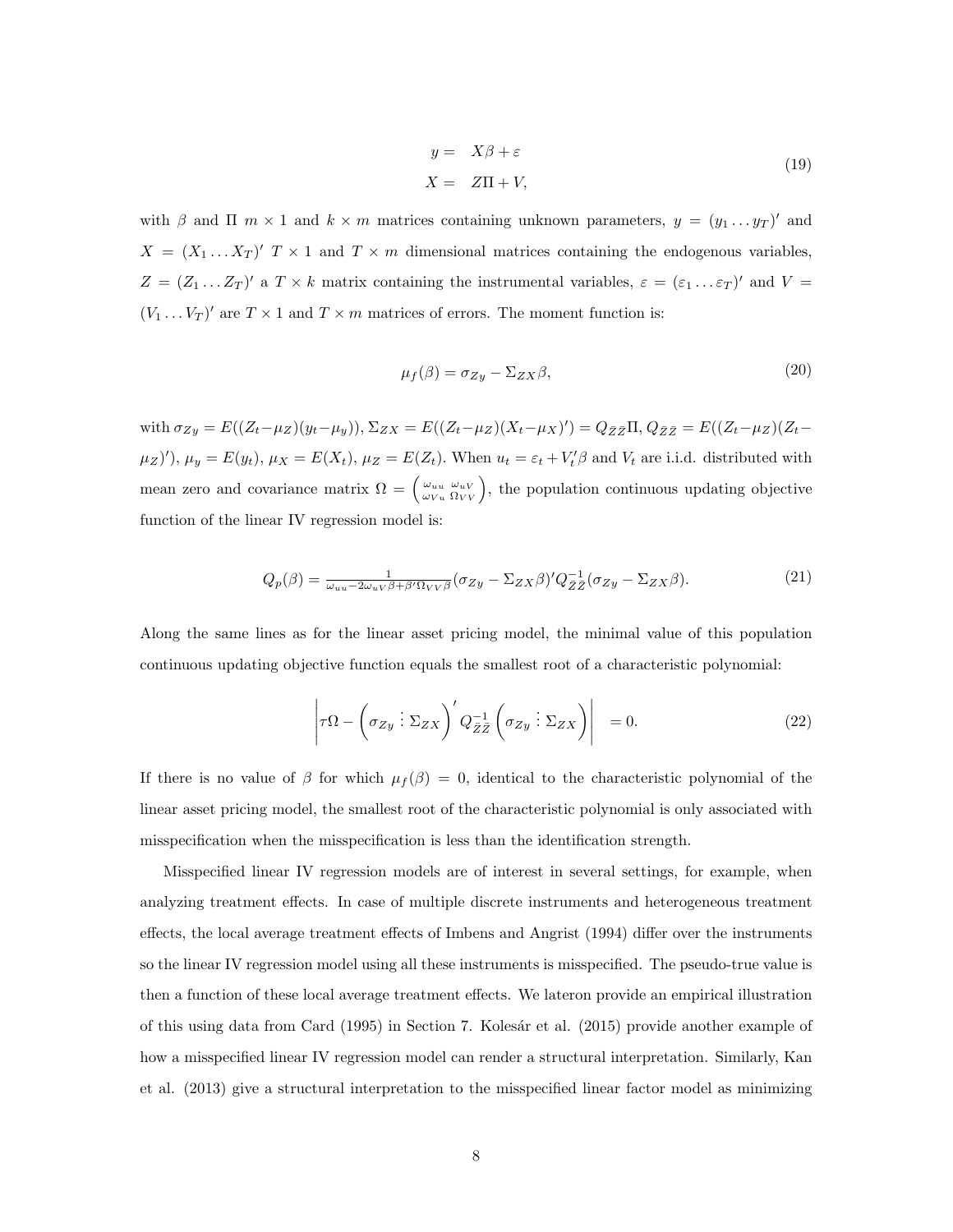the pricing errors. In the Online Appendix, we provide further discussions on how a structural interpretation can be given to these models in case of misspecification. It is also important to realize that the identification of the structural parameters is often rather weak in applied settings in which case misspecification tests have very little power, see Gospodinov et al. (2017). The identification robust tests needed because of weak identification then become size distorted for testing the pseudotrue value in the presence of misspecification, so it is important to have tests which remain size correct for these empirically relevant settings.

### 3 Double robust score test

The sample analog of the population continuous updating objective function is the sample objective function for the continuous updating estimator (CUE) of Hansen et al. (1996):

$$
\hat{Q}_s(\theta) = f_T(\theta, X)' \hat{V}_{ff}(\theta)^{-1} f_T(\theta, X), \qquad (23)
$$

with  $\hat{V}_{ff}(\theta)$  a consistent estimator of  $V_{ff}(\theta)$ ,  $\hat{V}_{ff}(\theta) \to V_{ff}(\theta)$ , so the CUE,  $\hat{\theta}$ , is:

$$
\hat{\theta} = \arg\min_{\theta \in \mathbb{R}^m} \hat{Q}_s(\theta). \tag{24}
$$

To construct the large sample behavior of test statistics centered around the CUE, we make Assumption 1 as in Kleibergen (2005) except that it concerns the large sample behavior of the sample moments and their derivative at the pseudo-true value  $\theta^*$  instead of the true value.

**Assumption 1.** For a value of  $\theta$  equal to the minimizer of the continuous updating population objective function,  $\theta^*$ , the  $k_f \times 1$  dimensional derivative of  $f_t(\theta)$  with respect to  $\theta_i$ ,

$$
q_{it}(\theta) = \frac{\partial f_t(\theta)}{\partial \theta_i} : k_f \times 1, \qquad i = 1, \dots, m,
$$
\n(25)

is such that the joint limiting behavior of the sums of the series  $\bar{f}_t(\theta) = f_t(\theta) - E(f_t(\theta))$  and  $\bar{q}_t(\theta) = (\bar{q}_{1t}(\theta)'\dots\bar{q}_{mt}(\theta)')',$  with  $\bar{q}_{it}(\theta) = q_{it}(\theta) - E(q_{it}(\theta))$ , accords with the central limit theorem:

$$
\frac{1}{\sqrt{T}} \sum_{t=1}^{T} \left( \begin{array}{c} \bar{f}_t(\theta) \\ \bar{q}_t(\theta) \end{array} \right) \quad \frac{1}{d} \left( \begin{array}{c} \psi_f(\theta) \\ \psi_\theta(\theta) \end{array} \right) \sim N(0, V(\theta)),\tag{26}
$$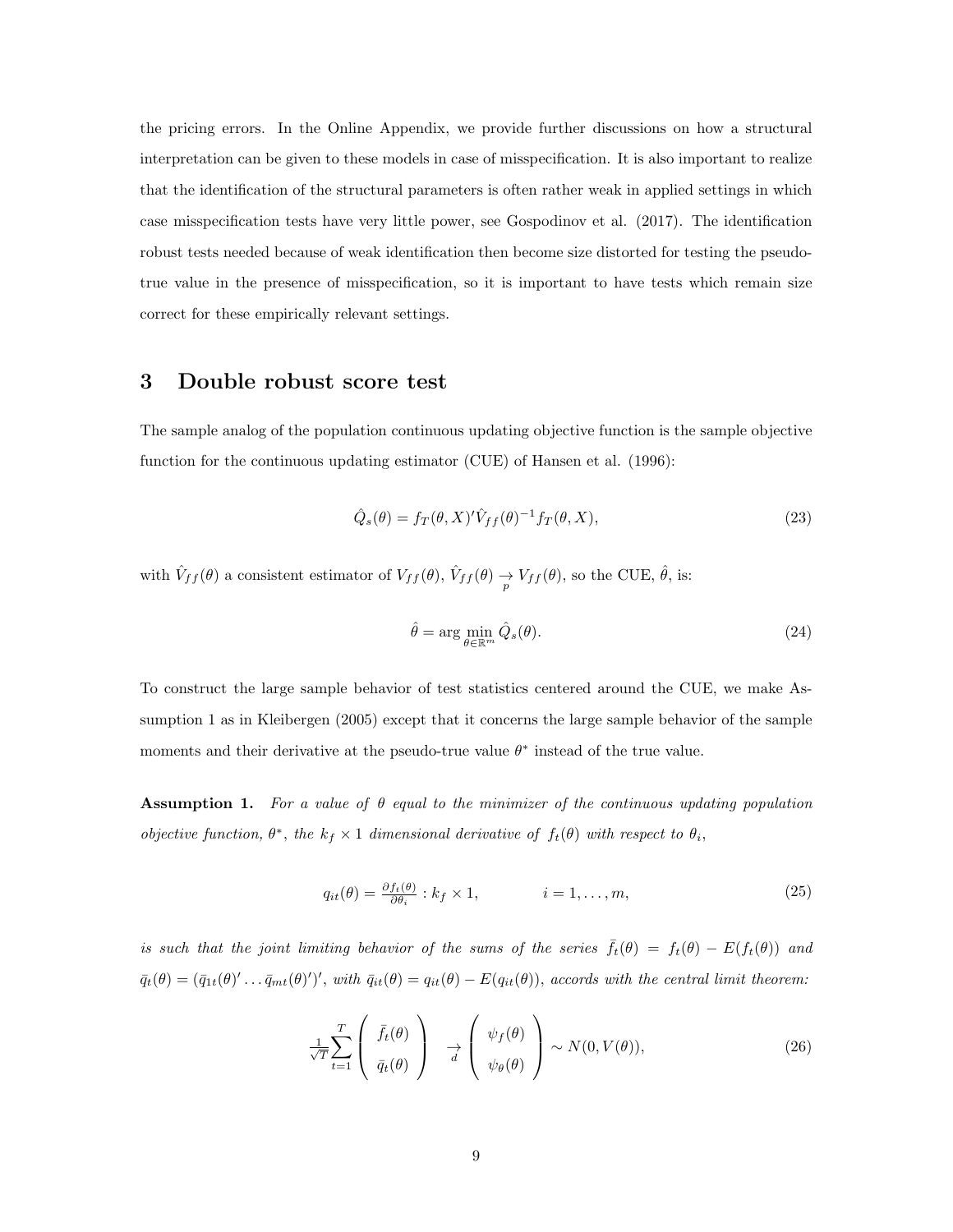where  $\psi_f : k_f \times 1$ ,  $\psi_\theta : k_\theta \times 1$ ,  $k_\theta = mk_f$ , and  $V(\theta)$  is a positive semi-definite symmetric  $(k_f + k_\theta) \times$  $(k_f + k_\theta)$  matrix,

$$
V(\theta) = \begin{pmatrix} V_{ff}(\theta) & V_{f\theta}(\theta) \\ V_{\theta f}(\theta) & V_{\theta \theta}(\theta) \end{pmatrix},
$$
\n(27)

with  $V_{\theta f}(\theta) = V_{f\theta}(\theta)' = (V_{\theta_1 f}(\theta)' \dots V_{\theta_m f}(\theta)')'$ ,  $V_{\theta\theta}(\theta) = (V_{\theta_i \theta_j}(\theta)) : i, j = 1, \dots, m;$  and  $V_{ff}(\theta)$ ,  $V_{\theta_i f}(\theta), V_{\theta_i \theta_j}(\theta)$  are  $k_f \times k_f$  dimensional matrices for  $i, j = 1, \ldots, m$ , and

$$
V(\theta) = \text{var}\left(\lim_{T \to \infty} \sqrt{T} \left( \frac{f_T(\theta, X)}{\text{vec}(q_T(\theta, X))} \right) \right),\tag{28}
$$

with  $q_T(\theta, X) = \frac{\partial f_T(\theta, X)}{\partial \theta} |_{\theta} = \frac{1}{T} \sum_{t=1}^T (q_{1t}(\theta) \dots q_{mt}(\theta)).$ 

Assumption 1 requests a joint central limit theorem to hold for the sample moments and their derivative with respect to  $\theta$ . It is satisfied under mild conditions which are listed in Kleibergen (2005), like, for example, finite r-th moments for  $r > 2$ , mixing conditions for the sample moments in case of time-series data. Allowing for a positive semi-definite covariance matrix  $V(\theta)$  is important for applications, like, for example, linear dynamic panel data models. We next also use Assumption 2 from Kleibergen (2005) which concerns the convergence of the covariance matrix estimator  $\dot{V}(\theta)$ .

**Assumption 2.** The convergence behavior of the covariance matrix estimator  $\hat{V}(\theta)$  towards  $V(\theta)$ is such that

$$
\hat{V}(\theta) \underset{p}{\rightarrow} V(\theta) \text{ and } \frac{\partial \text{vec}(\hat{V}_{ff}(\theta))}{\partial \theta'} \underset{p}{\rightarrow} \frac{\partial \text{vec}(V_{ff}(\theta))}{\partial \theta'}.
$$
\n(29)

The CUE satisfies the FOC for a minimum of the CUE sample objective function.

**Theorem 2:** The FOC (divided by two) for a stationary point  $\hat{\theta}^s$  of the CUE sample objective function reads:

$$
\frac{1}{2}\frac{\partial}{\partial \theta'}\hat{Q}_s(\hat{\theta}^s) = 0 \quad \Leftrightarrow \quad f_T(\hat{\theta}^s, X)'\hat{V}_{ff}(\hat{\theta}^s)^{-1}\hat{D}(\hat{\theta}^s) = 0,\tag{30}
$$

with

$$
\hat{D}(\theta) = q_T(\theta, X) - \left[ \hat{V}_{\theta_1 f}(\theta) \hat{V}_{f f}(\theta)^{-1} f_T(\theta, X) \dots \hat{V}_{\theta_m f}(\theta) \hat{V}_{f f}(\theta)^{-1} f_T(\theta, X) \right]
$$
(31)

and

$$
\hat{V}(\theta) = \begin{pmatrix} \hat{V}_{ff}(\theta) & \hat{V}_{f\theta}(\theta) \\ \hat{V}_{\theta f}(\theta) & \hat{V}_{\theta \theta}(\theta) \end{pmatrix},
$$
\n(32)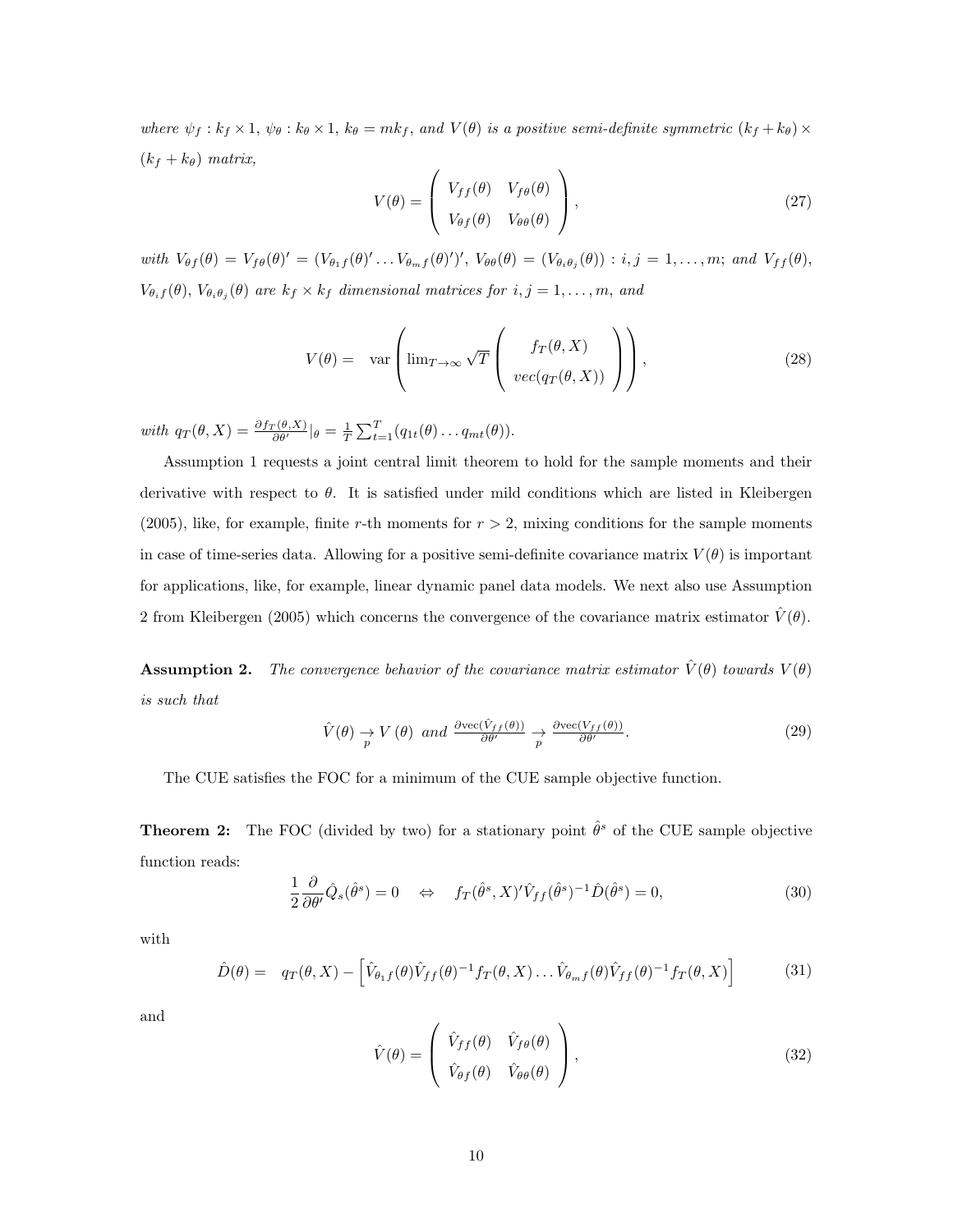with  $\hat{V}_{\theta f}(\theta) = \hat{V}_{f\theta}(\theta)' = (\hat{V}_{\theta_1 f}(\theta)' \dots \hat{V}_{\theta_m f}(\theta)')', \ \hat{V}_{\theta\theta}(\theta) = (\hat{V}_{\theta_i \theta_j}(\theta)) : i, j = 1, \dots, m;$  and  $\hat{V}_{f f}(\theta)$ ,  $\hat{V}_{\theta_i f}(\theta), \hat{V}_{\theta_i \theta_j}(\theta)$  are  $k_f \times k_f$  dimensional matrices for  $i, j = 1, \ldots, m$ .

**Proof.** It follows along the lines of the proof of Theorem 1; see also Kleibergen (2005).

Theorem 2 shows that the FOC of the sample CUE objective function can in an identical manner be factorized as the FOC of the population continuous updating objective function. Theorem 3 shows that the two components in which the FOC of the sample objective function factorizes are independently distributed in large samples.

**Theorem 3:** When Assumptions 1 and 2 hold and for  $\theta^*$  the pseudo-true value minimizing the population continuous updating objective function:

$$
\sqrt{T} \left( f_T(\theta^*, X) - \mu_f(\theta^*) \right) \quad \underset{d}{\rightarrow} \psi_f(\theta^*),
$$
  

$$
\sqrt{T} \text{vec} \left( \hat{D}(\theta^*) - D(\theta^*) \right) \quad \underset{d}{\rightarrow} \psi_{\theta \cdot f}(\theta^*),
$$
 (33)

where  $\psi_{\theta,f}(\theta^*) = \psi_{\theta}(\theta^*) - V_{\theta f}(\theta^*) V_{ff}(\theta^*)^{-1} \psi_f(\theta^*)$  and

$$
\psi_f(\theta^*) \sim N(0, V_{ff}(\theta^*)),
$$
  
\n
$$
\psi_{\theta.f}(\theta^*) \sim N(0, V_{\theta\theta.f}(\theta^*)),
$$
\n(34)

with  $V_{\theta\theta,f}(\theta) = V_{\theta\theta}(\theta) - V_{\theta f}(\theta)V_{ff}(\theta)^{-1}V_{f\theta}(\theta)$ , and  $\psi_{\theta,f}(\theta^*)$  is independent of  $\psi_f(\theta^*)$ .

**Proof.** See the Online Appendix and Lemma 1 in Kleibergen (2005). ■

In standard GMM using the CUE objective function, the sample moment  $f_T(\theta, X)$  is centered at zero at the true value so we can use different identification robust statistics, like the score, GMM-Anderson-Rubin and extensions of the conditional likelihood ratio statistic of Moreira (2003), see Stock and Wright (2000), Kleibergen (2005), Andrews (2016) and Andrews and Mikusheva (2016a, b). In our misspecified GMM setting, the sample moment is not centered at zero so we can not use any of these statistics. We therefore propose a misspecification robust score statistic which uses that the expected value of the limit of the derivative of the sample objective function:

$$
s(\theta) = \frac{1}{2} \frac{\partial}{\partial \theta'} \hat{Q}_s(\theta) = f_T(\theta, X)' \hat{V}_{ff}(\theta)^{-1} \hat{D}(\theta), \tag{35}
$$

is equal to zero at the pseudo-true value  $\theta^*$ .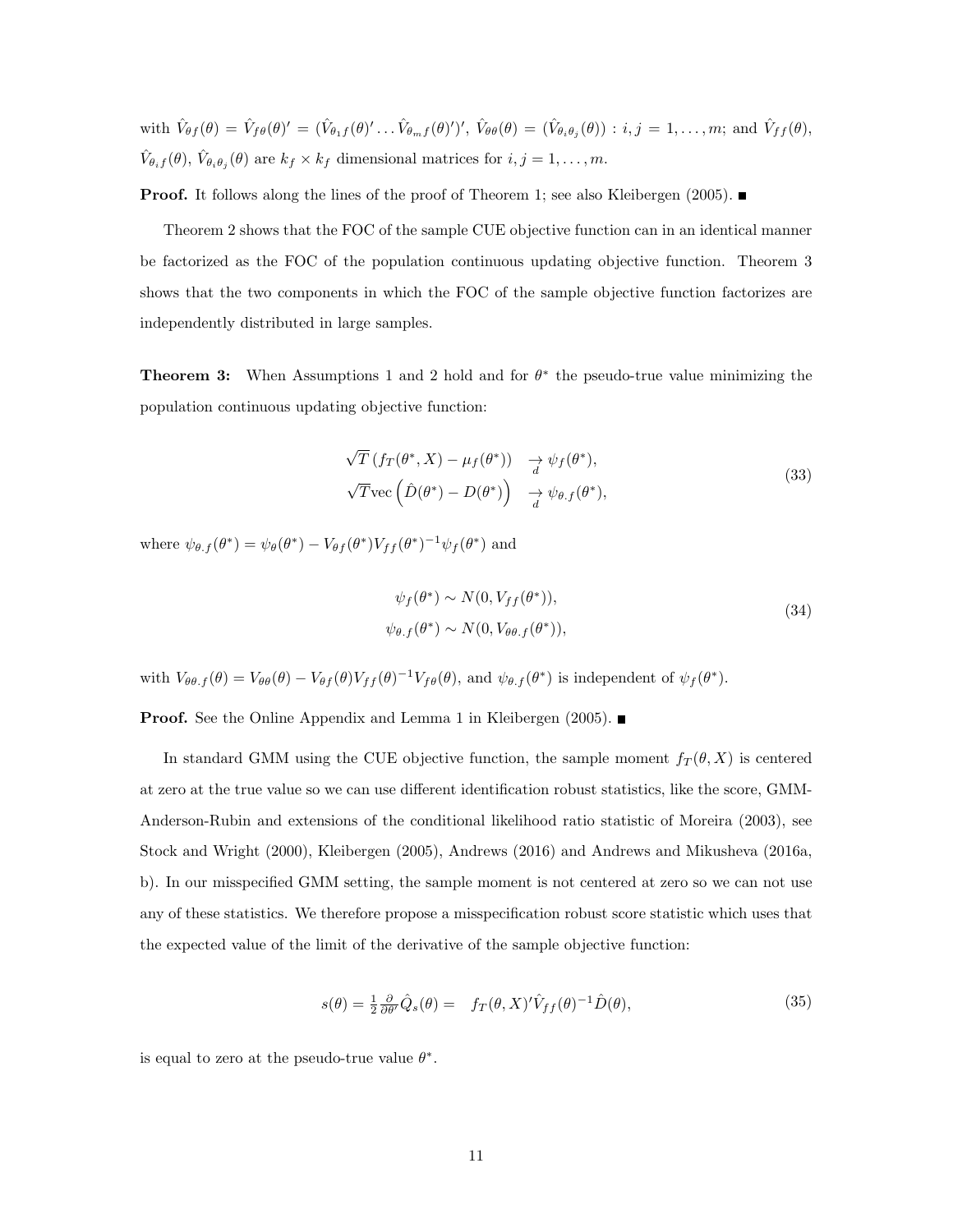**Theorem 4:** When Assumptions 1 and 2 hold,  $\theta^*$  is the minimizer of the population continuous updating objective function and

$$
\bar{\mu}_f(\theta^*) = E\left[\lim_{T \to \infty} \sqrt{T} f_T(\theta^*, X)\right]
$$
\n
$$
\bar{D}(\theta^*) = E\left[\lim_{T \to \infty} \sqrt{T} (q_T(\theta^*, X) - \left[V_{\theta_1 f}(\theta^*) V_{ff}(\theta^*)^{-1} f_T(\theta^*, X)\dots V_{\theta_m f}(\theta^*) V_{ff}(\theta^*)^{-1} f_T(\theta^*, X)\right]\right],
$$
\n(36)

with  $\bar{\mu}_f(\theta^*)$  and  $\bar{D}(\theta^*)$  finite valued  $k_f$  and  $k_f \times m$  dimensional continuously differentiable functions of  $\theta^*$ , so  $\bar{\mu}_f(\theta^*)^t V_{ff}(\theta^*)^{-1} \bar{D}(\theta^*) \equiv 0$ , the limit behavior of (half) the derivative of the CUE sample objective function at  $\theta^*$  is characterized by:

$$
Ts(\theta^*) \to \bar{\mu}_f(\theta^*)'V_{ff}(\theta^*)^{-1}\Psi_{\theta.f}(\theta^*) + \psi_f(\theta^*)'V_{ff}(\theta^*)^{-1} [\bar{D}(\theta^*) + \Psi_{\theta.f}(\theta^*)]
$$
  
=  $(\bar{\mu}_f(\theta^*) + \psi_f(\theta^*))'V_{ff}(\theta^*)^{-1}\Psi_{\theta.f}(\theta^*) + \psi_f(\theta^*)'V_{ff}(\theta^*)^{-1}\bar{D}(\theta^*),$  (37)

with  $\text{vec}(\Psi_{\theta,f}(\theta^*)) = \psi_{\theta,f}(\theta^*)$ , so the expected value of the limit of the derivative of the sample CUE objective function is equal to zero at the pseudo-true value  $\theta^*$ :

$$
E\left[\lim_{T \to \infty} T \times s(\theta^*)\right] = 0. \tag{38}
$$

**Proof.** See the Online Appendix. ■

Theorem 4 states in (37) two equivalent expressions of the limit behavior of the score of the CUE sample objective function. Each of these two expressions consists of two components which are products of independently distributed random variables. Since (at least) one of the random variables in these products has mean zero, the mean of the limit behavior of the score is equal to zero as well. Theorem 4 uses local to zero sequences for  $\mu_f(\theta)$  and  $D(\theta)$  which are orthogonal at the pseudo-true value  $\theta^*$ . This is without loss of generality (wlog). We just use it to save on notation since it avoids that certain bounded random variables get multiplied by diverging objects which would imply that the expectation becomes ill defined.

We use the two limit expressions of the score in (37) to construct a weighting matrix which results in a size correct test based on a quadratic form of the score. To start out, we note that the second component of the first limit expression in (37) is the limit of the score used in the KLM test from Kleibergen (2005). We can therefore use, as in Kleibergen (2005), the conditional expectation of its outer product given  $\bar{D}(\theta^*) + \Psi_{\theta,f}(\theta^*)$ :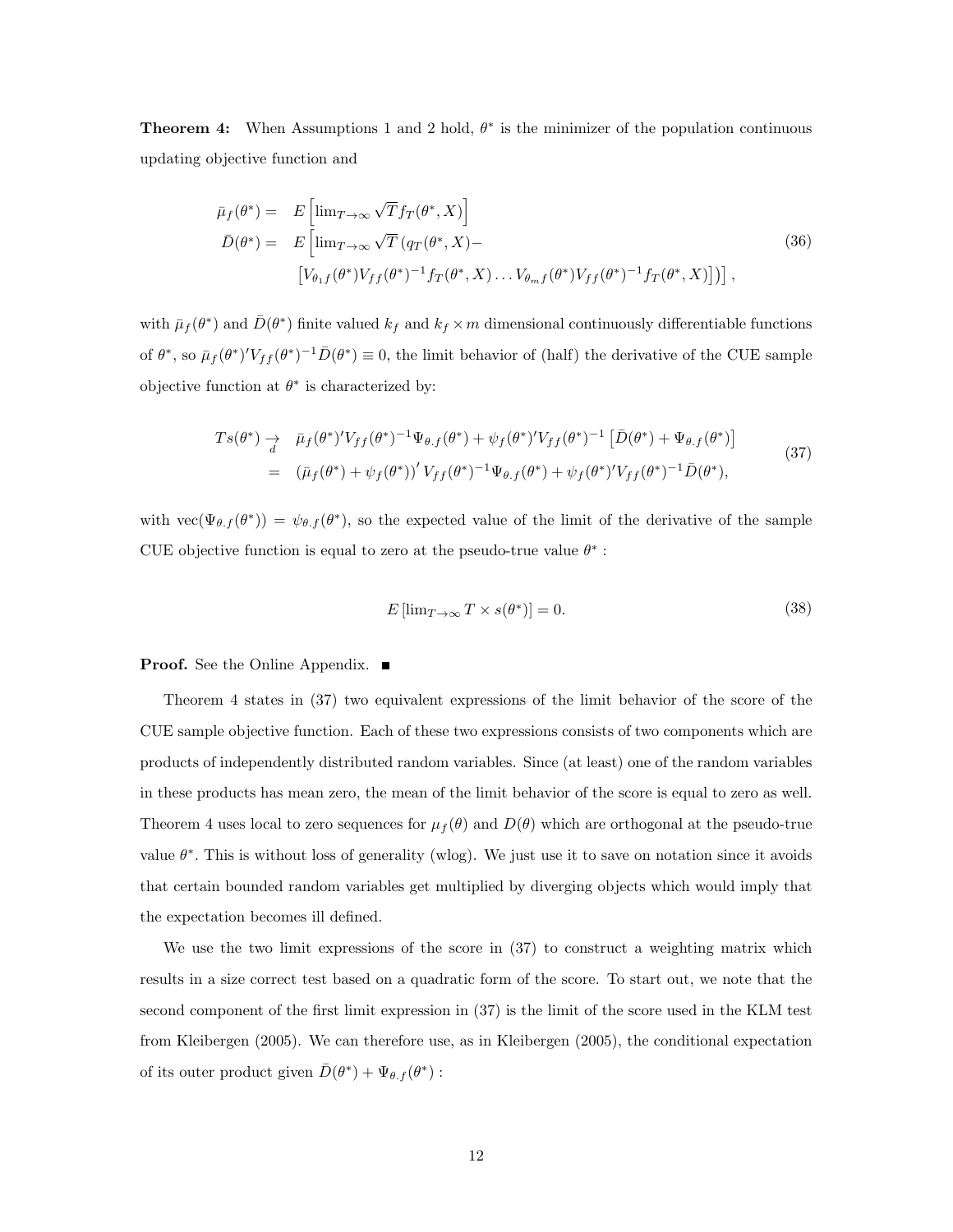$$
T\hat{D}(\theta^*)'\hat{V}_{ff}(\theta^*)^{-1}\hat{D}(\theta^*) \quad \xrightarrow{d} \quad E_{\psi_f(\theta^*)|\bar{D}(\theta^*)+\Psi_{\theta,f}(\theta^*)}([\bar{D}(\theta^*)+\Psi_{\theta,f}(\theta^*)]'\,V_{ff}(\theta^*)^{-1}\psi_f(\theta^*)\psi_f(\theta^*)'
$$
\n
$$
V_{ff}(\theta^*)^{-1}\left[\bar{D}(\theta^*)+\Psi_{\theta,f}(\theta^*)\right]|\bar{D}(\theta^*)+\Psi_{\theta,f}(\theta^*)=\sqrt{T}\hat{D}(\theta^*).
$$
\n(39)

since  $\hat{V}_{ff}(\theta^*) \rightarrow V_{ff}(\theta^*),$  $\sqrt{T}\hat{D}(\theta^*)$   $\to \bar{D}(\theta^*) + \Psi_{\theta,f}(\theta^*)$  so it provides an estimator of  $\bar{D}(\theta^*)$  +  $\Psi_{\theta,f}(\theta^*)$ , for this component in the weighting matrix.

Since  $\sqrt{T}\hat{\mu}_f(\theta^*) = \sqrt{T}f_T(\theta^*, X) \underset{d}{\rightarrow} \bar{\mu}_f(\theta^*) + \psi_f(\theta^*),$ √  $\overline{T}\hat{\mu}_f(\theta^*)$  provides an estimator of  $\overline{\mu}_f(\theta^*) +$  $\psi_f(\theta^*)$ , we can in a similar manner construct the conditional expectation of the first component of the second limit expression of the score in (37):

$$
T\left(I_m \otimes \hat{V}_{ff}(\theta^*)^{-1}\hat{\mu}_f(\theta^*)\right)' \hat{V}_{\theta\theta.f}(\theta^*) \left(I_m \otimes \hat{V}_{ff}(\theta^*)^{-1}\hat{\mu}_f(\theta^*)\right) \rightarrow
$$
  
\n
$$
E_{\psi_{\theta.f}(\theta^*)|\bar{\mu}_f(\theta^*)+\psi_f(\theta^*)} \left((\bar{\mu}_f(\theta^*)+\psi_f(\theta^*))' V_{ff}(\theta^*)^{-1} \Psi_{\theta.f}(\theta^*) \Psi_{\theta.f}(\theta^*)'\right)'
$$
  
\n
$$
V_{ff}(\theta^*)^{-1} (\bar{\mu}_f(\theta^*)+\psi_f(\theta^*)) |\bar{\mu}_f(\theta^*)+\psi_f(\theta^*) = \sqrt{T} \hat{\mu}_f(\theta^*)\right) =
$$
  
\n
$$
E_{\psi_{\theta.f}(\theta^*)|\bar{\mu}_f(\theta^*)+\psi_f(\theta^*)} \left((I_m \otimes V_{ff}(\theta^*)^{-1} (\bar{\mu}_f(\theta^*)+\psi_f(\theta^*))' \psi_{\theta.f}(\theta^*) \psi_{\theta.f}(\theta^*)'\right)
$$
  
\n
$$
(I_m \otimes V_{ff}(\theta^*)^{-1} (\bar{\mu}_f(\theta^*)+\psi_f(\theta^*)) ) |\bar{\mu}_f(\theta^*)+\psi_f(\theta^*) = \sqrt{T} \hat{\mu}_f(\theta^*)
$$

Theorem 5 shows that we can use the sum of the components in (39) and (40) as a weighting matrix for a double robust score or Lagrange multiplier test.

**Definition 1.** The double robust score or Lagrange multiplier (DRLM) statistic for testing  $H_0$ :  $\theta = \theta^*$ , with  $\theta^*$  the pseudo-true value, is:

$$
DRLM(\theta^*) =
$$
  
\n
$$
T^2 \times f_T(\theta^*, X)' \hat{V}_{ff}(\theta^*)^{-1} \hat{D}(\theta^*)
$$
  
\n
$$
\left[ T \times \left( I_m \otimes \hat{V}_{ff}(\theta^*)^{-1} f_T(\theta^*, X) \right)' \hat{V}_{\theta\theta,f}(\theta^*) \left( I_m \otimes \hat{V}_{ff}(\theta^*)^{-1} f_T(\theta^*, X) \right) + T \times \hat{D}(\theta^*)' \hat{V}_{ff}(\theta^*)^{-1} \hat{D}(\theta^*)' \hat{V}_{ff}(\theta^*)^{-1} f_T(\theta^*, X).
$$
\n
$$
(41)
$$

Theorem 5: When Assumptions 1 and 2 hold and given the specifications in (36), the limit behavior of DRLM( $\theta^*$ ) under H<sub>0</sub>:  $\theta = \theta^*$ , with  $\theta^*$  the minimizer of the population continuous updating objective function, is bounded according to:

$$
\lim_{T \to \infty} DRLM(\theta^*) \preceq \chi^2(m). \tag{42}
$$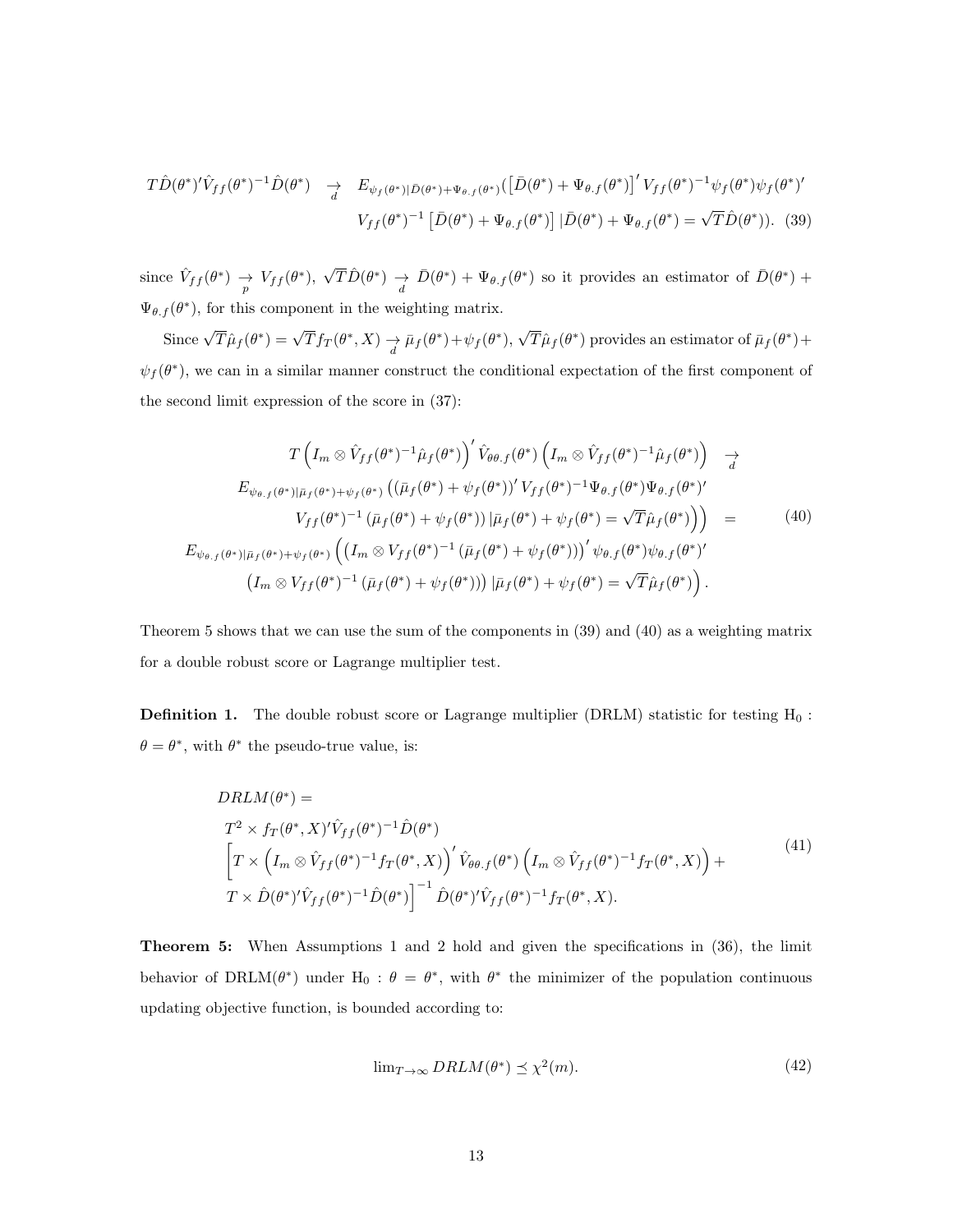Proof. See the Online Appendix, which also provides an extension to Assumptions 1 and 2 by stating the parameter space of the distributions which render the DRLM test size correct; see also Andrews and Guggenberger (2017).  $\blacksquare$ 

We next use the DRLM statistic to test the risk premia in the linear asset pricing model with i.i.d. errors.

Running example 1: Linear asset pricing model For a DRLM test of the risk premia, we need the specification of its different components for the linear asset pricing model with i.i.d. errors:

$$
f_T(\lambda_F, X) = \bar{R} - \hat{\beta}\lambda_F
$$
  
\n
$$
\hat{D}(\lambda_F) = -\hat{\beta} - (\bar{R} - \hat{\beta}\lambda_F)(1 + \lambda'_F \hat{Q}_{\bar{F}\bar{F}}^{-1} \lambda_F)^{-1} \lambda'_F \hat{Q}_{\bar{F}\bar{F}}^{-1}
$$
  
\n
$$
= -\frac{1}{T} \sum_{t=1}^T R_t (\bar{F}_t + \lambda_F)' \left[ \frac{1}{T} \sum_{t=1}^T (\bar{F}_t + \lambda_F)(\bar{F}_t + \lambda_F)'\right]^{-1}
$$
  
\n
$$
\hat{V}_{ff}(\lambda_F) = (1 + \lambda'_F Q_{\bar{F}\bar{F}}^{-1} \lambda_F) \hat{\Omega}
$$
  
\n
$$
\hat{V}_{\theta\theta.f}(\lambda_F) = (\hat{Q}_{\bar{F}\bar{F}} + \lambda_F \lambda'_F)^{-1} \otimes \hat{\Omega},
$$
\n(43)

so the specification of the DRLM test reads:

$$
DRLM(\lambda_F^*) = T(1 + \lambda_F^{*t} \hat{Q}_{FF}^{-1} \lambda_F^*)^{-1} (\bar{R} - \hat{\beta} \lambda_F^*)' \hat{\Omega}^{-1} \hat{D}(\lambda_F^*)
$$
  
\n
$$
\begin{aligned}\n &\left[ (1 + \lambda_F^{*t} \hat{Q}_{FF}^{-1} \lambda_F^*)^{-1} (\bar{R} - \hat{\beta} \lambda_F^*)' \hat{\Omega}^{-1} (\bar{R} - \hat{\beta} \lambda_F^*) (Q_{FF} + \lambda_F^* \lambda_F^*)^{-1} + \hat{D}(\lambda_F^*)' \hat{\Omega}^{-1} \hat{D}(\lambda_F^*) \right]^{-1} \hat{D}(\lambda_F^*)' \hat{\Omega}^{-1} (\bar{R} - \hat{\beta} \lambda_F^*) \\
 &= \hat{\mu}(\lambda_F)^* t \hat{D}(\lambda_F^*)^* \left[ \hat{\mu}(\lambda_F)^* t \hat{\mu}(\lambda_F)^* I_m + \hat{D}(\lambda_F^*)^* t \hat{D}(\lambda_F^*) \right]^{-1} \hat{D}(\lambda_F^*)^* t \hat{\mu}(\lambda_F)^*,\n\end{aligned} \tag{44}
$$

with  $\hat{\mu}(\lambda_F)^* = \sqrt{T} \hat{\Omega}^{-\frac{1}{2}} (\bar{R} - \hat{\beta} \lambda_F)(1 + \lambda'_F \hat{Q}^{-1}_{\bar{F}\bar{F}} \lambda_F)^{-\frac{1}{2}} =$  $\sqrt{T}\hat{V}_{ff}(\lambda_F)^{-\frac{1}{2}}f_T(\lambda_F, X)$ , and  $\hat{D}(\lambda_F)^* =$  $\sqrt{T}\hat{\Omega}^{-\frac{1}{2}}\hat{D}(\lambda_F)(\hat{Q}_{\bar{F}\bar{F}} + \lambda_F\lambda'_F)^{\frac{1}{2}}.$ 

Corollary 1. When Assumptions 1 and 2 hold and under i.i.d. errors, the limit behavior of the DRLM statistic under  $H_0: \lambda_F = \lambda_F^*$  is characterized by:

$$
DRLM(\lambda_F^*) \rightarrow \left[ \psi_f'(\bar{D} + \Psi_{\theta,f}) + \bar{\mu}' \Psi_{\theta,f} \right] \left[ (\bar{\mu} + \psi_f)'(\bar{\mu} + \psi_f) I_m + (\bar{D} + \Psi_{\theta,f})' (\bar{D} + \Psi_{\theta,f}) \right]^{-1} \left[ (\bar{D} + \Psi_{\theta,f})' \psi_f + \Psi_{\theta,f}' \bar{\mu} \right]
$$
(45)  

$$
\preceq \chi^2(m),
$$

with  $\bar{\mu} = \Omega^{-\frac{1}{2}} \bar{\mu} (\lambda_F^*) (1 + \lambda_F^* Q_{\bar{F}\bar{F}}^{-1} \lambda_F^*)^{-\frac{1}{2}}, \ \bar{D} = \Omega^{-\frac{1}{2}} \bar{D} (\lambda_F^*) (Q_{\bar{F}\bar{F}} + \lambda_F^* \lambda_F^*)^{\frac{1}{2}}, \ \bar{\mu}' \bar{D} \equiv 0 \text{ and } \psi_f \text{ and }$  $\Psi_{\theta.f}$   $N \times 1$  and  $N \times m$  dimensional random matrices that consist of independent standard normal random variables.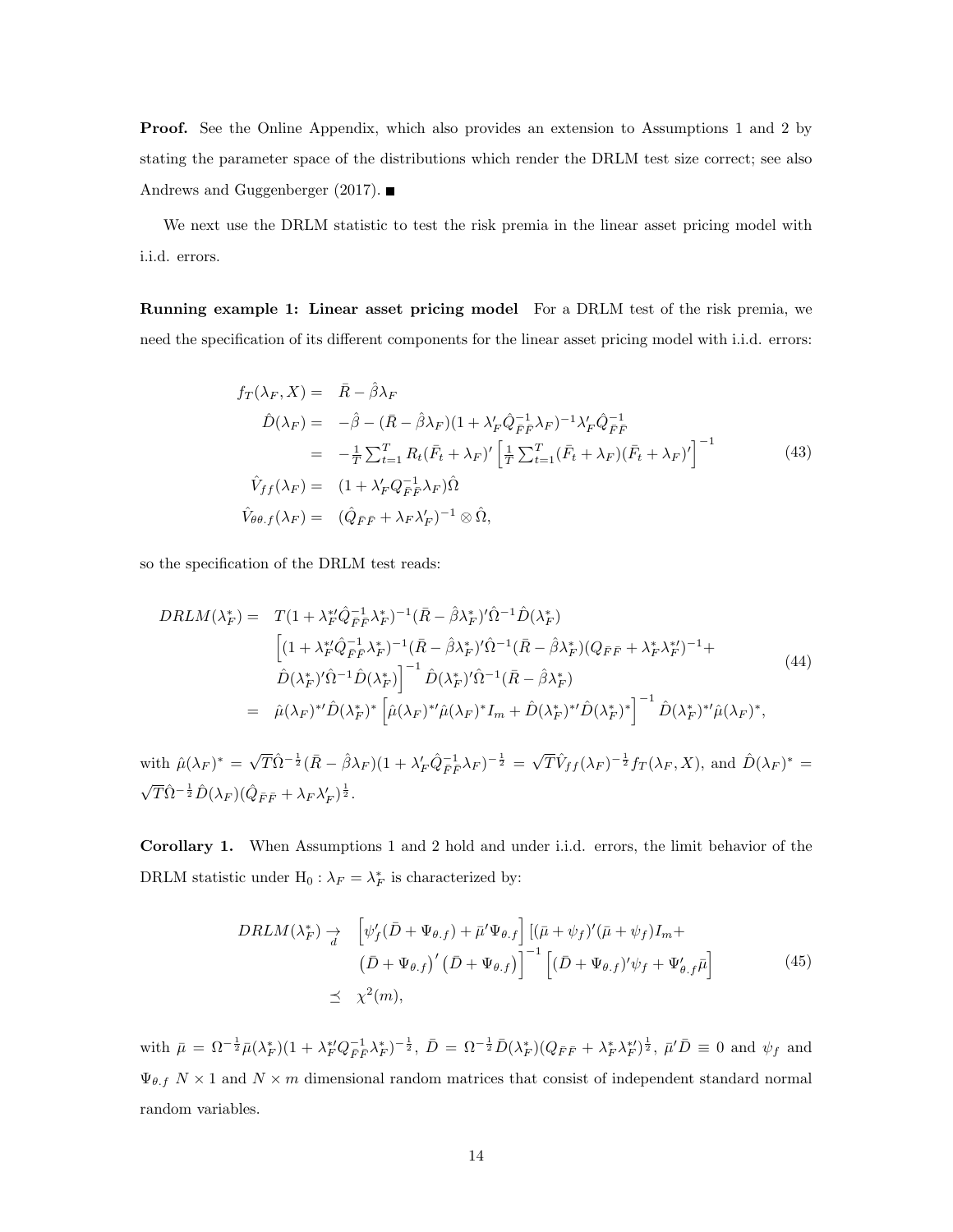The limit behavior of the DRLM statistic in Corollary 1 shows that it under  $H_0$  only depends on two parameters, the lengths of  $\bar{\mu}$  and  $\bar{D}$  and is dominated by a  $\chi^2(m)$  distribution. Figure 1 shows the rejection frequencies of 5% significance DRLM tests with a 95%  $\chi^2(1)$  critical value as a function of the lengths of  $\bar{\mu}$  and  $\bar{D}$  for a one factor setting, so  $m = 1$ , and  $N = 25$ . The latter number corresponds with the twenty-five Fama-French size and book-to-market sorted portfolios which are the default in the asset pricing literature, see Fama and French (1993).

Figure 1: Rejection frequency of 5% significance DRLM tests of  $H_0: \lambda_F = \lambda_F^*$  using a 95%  $\chi^2(1)$  critical value as a function of the lengths of  $\bar{\mu}$  and  $\bar{D}$ ,  $m = 1$ ,  $N = 25$ .



Figure 2: Rejection frequency of 5% significance KLM tests of  $H_0: \lambda_F = \lambda_F^*$  using a 95%  $\chi^2(1)$  critical value as a function of the lengths of  $\bar{\mu}$  and  $\bar{D}$ ,  $m = 1$ ,  $N = 25$ .



Figure 1 shows that the DRLM test is size correct since its rejection frequency does not exceed 5% for any length of  $\bar{\mu}$  and  $\bar{D}$ . For comparison, Figure 2 presents the rejection frequencies of the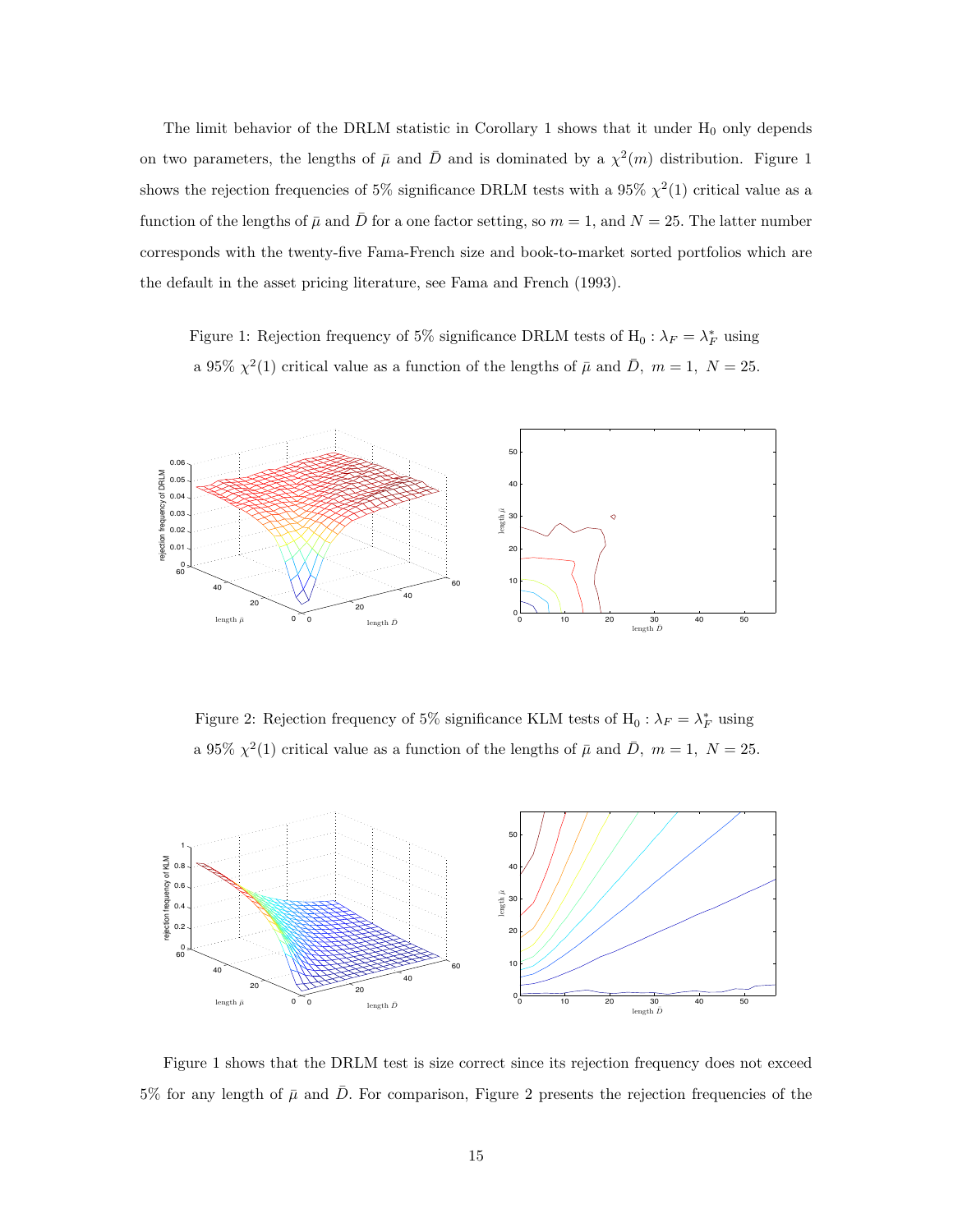KLM test, see Kleibergen (2005), as a function of the lengths of  $\bar{\mu}$  and  $\bar{D}$ . It shows that the KLM test is only size correct when there is no misspecification so  $\bar{\mu} = 0$  and can be severely size distorted for small values of the length of  $\bar{\mu}$ , especially when paired with small values of the length of  $\bar{D}$ .

Figure 1 also shows that the DRLM test is conservative when the lengths of both  $\bar{\mu}$  and  $\bar{D}$  are small. To reduce the conservativeness of the DRLM test at these low values, we calibrate a feasible conditional critical value function based on the maximum of  $\hat{\mu}(\lambda_F)^{*\prime}\hat{\mu}(\lambda_F)^{*}$  and  $\hat{D}(\lambda_F)^{*\prime}\hat{D}(\lambda_F)^{*}$ . When the maximum of these is less than two-hundred and fifty, we calibrated a 95% conditional critical value function based on  $\max(\hat{\mu}(\lambda_F)^{*}\hat{\mu}(\lambda_F)^{*}, \hat{D}(\lambda_F)^{*}\hat{D}(\lambda_F)^{*})$ .<sup>3</sup> The contour lines in Figure 3 show that the conservativeness of a 5% significance DRLM test has been reduced substantially from an area where the maximal length of  $\bar{\mu}$  and  $\bar{D}$  is less than twenty to an area where their sum is less than ten.

Figure 3: Rejection frequency of 5% significance DRLM tests of  $H_0: \lambda_F = \lambda_F^*$  using a conditional 95% critical value as a function of the lengths of  $\bar{\mu}$  and  $\bar{D}$ ,  $m = 1, N = 25$ .



### 4 Power

The score is equal to zero at all stationary points of the CUE sample objective function so the same holds for tests based on a quadratic form of it, like, for example, the DRLM and KLM tests, as well. This leads to the somewhat oddly behaved power of the KLM test in regular GMM. Tests with better power properties therefore exist in GMM that, implicitly or explicitly, combine the KLM test with an asymptotically independent J-test in either a conditional or unconditional manner, see Moreira (2003), Kleibergen (2005), Andrews et al. (2006), Andrews (2016) and Andrews and

<sup>&</sup>lt;sup>3</sup>The conditional critical value function we calibrated for Figure 3 is  $f(r) = 2.4 + (|r|^{0.35}) \times (3.84 - 2.4)/(250^{0.35})$ for  $r \le 250$  and  $f(r) = 3.84$  for  $r > 250$ , with r the conditioning variable and [.] the entier function.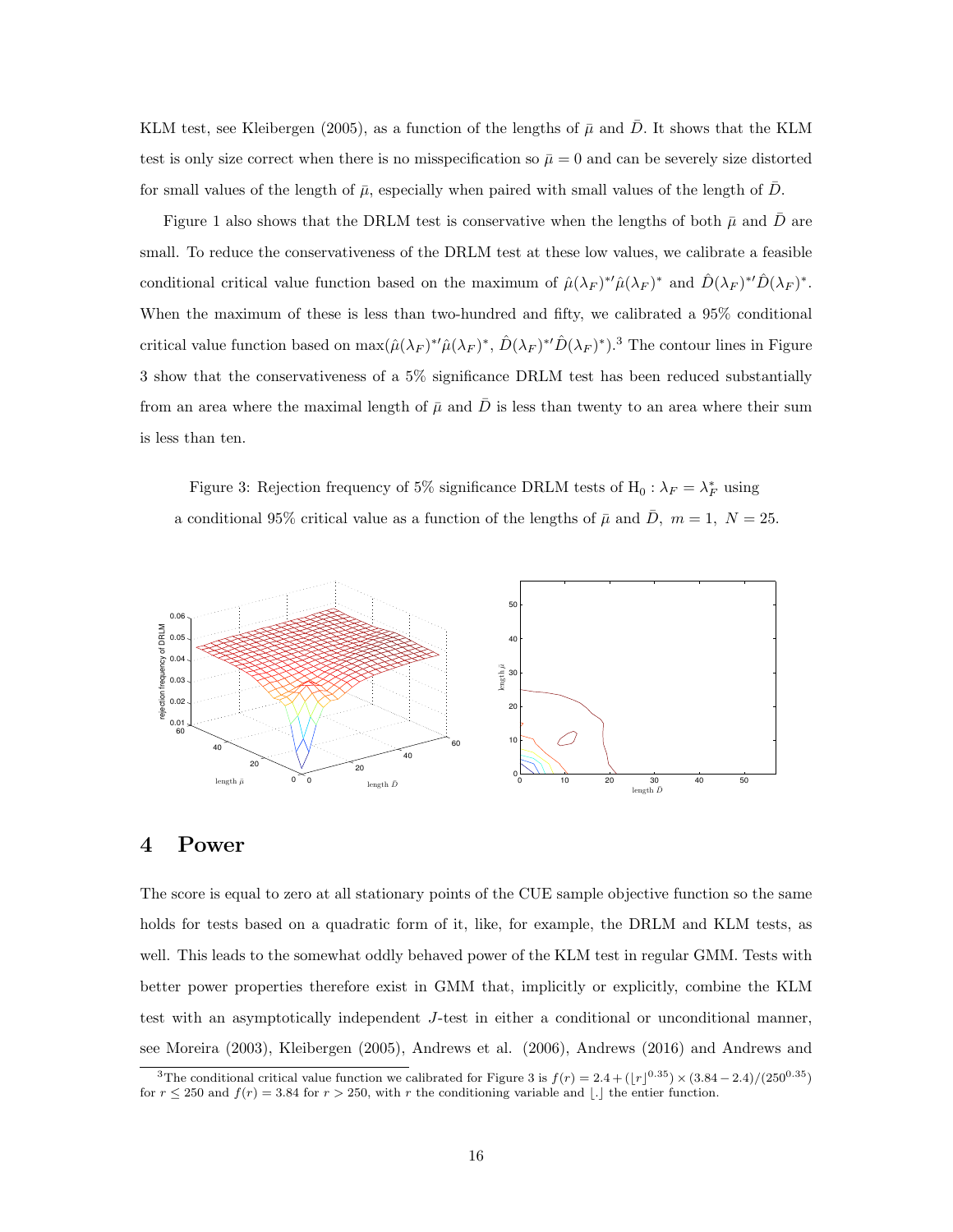Mikusheva (2016a, b). In our misspecified GMM setting, this is, however, not possible since the limiting distribution of the J-test is a non-central  $\chi^2$  distribution with an unknown non-centrality parameter. Hence, we can not combine this limiting distribution with that of the DRLM test to obtain the (conditional) critical values for a combination test.

To improve the power of a  $100 \times \alpha$ % significance DRLM test, we can reject hypothesized values of θ for which a  $100 \times \alpha$ % significance DRLM test is not significant but which are close to a stationary point of the CUE sample objective function other than the CUE. This would be similar to the, conditional or unconditional, identification robust combination tests in regular GMM which use that while the KLM test is non-significant at such values of  $\theta$ , J and/or GMM Anderson-Rubin (AR) tests, see Anderson and Rubin (1949) and Stock and Wright (2000), can be significant. For hypothesized values of  $\theta$  close to the CUE, these combination tests put most weight on the KLM test but shift the weight towards the J and GMM-AR tests when  $\theta$  is close to other stationary points, see Andrews (2016) and Kleibergen (2007). Since the limiting distributions of the J and GMM-AR tests depend on unknown nuisance parameters in our misspecified GMM setting, it is not clear how we can use these tests to improve power. To improve the power of a  $100 \times \alpha\%$  significance DRLM test, we can reject values of  $\theta$  for which the DRLM test is not significant at the 100  $\times$   $\alpha$ % level but which are on a line from the hypothesized value to the CUE where in between the hypothesized value and the CUE there are significant values of the DRLM test. We next lay out the different steps needed to turn this into a size correct test for stylized linear GMM settings.

Theorem 6: a. For a given data set of realized values and a linear moment equation, the sum of  $f_T(\theta, X)' \hat{V}_{ff}(\theta)^{-1} f_T(\theta, X)$  and  $\text{vec}(\hat{D}(\theta))' \hat{V}_{\theta\theta, f}(\theta)^{-1} \text{vec}(\hat{D}(\theta))$  does not vary over  $\theta$ .

**b.** When  $m = 1$  and  $f_T(\theta, X)$  is linear in  $\theta$ , the derivative of DRLM( $\theta$ ) with respect to  $\theta$  reads:

$$
\frac{1}{2} \frac{\partial}{\partial \theta} DRLM(\theta) = T \left( \frac{f_T(\theta, X)' \hat{V}_{ff}(\theta)^{-1} \hat{D}(\theta)}{[f_T(\theta, X)' \hat{V}_{ff}(\theta)^{-1} \hat{V}_{\theta\theta, f}(\theta) \hat{V}_{ff}(\theta)^{-1} f_T(\theta, X) + \hat{D}(\theta)' \hat{V}_{ff}(\theta)^{-1} \hat{D}(\theta)]} \right) \times \left\{ \hat{D}(\theta)' \hat{V}_{ff}(\theta)^{-1} \hat{D}(\theta) - 2f_T(\theta, X)' \hat{V}_{ff}(\theta)^{-1} \hat{V}_{\theta\theta}(f(\theta) \hat{V}_{ff}(\theta)^{-1} D_T(\theta, X) - f_T(\theta, X)' \hat{V}_{ff}(\theta)^{-1} \hat{V}_{\theta\theta, f}(\theta) \hat{V}_{ff}(\theta)^{-1} f_T(\theta, X) + 2f_T(\theta, X)' \hat{V}_{ff}(\theta)^{-1} \hat{D}(\theta) \times \frac{f_T(\theta, X)' \hat{V}_{ff}(\theta)^{-1} \hat{V}_{\theta\theta}(f(\theta) \hat{V}_{ff}(\theta)^{-1} \hat{V}_{\theta\theta, f}(\theta) \hat{V}_{ff}(\theta)^{-1} \hat{V}_{\theta\theta, f}(\theta) \hat{V}_{ff}(\theta)^{-1} f_T(\theta, X) + \hat{D}(\theta)' \hat{V}_{ff}(\theta)^{-1} \hat{V}_{\theta\theta}(f(\theta)^{-1} \hat{D}(\theta)} \right\}.
$$
\n(46)

c. When the data is i.i.d.,  $m = 1$ , and  $f_T(\theta, X)$  is linear in  $\theta : \hat{V}(\theta)$  has a Kronecker product structure so we can specify  $\hat{V}_{ff}(\theta) = \hat{v}_{ff}(\theta)\hat{V}$ ,  $\hat{V}_{\theta f}(\theta) = \hat{v}_{\theta f}(\theta)\hat{V}$  and  $\hat{V}_{\theta\theta,f}(\theta) = \hat{v}_{\theta\theta,f}(\theta)\hat{V}$ , with  $\hat{v}_{ff}(\theta), \hat{v}_{\theta f}(\theta), \hat{v}_{\theta \theta f}(\theta)$  scalar functions of  $\theta$  and  $\hat{V}$  a  $k_f \times k_f$  dimensional covariance matrix estimator, and the derivative of  $\text{DRLM}(\theta)$  is: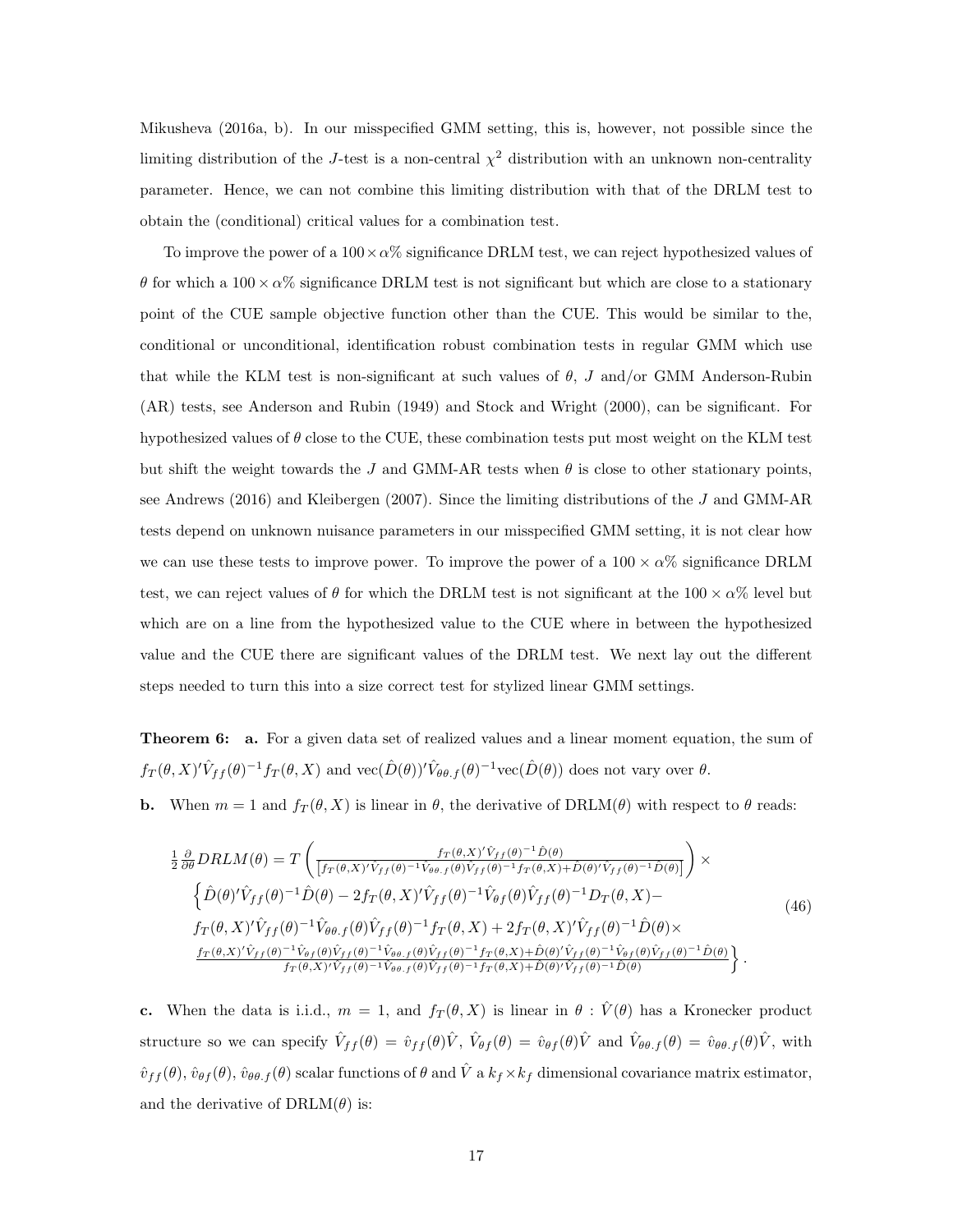$$
\frac{1}{2} \frac{\partial}{\partial \theta} DRLM(\theta) = \left( \frac{(\hat{V}_{ff}(\theta)^{-\frac{1}{2}} f_T(\theta, X))'(\hat{V}_{\theta \theta, f}(\theta)^{-\frac{1}{2}} \hat{D}(\theta))}{f_T(\theta, X)^{\prime} \hat{V}_{ff}(\theta)^{-1} f_T(\theta, X) + \hat{D}(\theta)^{\prime} \hat{V}_{\theta \theta, f}(\theta)^{-1} \hat{D}(\theta)} \right) \times \left( T \times \hat{D}(\theta)^{\prime} \hat{V}_{\theta \theta, f}(\theta)^{-1} \hat{D}(\theta) - T \times f_T(\theta, X)^{\prime} \hat{V}_{ff}(\theta)^{-1} f_T(\theta, X) \right) \left( \frac{\hat{v}_{\theta \theta, f}(\theta)}{\hat{v}_{ff}(\theta)} \right)^{\frac{1}{2}}.
$$

Proof. See the Online Appendix.

Running example 1: Linear asset pricing model Theorem 6c shows that for the one factor linear asset pricing model with i.i.d. errors, the derivative of the DRLM statistic is proportional to the difference between the GMM-AR statistic,  $T \times f_T(\theta, X)' \hat{V}_{ff}(\theta)^{-1} f_T(\theta, X)$ , and an independently distributed statistic reflecting the strength of identification,  $T \times \hat{D}(\theta)' \hat{V}_{\theta\theta.f}(\theta)^{-1} \hat{D}(\theta)$ . Theorem 6a further shows that, for a given data set of realized values, the sum of these two statistics does not depend on  $\theta$ . Given a realized data set, the DRLM statistic considered as a function of  $\theta$  thus attains its maximum when both statistics are identical so they equal half their sum.

Corollary 2. For the one factor linear asset pricing model with i.i.d. errors, the maximal value of the DRLM statistic as a function of  $\lambda_F$  is attained at the value of  $\lambda_F$  where the GMM-AR statistic,  $T \times f_T(\lambda_F, X)' \hat{V}_{ff}(\lambda_F)^{-1} f_T(\lambda_F, X)$ , equals half the sum of  $T \times f_T(\lambda_F, X)' \hat{V}_{ff}(\lambda_F)^{-1} f_T(\lambda_F, X)$  and  $T\times \hat{D}(\lambda_F)^{\prime}\hat{V}_{\theta\theta.f}(\lambda_F)^{-1}\hat{D}(\lambda_F).$ 

Using Corollary 2 and the sample equivalent of the characteristic polynomial in (16), we can solve for the value of  $\lambda_F$  that maximizes the DRLM statistic for a given data set of realized values. We do so by not equating the characteristic polynomial to zero but to half the sum of  $T \times f_T(\lambda_F, X)'\hat{V}_{ff}(\lambda_F)^{-1}f_T(\lambda_F, X)$  and  $T \times \hat{D}(\lambda_F)'\hat{V}_{\theta\theta,f}(\lambda_F)^{-1}\hat{D}(\lambda_F)$ , which, as stated in Theorem 6a, is constant over  $\lambda_F$ . We can then straightforwardly solve for the value of  $\lambda_F$  that maximizes the DRLM statistic in a data set of realized values. We can next use this maximizer to improve the power of  $100 \times \alpha\%$  significance DRLM tests.

The power of a  $100 \times \alpha\%$  significance DRLM test of  $H_0: \lambda_F = \lambda_F^1$  can be improved by rejecting  $H_0$  alongside for significant values of  $\text{DRLM}(\lambda_F^1)$  also when both:

- 1. The maximal value of the DRLM statistic for the analyzed data set is significant at the  $100\times\alpha\%$ level.
- 2. The DRLM statistic evaluated at  $\lambda_F^1$  is insignificant at the 100  $\times \alpha\%$  level but  $\lambda_F^1$  lies within the closed interval indicated by the maximizers of the DRLM statistic that does not contain the CUE.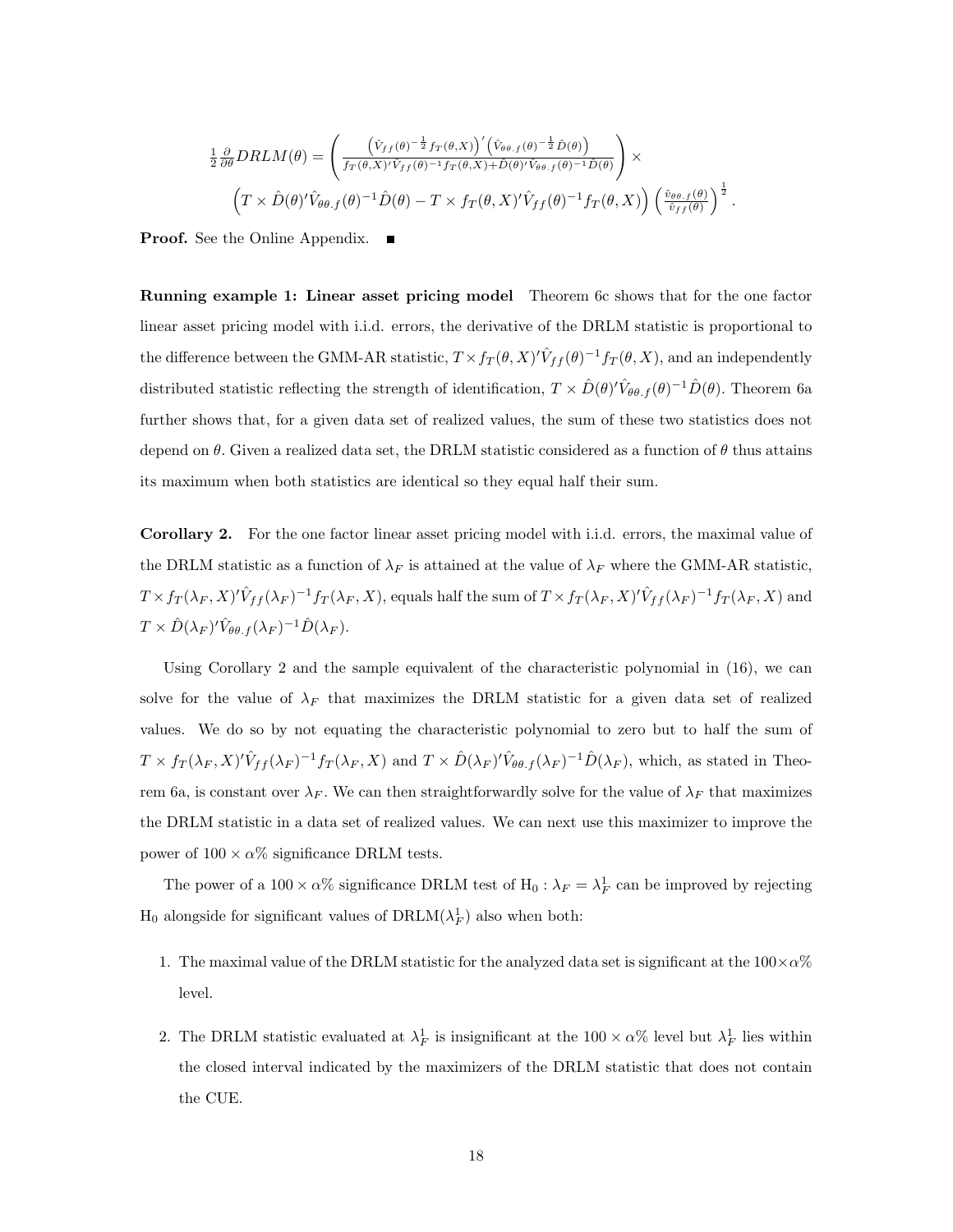The above algorithm rejects  $H_0$  alongside for significant values of  $\text{DRLM}(\lambda_F^1)$  also when there is a significant value of the DRLM statistic on the line between  $\lambda_F^1$  and the CUE. To show that the above algorithm leads to a size correct test, we compute its rejection frequency when testing  $H_0: \lambda_F = 0$  using the setup from Figures 1-3. While the generic specification of the DRLM statistic tests for a stationary point of the population continuous updating objective function, the above algorithm explicitly tests the minimizer. When computing the size of the test at the hypothesized value, of, say, zero, we therefore have to ascertain that it is the minimizer of the population objective function. For the setup in Figures 1-3, which uses the limit expression of the DRLM test in (45), the population minimizer is at zero if the misspecification is less than the strength of identification so the length of  $\bar{\mu}$  is less than that of  $\bar{D}$ . When the length of  $\bar{\mu}$  exceeds that of  $\bar{D}$ , the minimizer of the population objective function is at  $\pm \infty$ . In standard GMM, there is no misspecification so the minimal value of the population objective function is equal to zero. The misspecification is then always less than or equal to the identification strength so the hypothesized value automatically corresponds with the minimizer of the population objective function.

Figure 4: Rejection frequency of 5% significance tests of  $H_0: \lambda_F = 0$  using power improved DRLM and a conditional 95% critical value as a function of the lengths of  $\bar{\mu}$  and  $\bar{D}$ ,  $m = 1$ ,  $N = 25$ .



Figure 4 shows the rejection frequency of the power improved DRLM test when the minimizer of the population continuous updating objective function equals the hypothesized value which is zero. Figure 4 does therefore not show the rejection frequency for values where the length of  $\bar{\mu}$  exceeds that of  $\bar{D}$  since the hypothesized value does then not correspond with the minimizer of the population objective function which is at  $\pm \infty$ . The rejection frequencies in Figure 4 are computed using the conditional critical values explained previously. Figure 4 shows that the power improvement does not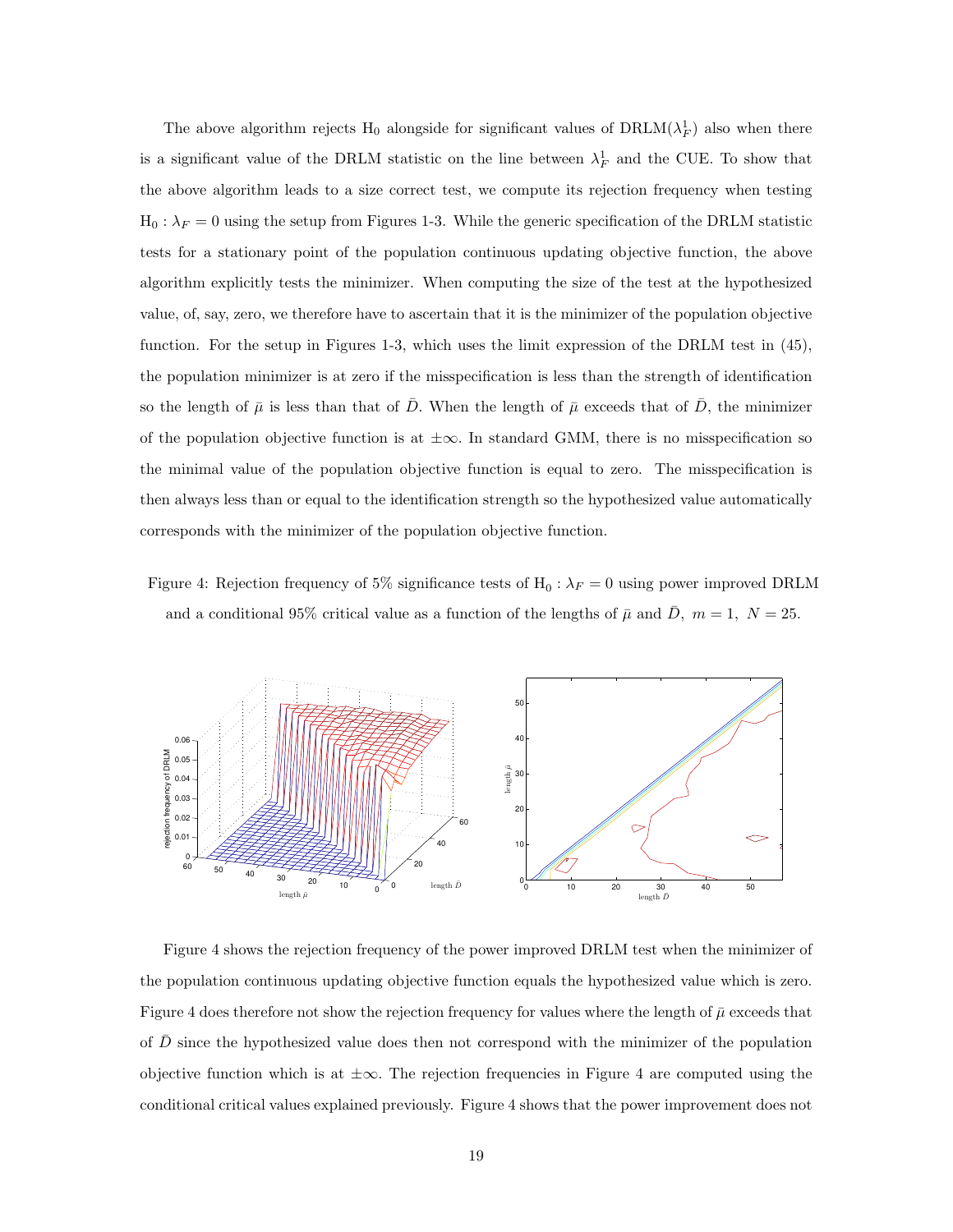affect the size of the DRLM test when the hypothesized value equals the minimizer of the continuous updating population objective function.

Power analysis We use the one factor linear asset pricing model to compare the power and size of different identification robust test procedures with that of the DRLM test. For the power analysis, the minimizer of the population continuous updating objective function is the pseudo-true value  $\lambda_F^*$  while we test for a zero value under the null hypothesis. We then map out the power curve by changing the pseudo-true value and keeping the hypothesized value, zero, fixed. Theorem 7 states the limiting distributions of the different components of the DRLM statistic for testing the hypothesis of interest used for the power analysis.

**Theorem 7:** For testing  $H_0: \lambda_F = \lambda_F^1 = 0$ , the limit behavior of the components of the DRLM statistic in the one factor linear asset pricing model with i.i.d. errors,  $m = 1$  and  $Q_{\bar{F}\bar{F}} = 1$ , while the pseudo-true value equals  $\lambda_F^*$ , are characterized by:

$$
\sqrt{T}\hat{\Omega}^{-\frac{1}{2}}\bar{R} \quad \underset{d}{\rightarrow} \quad \bar{\mu}(1+(\lambda_F^*)^2)^{-\frac{1}{2}} - \bar{D}(1+(\lambda_F^*)^2)^{-\frac{1}{2}}\lambda_F^* + \psi_f^*(\lambda_F^1 = 0)
$$
\n
$$
\sqrt{T}\hat{\Omega}^{-\frac{1}{2}}\hat{D}(\lambda_F^1 = 0) \quad \underset{d}{\rightarrow} \quad \bar{D}(1+(\lambda_F^*)^2)^{-\frac{1}{2}} + \bar{\mu}(1+(\lambda_F^*)^2)^{-\frac{1}{2}}\lambda_F^* + \psi_{\theta,f}^*(\lambda_F^1 = 0),
$$
\n
$$
(47)
$$

with  $\psi_f^*(\lambda_F^1 = 0)$ ,  $\psi_{\theta,f}^*(\lambda_F^1 = 0)$  independent standard normal N dimensional random vectors,  $\mu^* =$  $\lim_{T\to\infty}$ √  $\overline{T}\mu_f(\lambda_F^*), \mu_f(\lambda_F^*) = \mu_R - \beta \lambda_F^*, D^* = \lim_{T\to\infty} \sqrt{T}$  $\overline{TD}(\lambda_F^*), D(\lambda_F^*) = -\beta - \mu_f(\lambda_F^*)\lambda_F^{*\prime}(Q_{\bar F\bar F} +$  $(\lambda_F^* \lambda_F^{*})^{-1}, \bar{\mu} = \Omega^{-\frac{1}{2}} \mu^* (1 + \lambda_F^{*0} Q_{\bar{F}\bar{F}}^{-1} \lambda_F^*)^{-\frac{1}{2}}, \bar{D} = \Omega^{-\frac{1}{2}} D^* (Q_{\bar{F}\bar{F}} + \lambda_F^{*0} \lambda_F^{*0})^{\frac{1}{2}}, \text{ so } \bar{\mu}' \bar{D} \equiv 0.$ 

**Proof.** See the Online Appendix. ■

The specification in Theorem 7 is such that, since  $\bar{\mu}'\bar{D} \equiv 0$ ,  $\lambda_F^*$  is the minimizer of the population continuous updating objective function when the length of  $\overline{D}$ , which reflects the strength of identification, is larger than or equal to the length of  $\bar{\mu}$ , which reflects misspecification. The product of the limit behavior of both components in (47):

$$
T\bar{R}'\hat{\Omega}^{-1}\hat{D}(\lambda_F^1 = 0) \underset{d}{\to} (1 + (\lambda_F^*)^2)^{-1}\lambda_F^* \left(\bar{\mu}'\bar{\mu} - \bar{D}'\bar{D}\right) +
$$
  

$$
(1 + (\lambda_F^*)^2)^{-\frac{1}{2}} \left[\psi_f^*(\lambda_F^1 = 0)' \left(\bar{D} + \bar{\mu}\lambda_F^*\right) + \psi_{\theta,f}^*(\lambda_F^1 = 0)' \left(\bar{\mu} - \bar{D}\lambda_F^*\right)\right],
$$
 (48)

further shows that identification is problematic when the lengths of  $\bar{\mu}$  and  $\bar{D}$  are equal so the misspecification and identification strengths are identical.

We next analyze the power of identification robust test statistics and the DRLM test for a number of settings of misspecification: no misspecification; weak misspecification; and mild misspecification.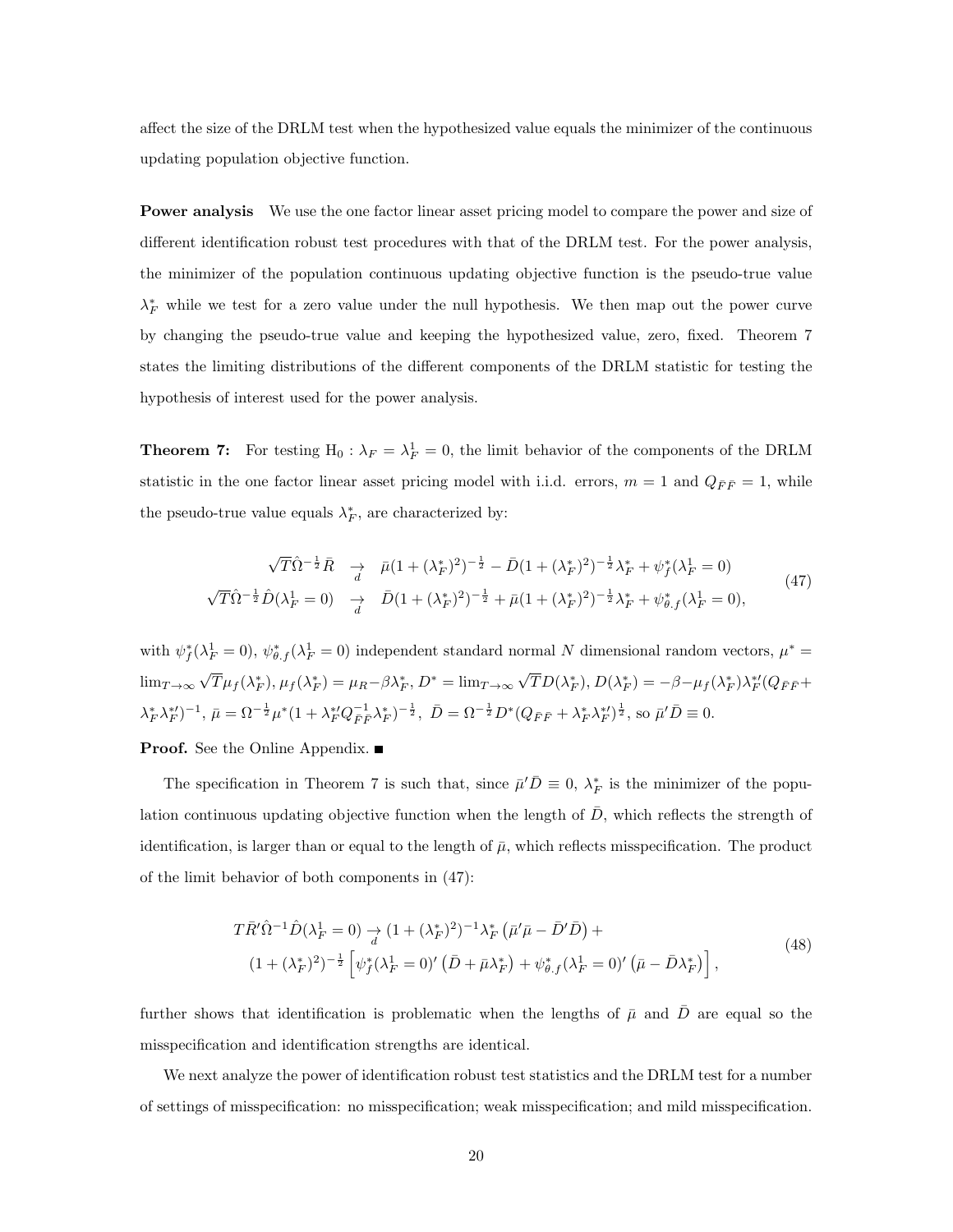No misspecification We first compare the power of the DRLM test with existing identification robust tests when no misspecification is present so all of these tests are size correct. The figures in Panels 5-6 and Figure 7 show the different power curves. Panel 5 shows the power curves of the KLM test of Kleibergen (2002, 2005, 2009) and the DRLM test for various identification strengths and no misspecification. The power of the KLM test is known to be non-monotonic which is in line with Figure 5.1. Figure 5.2 shows that power curves of the DRLM test are non-monotonic as well.

Panel 5: Power of 5% significance KLM and DRLM tests of

 $\mathrm{H}_0$  :  $\lambda_F=0$  with no misspecification,  $N=25,~Q_{\bar{F}\bar{F}}=1$ 





Panel 6: Power of 5% significance LR and size and power improved DRLM tests of  $\mathcal{H}_0$  :  $\lambda_F=0$  with no misspecification,  $N=25,~Q_{\bar{F}\bar{F}}=1$ 



power improvements

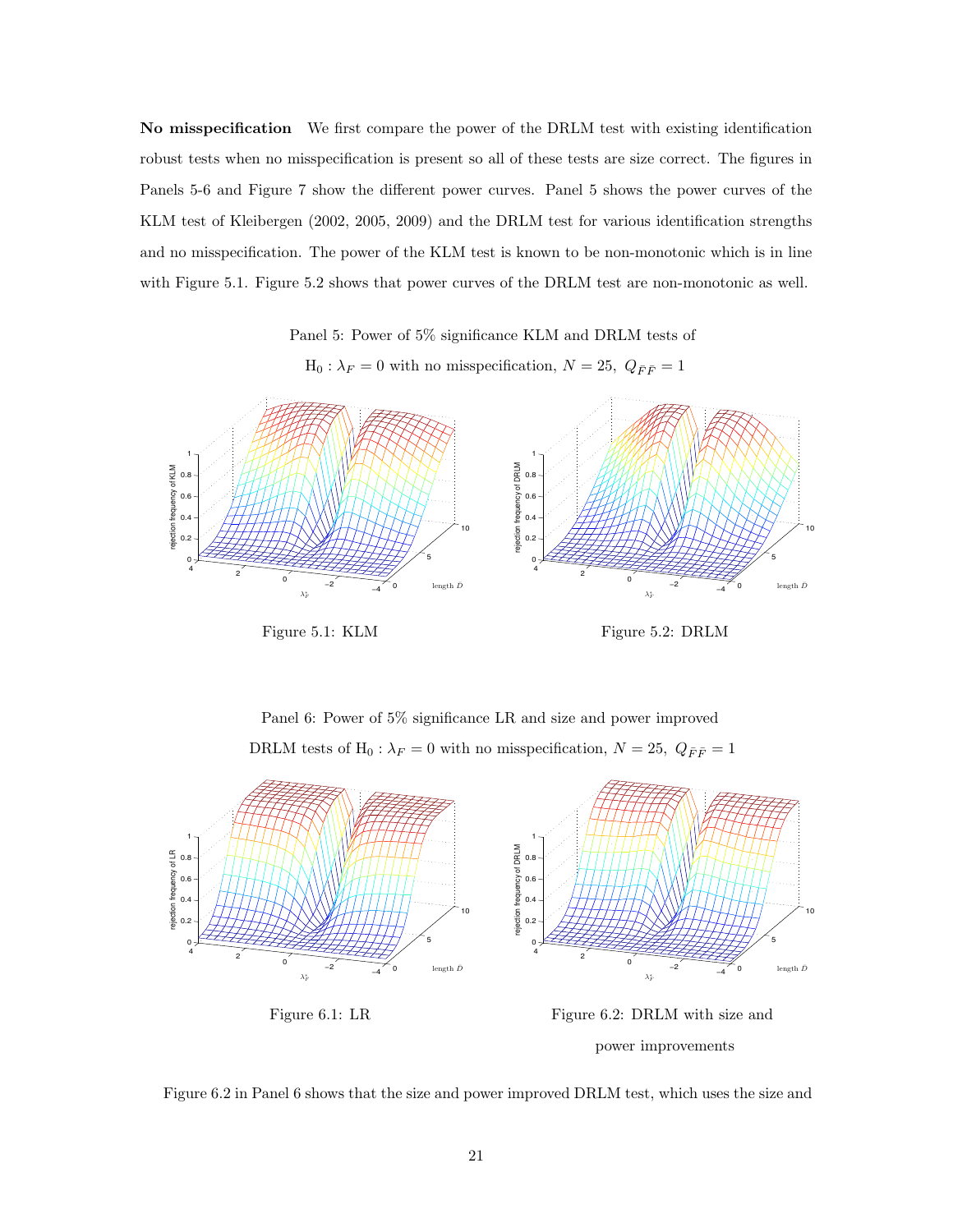power improvement procedures discussed previously, has a nearly monotonic power curve. Figure 6.1 in Panel 6 shows power curves of the conditional likelihood ratio (LR) test of Moreira (2003) which is known to be optimal for this setting, see Andrews et al. (2006). Figure 7 shows power curves of the factor Anderson-Rubin (AR) test, see Anderson and Rubin (1949) and Kleibergen (2009).

Figure 7: Power of 5% signifance factor AR test

of  $H_0$ :  $\lambda_F = 0$  with no misspecification,  $N = 25$ ,  $Q_{\bar{F}\bar{F}} = 1$ 



Weak misspecification We next compare the power of the different test procedures in a setting of weak misspecification where  $\bar{\mu}'\bar{\mu} = 4.4$ . Figures 8.1 and 8.2 in Panel 8 therefore show power curves of the KLM and DRLM tests for various identification strengths while Figures 9.1 and 9.2 in Panel 9 show power curves of the LR and size and power corrected DRLM test. Figure 10 shows power curves of the AR test. The power curves of the different test procedures are comparable to the ones in the previous figures except that we observe size distortion of the identification robust AR, KLM and LR tests. Except for the AR test, these size distortions become less when the identification strength increases. For the conditional LR test the rejection frequency at zero decreases from 15% to 9% when the identification strength increases. It equals 13% when the misspecification and identification strengths are identical. For the KLM test, it decreases from 7% to 5%. For the AR test, the rejection frequency at zero equals 15% for all settings of the identification strength since no estimator of the identification strength is involved in the AR test. For the DRLM and size and power improved DRLM tests, we observe no size distortion.

What is striking is that, for small values of the identification strength, the power of the identification robust AR and LR tests decreases when  $\lambda_F^*$  moves away from zero. This results since when the misspecification strength exceeds the identification strength, the population continuous updating objective function is maximized at zero instead of minimized. The population continuous updating objective function is then minimized when  $\lambda_F$  equals  $\pm \infty$ . When the strength of identification equals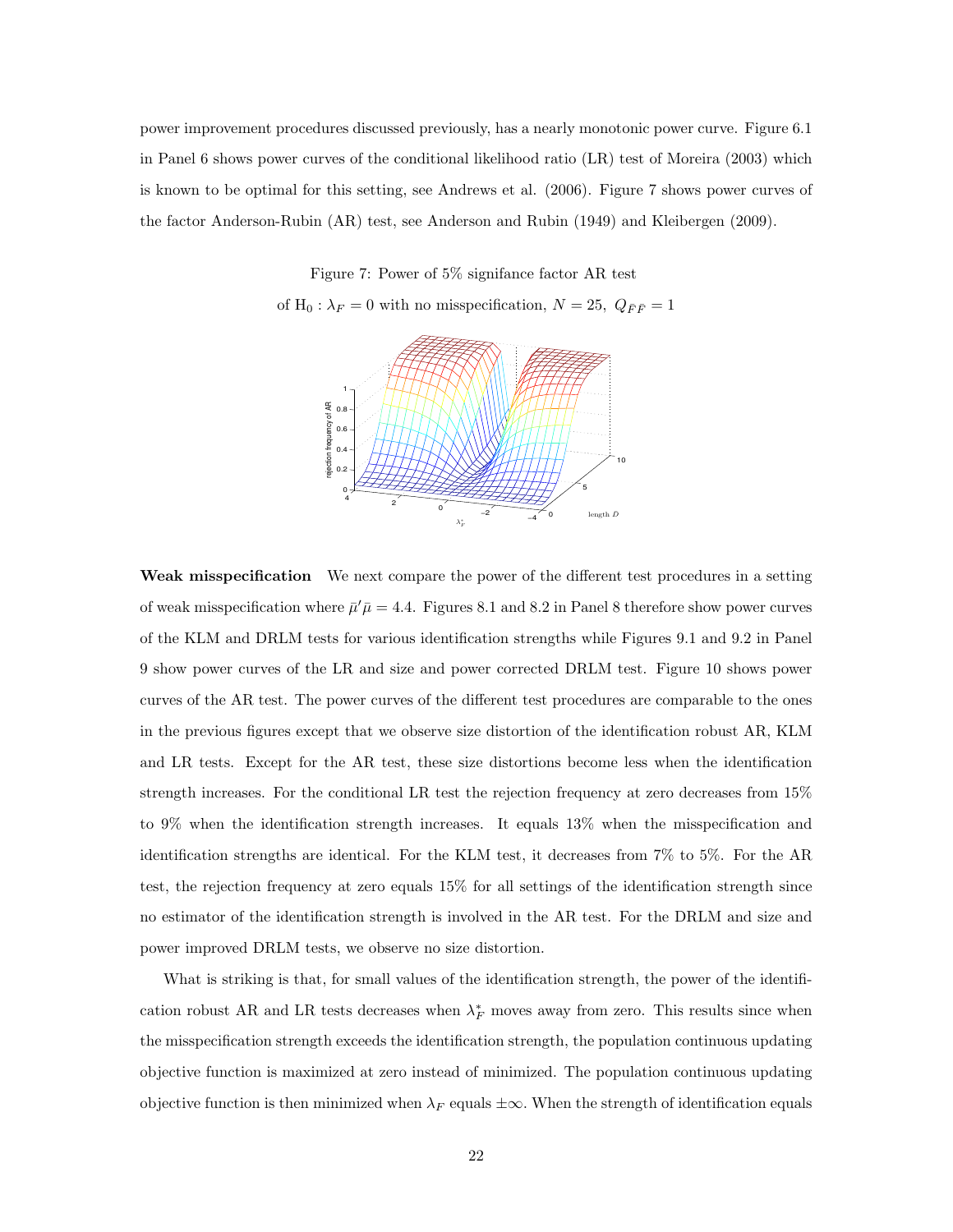zero, so the length of  $\bar{D}=0$ , the moment equation (11) is, however, still not satisfied at these values of  $\lambda_F$  so the LR, KLM and AR tests remain size distorted even at these values. Moving away from zero at these settings of the identification strength, however, in general reduces the sample continuous updating objective function which then leads to a lower rejection frequency of these tests. For values of the identification strength exceeding the misspecification, the population continuous updating objective function is minimized at zero so we then no longer observe a reduction of the rejection frequency when  $\lambda_F^*$  moves away from zero.

Panel 8: Power of 5% significance KLM and DRLM tests of

 $H_0: \lambda_F = 0$  with misspecification,  $\bar{\mu}'\bar{\mu} = 4.4, N = 25, Q_{\bar{F}\bar{F}} = 1$ 



Figure 8.1: KLM Figure 8.2: DRLM

Panel 9: Power of 5% significance LR and size and power improved DRLM tests of H<sub>0</sub>:  $\lambda_F = 0$  with misspecification,  $\bar{\mu}'\bar{\mu} = 4.4$ ,  $N = 25$ ,  $Q_{\bar{F}\bar{F}} = 1$ 





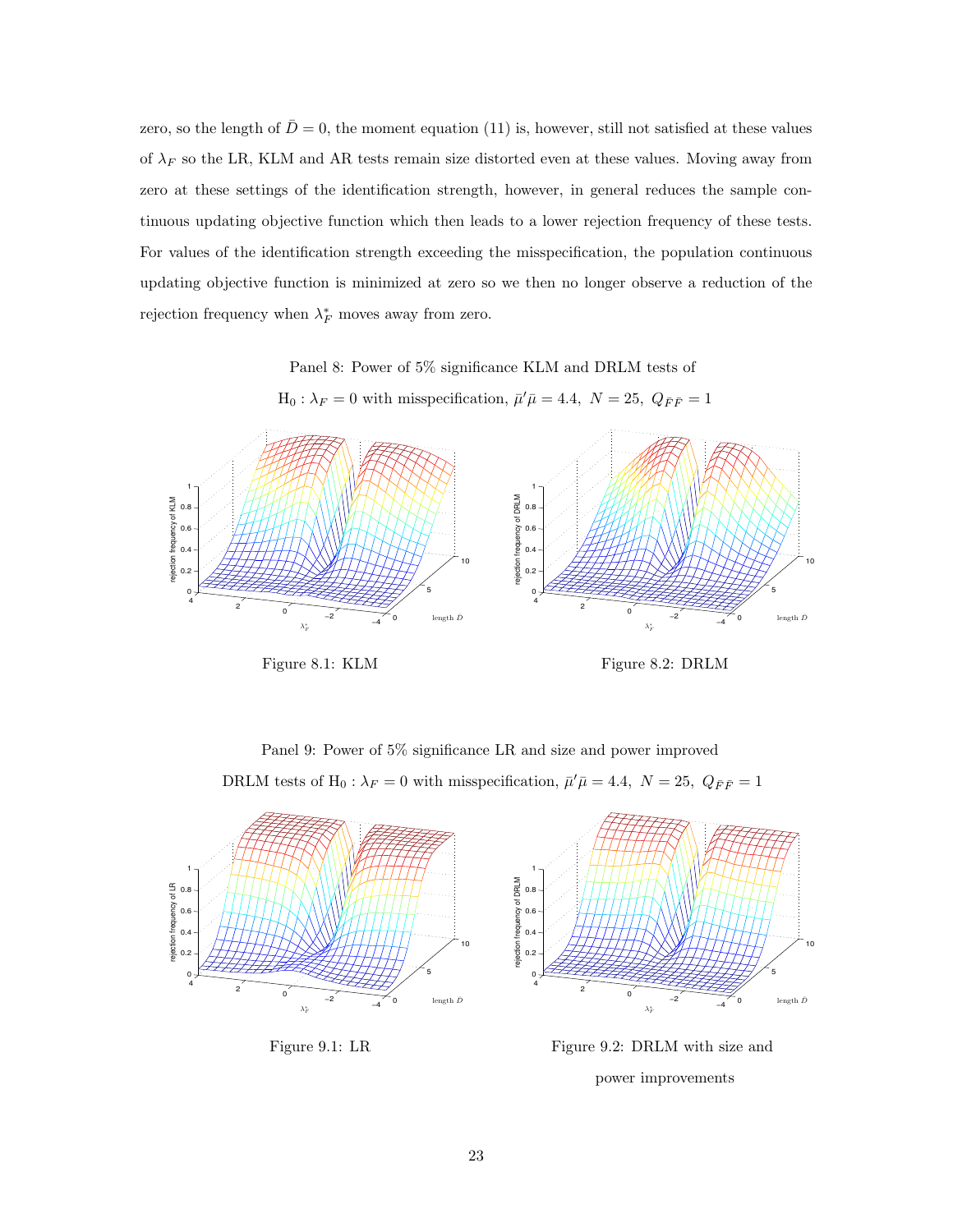Figure 10: Power of 5% significance AR tests of  $H_0: \lambda_F = 0$ with misspecification,  $\bar{\mu}'\bar{\mu} = 4.4$ ,  $N = 25$ ,  $Q_{\bar{F}\bar{F}} = 1$ 



To show the difficulty of detecting the weak misspecification used in Panels 8-9 and Figure 10, Figure 11 shows the simulated distribution function of the misspecification J-test, which equals the minimal value of the AR test for the simulated data, when the null hypothesis holds, so for values of  $\lambda_F^*$  equal to zero. Figure 11 shows the distribution function of the misspecification J-test for three different values of the identification strength  $\bar{D}'\bar{D}$  : 0, 4.4 and 100. In Guggenberger et al. (2012), it is shown that the distribution function of the J-test is a non-increasing function of the identification strength. Recognizing that the 95% critical value of the  $\chi^2(24)$  distribution, since  $N-1=24$ , equals 36.42, Figure 11 shows that we never reject no misspecification at the 5% significance level when  $\bar{D}'\bar{D}$  equals 0 or 4.4 and we only do so in 15% of the cases when  $\bar{D}'\bar{D}$  equals 100. This illustrates the difficulty of detecting weak misspecification.

Figure 11: Distribution function of *J*-test for misspecification when  $H_0: \lambda_F = 0$  holds, solid line:  $\bar{D}'\bar{D} = 0$ , dash-dot:  $\bar{D}'\bar{D} = 4.4$  = strength of misspecification, dashed:  $\bar{D}'\bar{D} = 100$ .

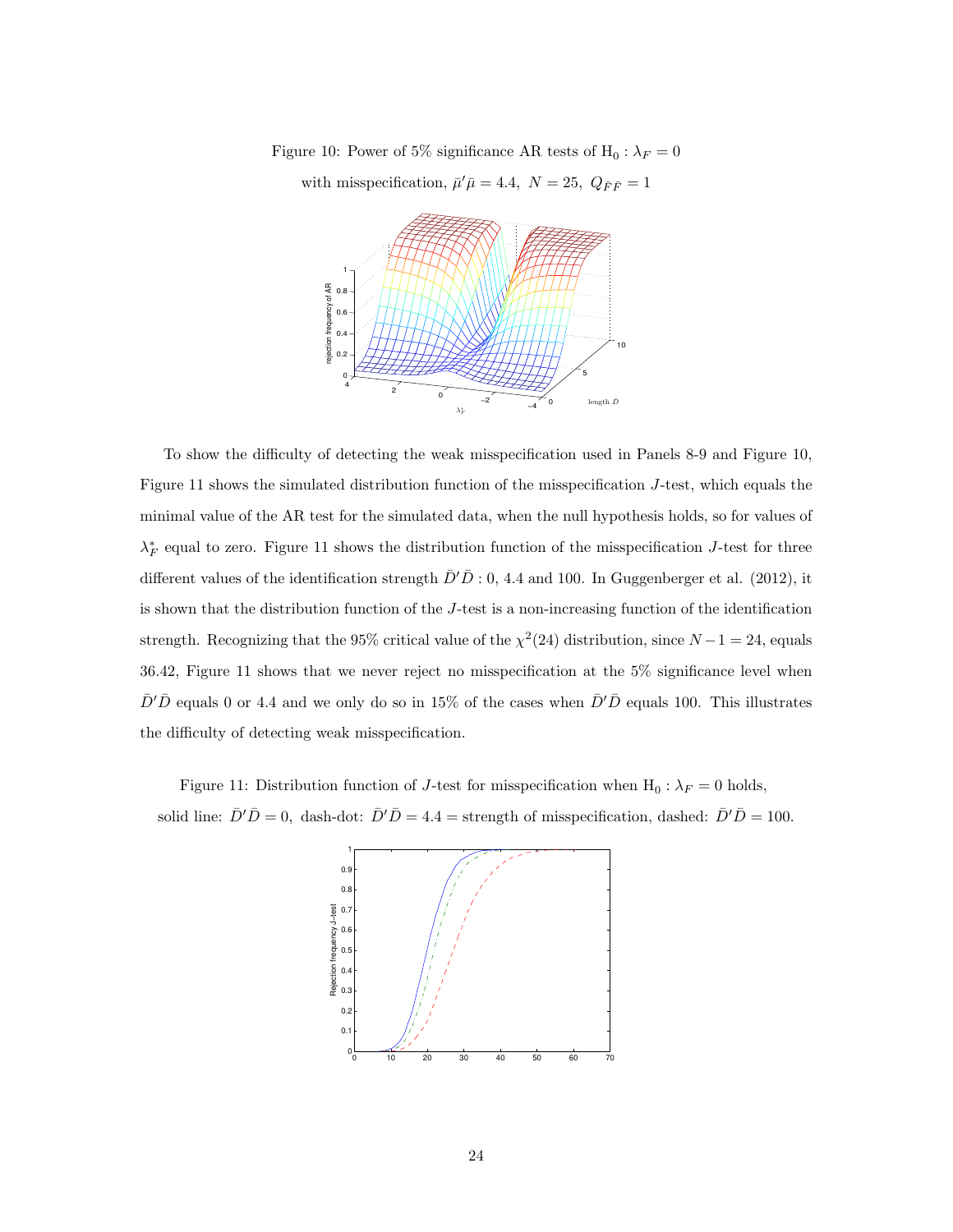**Mild misspecification** We next increase the amount of misspecification to  $\bar{\mu}'\bar{\mu} = 10$ , which is still quite small since there are twenty-five moment equations. Panels 12-13 and Figure 14 show that the increased misspecification exacerbates the size distortion of the AR, KLM and LR tests compared to the previous setting of weak misspecification. For the conditional LR test, the rejection frequency at zero decreases from 30% to 8% when the identification strength increases. When the misspecification and identification strengths coincide, the rejection frequency of the LR test is 27% when  $\lambda_F^* = 0$ . For the KLM test, the rejection frequency decreases from 10% to 5%. For the DRLM and size and power improved DRLM test, we observe either no size distortion and a rejection frequency of 8% which decreases to 5% when the identification strength increases. The minor size distortion of the size and power improved DRLM test only occurs when the misspecification exceeds the strength of identification, so the hypothesized value is not the minimizer of the population objective function, and is not present when the identification strength is larger than or equal to the misspecification. The rejection frequency of the AR test is equal to 36% for all identification strengths. When the misspecification strength exceeds the identification strength, the maximum of the population continuous updating objective function is situated at  $\lambda_F^* = 0$ , which explains why the rejection frequency of the AR and LR tests decreases away from  $\lambda_F^* = 0$  for low values of the identification strength. For values of the identification strength which exceed the misspecification strength, we see no decrease of the rejection frequency when  $\lambda_F^*$  moves away from zero.

Panel 12: Power of 5% significance KLM and DRLM tests of  $H_0: \lambda_F = 0$  with misspecification,  $\bar{\mu}'\bar{\mu} = 10, N = 25, Q_{\bar{F}\bar{F}} = 1$ 



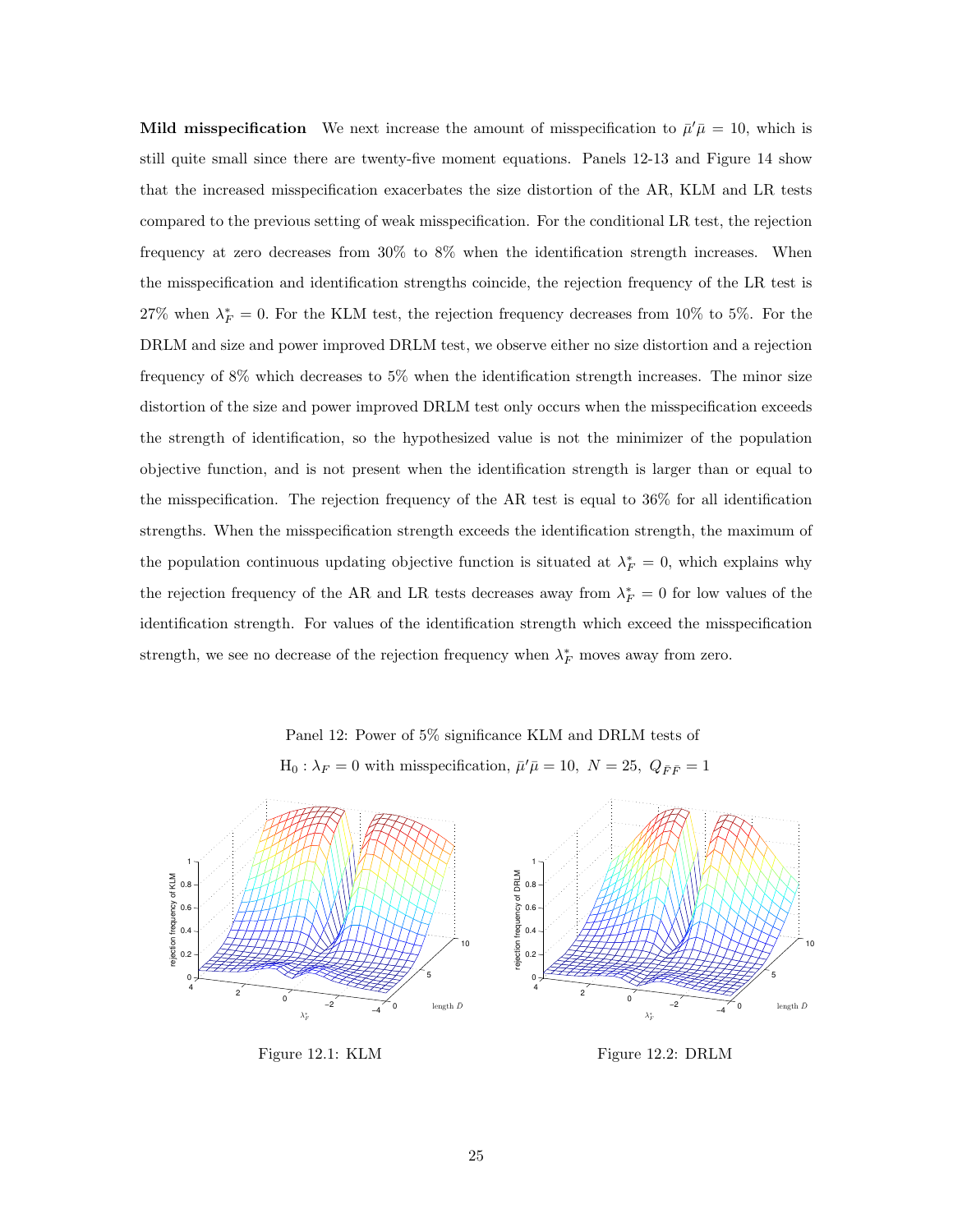Panel 13: Power of 5% significance LR and size and power improved DRLM tests of  $H_0: \lambda_F = 0$  with misspecification,  $\bar{\mu}'\bar{\mu} = 10$ ,  $N = 25$ ,  $Q_{\bar{F}\bar{F}} = 1$ 



Figure 13.1: LR Figure 13.2: DRLM with size and power improvements

Panel 14: Power of 5% significance AR tests of  $H_0: \lambda_F = 0$ with misspecification,  $\bar{\mu}'\bar{\mu} = 10$ ,  $N = 25$ ,  $Q_{\bar{F}\bar{F}} = 1$ 



Figure 15 shows the distribution function of the misspecification J-test, which equals the minimal value of the AR test, when the null hypothesis holds, so for values of  $\lambda_F^*$  equal to zero. It shows the distribution function for three different values of the identification strength  $\bar{D}'\bar{D}$  : 0, 10 and 100. Recognizing that the 95% critical value of the  $\chi^2(24)$  distribution, since  $N-1=24$ , equals 36.42, Figure 15 shows that we never reject no misspecification at the 5% significance level when  $\bar{D}'\bar{D}$  equals 0, 7% of the times when  $\bar{D}'\bar{D} = 10$  and 33% when  $\bar{D}'\bar{D}$  equals 100. This indicates the difficulty of detecting the mild misspecification present in the simulated data. To show that the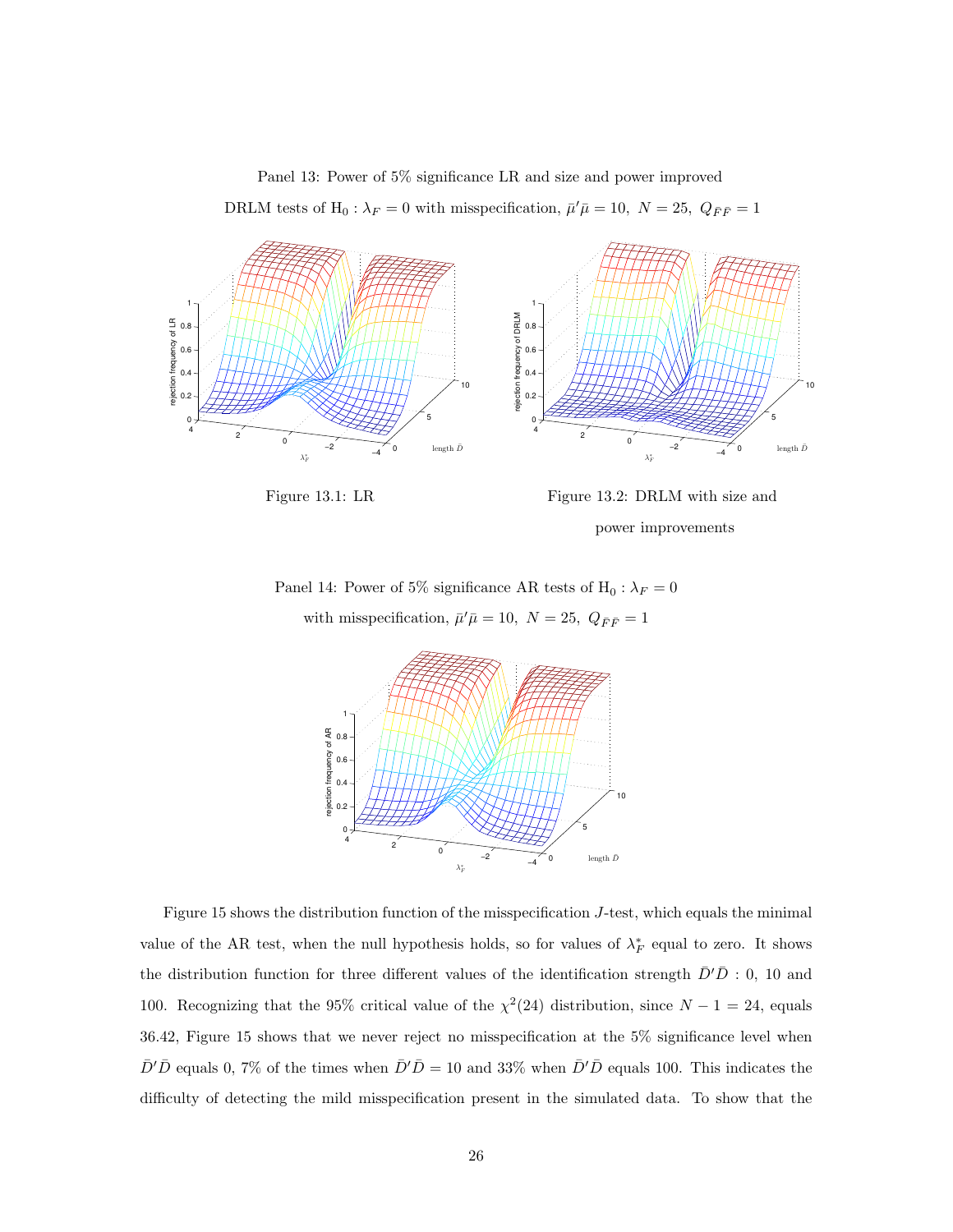power issues discussed previously for both the identification robust tests and the misspecification Jtest do not result from the somewhat large number of moment equations, 25, we discuss a somewhat smaller simulation experiment with fewer moment conditions in the Online Appendix.

Figure 15: Distribution function of *J*-test for misspecification when  $H_0: \lambda_F = 0$  holds, solid line:  $\bar{D}'\bar{D} = 0$ , dash-dot:  $\bar{D}'\bar{D} = 10 =$  strength of misspecification, dashed:  $\bar{D}'\bar{D} = 100$ .



More power improvements? We further analyze the power of invariant tests for which we use that they are a function of the maximal invariant. We therefore construct the maximal invariant for a stylized setting of the linear asset pricing model with independent normal errors and a fixed number of observations. In order to do so, we first conduct a singular value decomposition of  $\Omega^{-\frac{1}{2}}\left(\begin{array}{cc} \ddot{\mu}_R & \ddot{\beta} \end{array}\right)$  $\sqrt{ }$  $\overline{ }$ 1 0  $0\quad Q_{\bar{F}\bar{F}}^{\frac{1}{2}}$  $\setminus$ , with  $\ddot{\mu}_R =$  $\sqrt{T}\mu_R$ ,  $\ddot{\beta} = \sqrt{ }$  $T\beta$ , which is invariant to transformations

and whose sample estimator has an identity covariance matrix.

**Theorem 8:** A singular value decomposition of  $\Omega^{-\frac{1}{2}}\begin{pmatrix} \ddots & \ddots & \ddots & \ddots \\ \ddots & \ddots & \ddots & \ddots & \ddots \\ 0 & \ddots & \ddots & \ddots & \ddots \\ 0 & \ddots & \ddots & \ddots & \ddots \\ 0 & \ddots & \ddots & \ddots & \ddots \\ 0 & \ddots & \ddots & \ddots & \ddots \\ 0 & \ddots & \ddots & \ddots & \ddots \\ 0 & \ddots & \ddots & \ddots & \ddots \\ 0 & \ddots &$  $\sqrt{ }$  $\overline{ }$ 1 0  $0\quad Q_{\bar{F}\bar{F}}^{\frac{1}{2}}$  $\setminus$ results in:

$$
\Omega^{-\frac{1}{2}}\begin{pmatrix} \ddot{\mu}_{R} & \ddot{\beta} \end{pmatrix}\begin{pmatrix} 1 & 0 \\ 0 & Q_{\overline{F}\overline{F}}^{\frac{1}{2}} \end{pmatrix} = \mathcal{U}\mathcal{SV}' =
$$
\n
$$
-\Omega^{-\frac{1}{2}}D(\lambda_{F}^{*})\begin{pmatrix} \lambda_{F}^{*} & I_{m} \end{pmatrix}\begin{pmatrix} 1 & 0 \\ 0 & Q_{\overline{F}\overline{F}}^{\frac{1}{2}} \end{pmatrix} + \Omega^{\frac{1}{2}}D(\lambda_{F}^{*})\perp \delta\begin{pmatrix} \lambda_{F}^{*} & I_{m} \end{pmatrix}\perp \begin{pmatrix} 1 & 0 \\ 0 & Q_{\overline{F}\overline{F}}^{\frac{1}{2}} \end{pmatrix},
$$
\n
$$
(49)
$$

which makes  $D(\lambda_F^*)$  proportional to the expression provided below (18) when the latter is evaluated at  $\lambda_F^*$ , U an  $N \times N$  dimensional orthonormal matrix, V an  $(m+1) \times (m+1)$  dimensional orthonormal matrix, and S an  $N \times (m+1)$  dimensional diagonal matrix with the singular values in decreasing order on the main diagonal: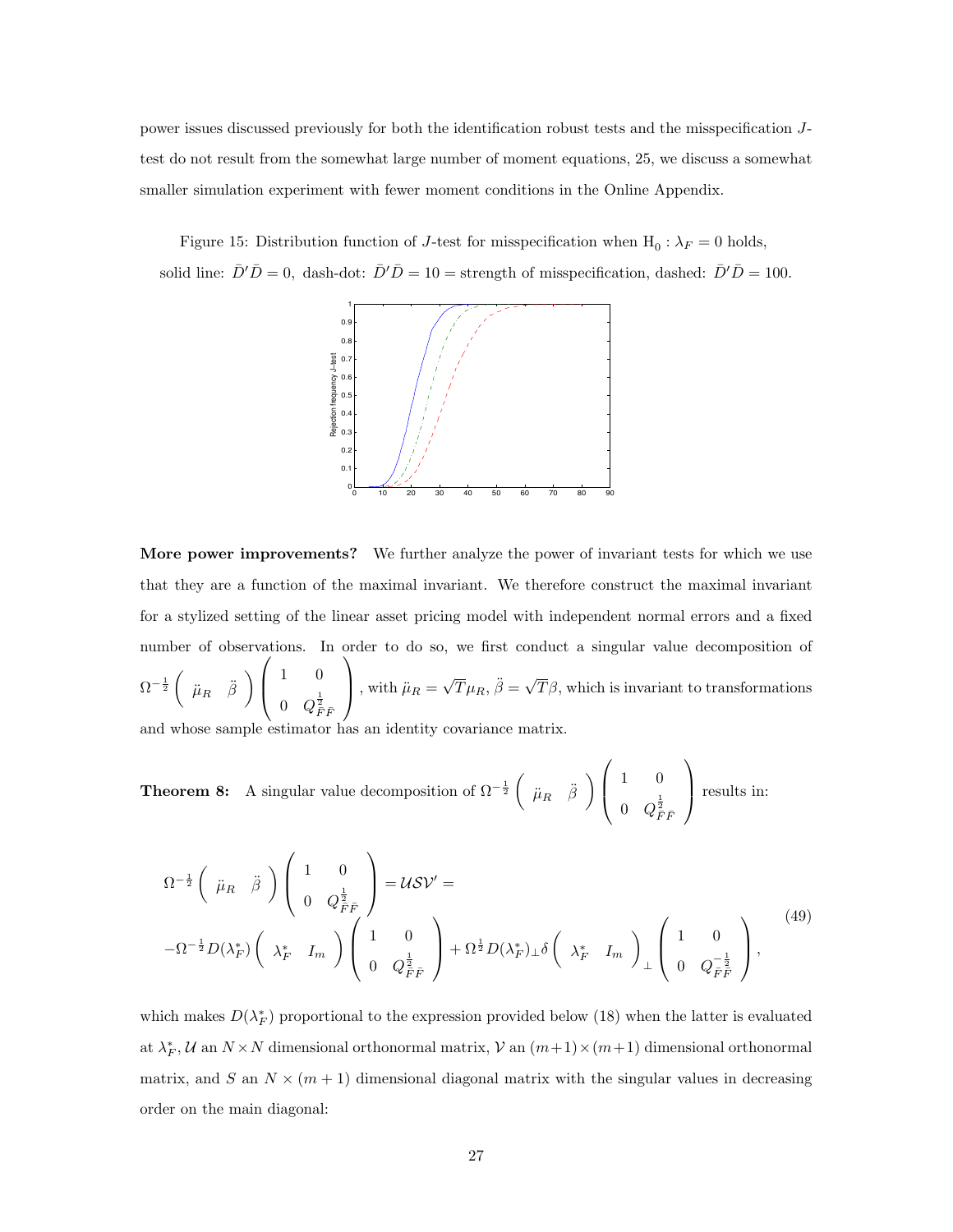$$
\mathcal{U} = \left( \begin{array}{cc} \mathcal{U}_{11} & \mathcal{U}_{12} \\ \mathcal{U}_{21} & \mathcal{U}_{22} \end{array} \right), \ S = \left( \begin{array}{cc} \mathcal{S}_{1} & 0 \\ 0 & \mathcal{S}_{2} \end{array} \right) \text{ and } \mathcal{V} = \left( \begin{array}{cc} \mathcal{V}_{11} & \mathcal{V}_{12} \\ \mathcal{V}_{21} & \mathcal{V}_{22} \end{array} \right), \tag{50}
$$

where  $U_{11}, S_1, V_{21}$  are  $m \times m$  dimensional matrices;  $S_2$  is an  $(N-m) \times 1$  dimensional matrix,  $V'_{11}, V_{22}$ are  $m \times 1$  dimensional vectors,  $U_{12}$ ,  $U_{21}$ , and  $U_{22}$  are  $m \times (N-m)$ ,  $(N-m) \times m$  and  $(N-m) \times (N-m)$ dimensional matrices and  $\mathcal{V}_{12}$  is a scalar. The  $N \times (N-m)$  dimensional matrix  $D(\lambda_F^*)_{\perp}$  is the orthogonal complement of  $D(\lambda_F^*), D(\lambda_F^*)'_{\perp} D(\lambda_F^*) \equiv 0, D(\lambda_F^*)'_{\perp} \Omega D(\lambda_F^*)_{\perp} \equiv I_{N-m};$  $\lambda_F^*$   $I_m$  $\setminus$ ⊥ the  $1 \times$  $(m+1)$  dimensional orthogonal complement of  $\begin{pmatrix} \lambda_F^* & I_m \end{pmatrix}$  $\bigg)$ ,  $\bigg($  $\lambda_F^* \quad I_m \enspace \bigg) \left( \begin{array}{cc} \lambda_F^* & I_m \end{array} \right)$  $\bigvee'$ ⊥  $\equiv 0$  and  $\sqrt{ }$  $\lambda_F^*$   $I_m$  $\setminus$ ⊥  $\sqrt{ }$  $\left\lfloor \right\rfloor$ 1 0  $0\quad Q^{-1}_{\bar{F}\bar{F}}$  $\setminus$  $\Big\}$  $\sqrt{ }$  $\lambda_F^*$   $I_m$  $\setminus'$ ⊥  $\equiv 1, ($  $\lambda_F^*$   $I_m$  $\setminus$ ⊥  $=$   $($ 1  $-\lambda_F^{*\prime}$  $\Bigg)\,\big(1+\lambda_F^{*\prime}Q_{\bar F\bar F}^{-1}\lambda_F^{*}\big)^{-\frac{1}{2}}:$  $D(\lambda_F^*) = -\Omega^{\frac{1}{2}}\mathcal{U}_1S_1\mathcal{V}_{21}'Q_{\bar{F}\bar{F}}^{-\frac{1}{2}},\,\,\lambda_F^*=Q_{\bar{F}\bar{F}}^{\frac{1}{2}}\mathcal{V}_{21}'^{-1}\mathcal{V}_{11}',\,\,\delta=(\mathcal{U}_{22}\mathcal{U}_{22}')^{-\frac{1}{2}}\mathcal{U}_{22}S_2\mathcal{V}_{12}'(\mathcal{V}_{12}\mathcal{V}_{12}')^{-\frac{1}{2}}$  $(51)$ 

**Proof.** See the Online Appendix and also Kleibergen and Paap (2006). ■

The squared singular values are the roots of the characteristic polynomial in (16) so  $\lambda_F^*$  in Theorem 8 is the pseudo-true value of the risk premia. The population moment  $\mu_f(\lambda_F)$  results from post-multiplying  $\Omega^{-\frac{1}{2}}$  $\mu_R$   $\beta$  $\setminus$  $\sqrt{ }$  $\overline{\phantom{a}}$ 1 0  $0\quad Q_{\bar{F}\bar{F}}^{\frac{1}{2}}$  $\setminus$  by  $\sqrt{ }$  $\overline{ }$ 1  $-Q_{\bar{F}\bar{\bar{F}}}^{-\frac{1}{2}}\lambda_{\bar{F}}$  $\setminus$  , which is spanned by  $\sqrt{ }$  $\overline{ }$ 1 0 0  $Q_{\bar{F}\bar{F}}^{-\frac{1}{2}}$  $\setminus$  $\Big\}$  $\sqrt{2}$  $\lambda_F^*$   $I_m$  $\setminus'$ ⊥ , and pre-multiplying by  $\Omega^{\frac{1}{2}}$ . The derivative of the population objec-

unction at  $\lambda_F$  then results as:

$$
\sqrt{T}\mu_f(\lambda_F)'\Omega^{-1}D(\lambda_F) = -\begin{pmatrix} 1\\ -\lambda_F \end{pmatrix}' \begin{pmatrix} \lambda_F^* & I_m \end{pmatrix}' D(\lambda_F^*)'\Omega^{-1}D(\lambda_F) +
$$
  

$$
\begin{pmatrix} 1\\ -\lambda_F \end{pmatrix}' \begin{pmatrix} 1 & 0\\ 0 & Q_F^{-1} \\ 0 & Q_F^{-1} \end{pmatrix} \begin{pmatrix} \lambda_F^* & I_m \end{pmatrix}'_L \delta'D(\lambda_F')'_L D(\lambda_F),
$$
 (52)

which equals zero when  $\lambda_F$  is the pseudo-true value but also at the other stationary points. When there is no misspecification,  $\delta = 0$  and  $D(\lambda_F^*) = -\ddot{\beta}$  so

$$
\sqrt{T}\mu_f(\lambda_F)'\Omega^{-1}D(\lambda_F) = \begin{pmatrix} 1 \\ -\lambda_F \end{pmatrix}' \begin{pmatrix} \lambda_F^* & I_m \end{pmatrix}' \ddot{\beta}'\Omega^{-1}D(\lambda_F) = (\lambda_F^* - \lambda_F)' \ddot{\beta}'\Omega^{-1}D(\lambda_F), (53)
$$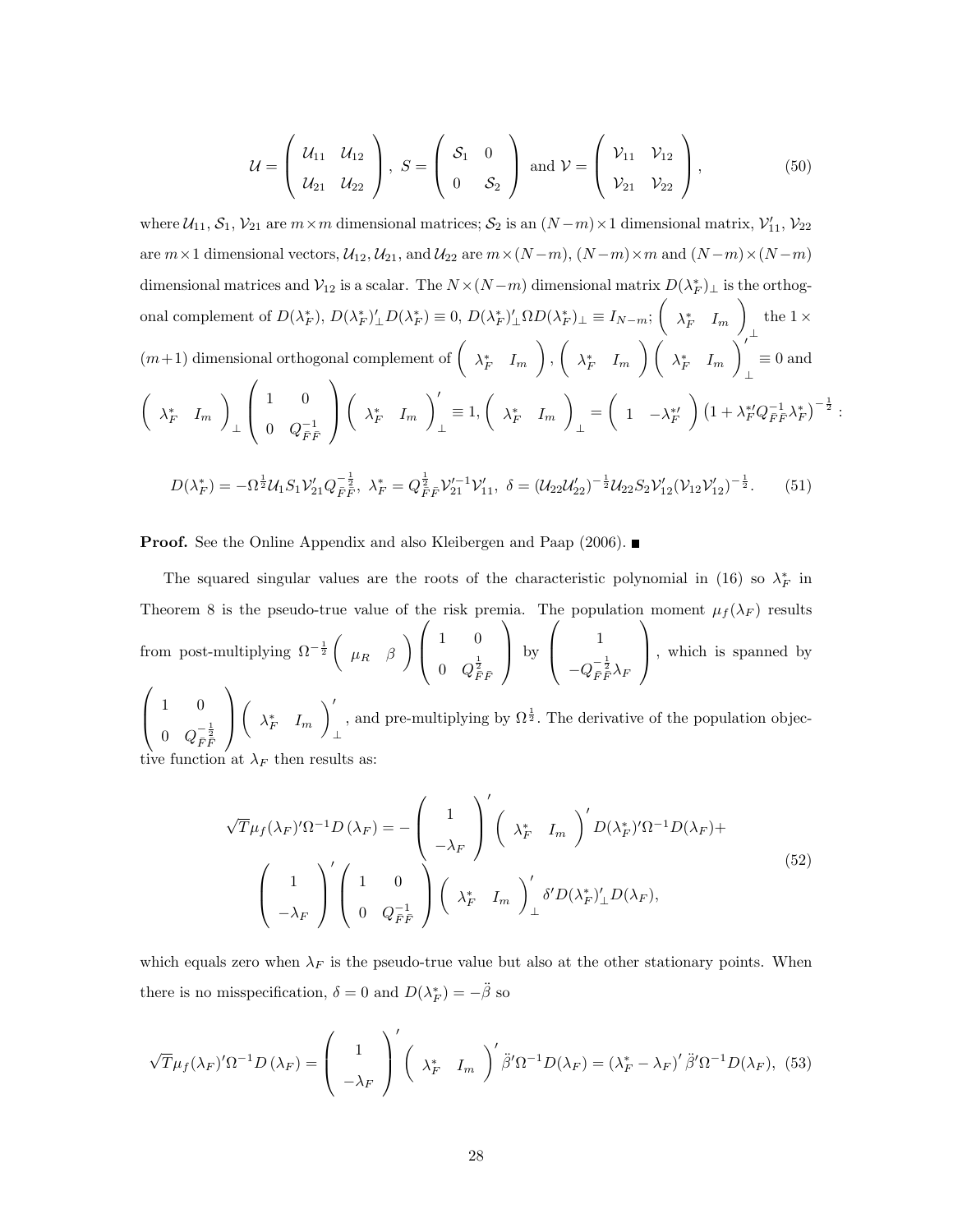and  $\ddot{\beta}$  is the only nuisance parameter.

Andrews et al. (2006) construct the two sided power envelope for testing the single structural parameter in a linear instrumental variables regression model with independent normal errors and a known value of the covariance matrix. This power envelope directly extends to the linear one factor asset pricing model with independent normal errors and no misspecification. It is then of interest to analyze if such a power envelope can be constructed in case of misspecification. Andrews et al. (2006) construct the power envelope using the maximal invariant which is stated in Theorem 9 alongside its distribution for the one factor linear asset pricing model with independent normal errors and known covariance matrices of the errors and factors.

**Theorem 9:** The maximal invariant,  $S =$  $\sqrt{ }$  $\overline{ }$  $S_{\perp\perp}$   $S_{\lambda^1_F\perp}'$  $S_{\lambda^1_F\perp}$   $S_{\lambda^1_F\lambda^1_F}$  $\setminus$ , for testing  $H_0$  :  $\lambda_F = \lambda_F^1$  in the one factor linear asset pricing model with independent normal errors and known values of the covariance matrices of the errors,  $\Omega$ , and factors,  $Q_{\bar{F}\bar{F}}$ , is the quadratic form of:

$$
\sqrt{T}\Omega^{-\frac{1}{2}}\begin{pmatrix}\n\bar{R} & \hat{\beta} \\
1 & \lambda_F^2 Q_{\bar{F}\bar{F}}^{-1} \lambda_F^1\n\end{pmatrix} = \begin{pmatrix}\n1 & 0 \\
0 & Q_{\bar{F}\bar{F}}\n\end{pmatrix}\begin{pmatrix}\n\lambda_F^1 & I_m\n\end{pmatrix} (Q_{\bar{F}\bar{F}} + \lambda_F^1 \lambda_F^1)^{-\frac{1}{2}}.\n\tag{54}
$$

When  $m = 1$ , it has a non-central Wishart distribution with T degrees of freedom, identity scale matrix and non-centrality parameter:

Correct specification:

$$
\begin{pmatrix}\n(\lambda_F^* - \lambda_F^1)(1 + (\lambda_F^1)^2 Q_{\bar{F}\bar{F}}^{-1})^{-\frac{1}{2}} \\
(Q_{\bar{F}\bar{F}} + (\lambda_F^1)^2)^{-\frac{1}{2}} (Q_{\bar{F}\bar{F}} + \lambda_F^* \lambda_F^1)\n\end{pmatrix}\n\ddot{\beta}' \Omega^{-1}\ddot{\beta}\n\begin{pmatrix}\n(\lambda_F^* - \lambda_F^1)(1 + (\lambda_F^1)^2 Q_{\bar{F}\bar{F}}^{-1})^{-\frac{1}{2}} \\
(Q_{\bar{F}\bar{F}} + (\lambda_F^1)^2)^{-\frac{1}{2}} (Q_{\bar{F}\bar{F}} + \lambda_F^* \lambda_F^1)\n\end{pmatrix}'\n\tag{55}
$$

Misspecification:

$$
\begin{pmatrix}\n(\lambda_F^* - \lambda_F^1)(1 + (\lambda_F^1)^2 Q_{\bar{F}\bar{F}}^{-1})^{-\frac{1}{2}} \\
(Q_{\bar{F}\bar{F}} + (\lambda_F^1)^2)^{-\frac{1}{2}} (Q_{\bar{F}\bar{F}} + \lambda_F^* \lambda_F^1) \\
(1 + (\lambda_F^1)^2 Q_{\bar{F}\bar{F}}^{-1})^{-\frac{1}{2}} (1 + \lambda_F^* Q_{\bar{F}\bar{F}}^{-1} \lambda_F^1) \\
(1 + (\lambda_F^1)^2 Q_{\bar{F}\bar{F}}^{-1})^{-\frac{1}{2}} (1 + \lambda_F^* Q_{\bar{F}\bar{F}}^{-1} \lambda_F^1) \\
-(Q_{\bar{F}\bar{F}} + (\lambda_F^1)^2)^{-\frac{1}{2}} (1 + \lambda_F^* Q_{\bar{F}\bar{F}}^{-1} \lambda_F^1) \\
-(Q_{\bar{F}\bar{F}} + (\lambda_F^1)^2)^{-\frac{1}{2}} (1 + \lambda_F^* Q_{\bar{F}\bar{F}}^{-1} \lambda_F^1) \\
(1 + (\lambda_F^*)^2 Q_{\bar{F}\bar{F}}^{-1})^{-1} \delta' \delta \begin{pmatrix}\n(1 + (\lambda_F^1)^2 Q_{\bar{F}\bar{F}}^{-1})^{-\frac{1}{2}} (1 + \lambda_F^* Q_{\bar{F}\bar{F}}^{-1} \lambda_F^1) \\
-(Q_{\bar{F}\bar{F}} + (\lambda_F^1)^2)^{-\frac{1}{2}} (1 + \lambda_F^* Q_{\bar{F}\bar{F}}^{-1} \lambda_F^1) \\
-(Q_{\bar{F}\bar{F}} + (\lambda_F^1)^2)^{-\frac{1}{2}} (1 + \lambda_F^* Q_{\bar{F}\bar{F}}^{-1} \lambda_F^1)\n\end{pmatrix}^\prime (56)
$$

,

where the specifications of  $D(\lambda_F^*)$  and  $\delta$  are stated in Theorem 8.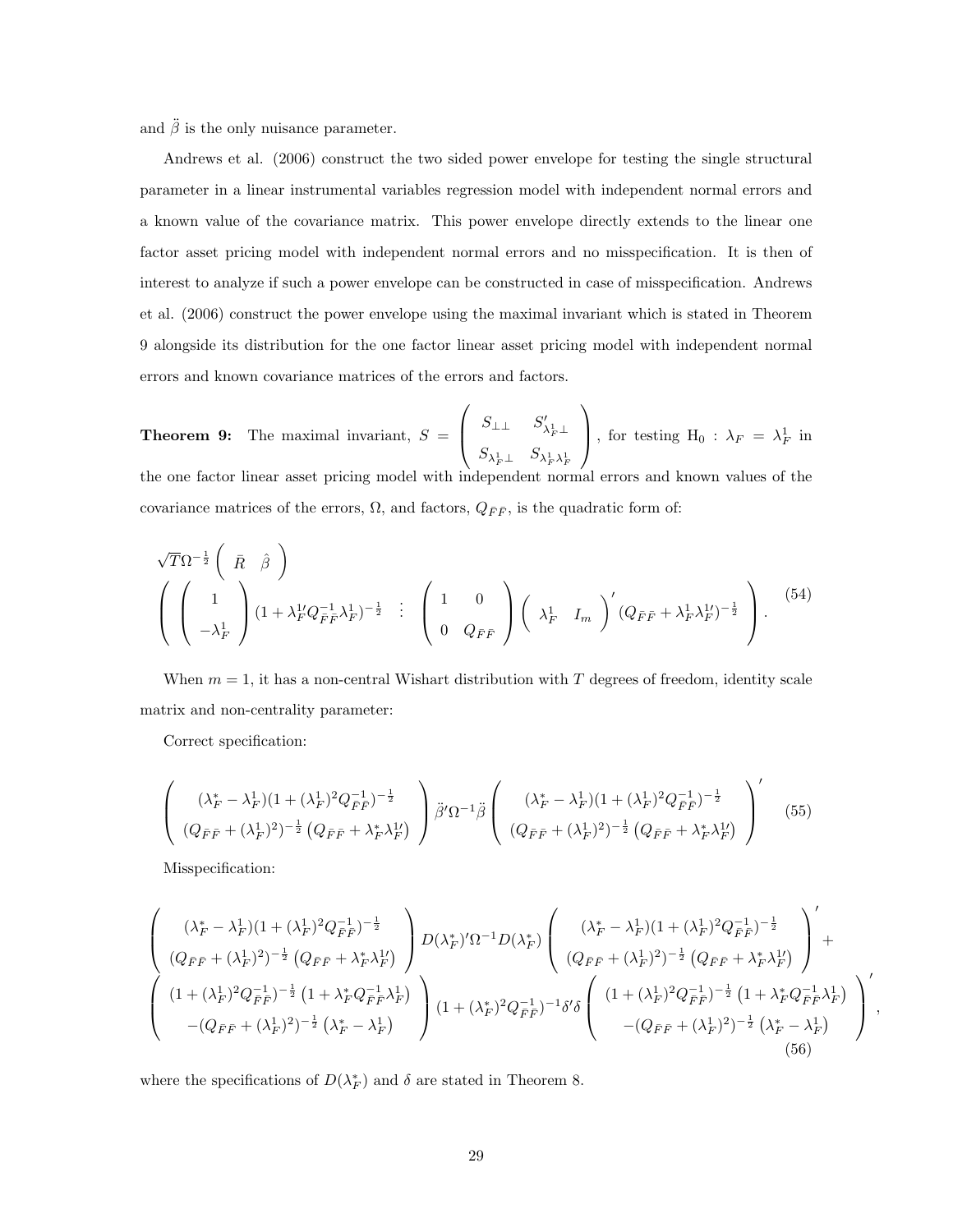**Proof.** See the Online Appendix. ■

The elements of the maximal invariant in Theorem 9 are such that:

$$
S_{\lambda_F^1 \lambda_F^1} = T \hat{D}(\lambda_F^1)^{\prime} \hat{V}_{\theta\theta,f}(\lambda_F^1)^{-1} \hat{D}(\lambda_F^1)
$$
  
\n
$$
S_{\perp \perp} = T f_T(\lambda_F^1, X)^{\prime} \hat{V}_{ff}(\lambda_F^1)^{-1} f_T(\lambda_F, X)
$$
  
\n
$$
S_{\lambda_F^1 \perp} = T \left( \hat{V}_{ff}(\lambda_F^1)^{-\frac{1}{2}} f_T(\lambda_F, X) \right)^{\prime} \left( \hat{V}_{\theta\theta,f}(\lambda_F^1)^{-\frac{1}{2}} \hat{D}(\lambda_F^1) \right).
$$
\n
$$
(57)
$$

Since  $1 + (\lambda_F^1)^2 Q_{\bar{F}\bar{F}}^{-1}$  is known, the distribution of the maximal invariant in Theorem 9 is a function of three unknown parameters:  $D(\lambda_F^*)'\Omega^{-1}D(\lambda_F^*)$ ,  $\delta'\delta$  and  $(\lambda_F^* - \lambda_F^1)$ . Under  $H_0: \lambda_F = \lambda_F^1 = \lambda_F^*$ ,  $\lambda_F^* - \lambda_F^1 = 0$  so one of these three parameters is pinned down.

**Corollary 3.** Under  $H_0$ :  $\lambda_F = \lambda_F^*$ , the non-centrality parameter of the non-central Wishart distribution of the maximal invariant equals:

Correct specification: 
$$
\begin{pmatrix} 0 \\ 1 \end{pmatrix} (Q_{\bar{F}\bar{F}} + (\lambda_F^*)^2) \ddot{\beta}' \Omega^{-1} \ddot{\beta} \begin{pmatrix} 0 \\ 1 \end{pmatrix}'
$$
  
Misspecification: 
$$
\begin{pmatrix} 0 \\ 1 \end{pmatrix} (Q_{\bar{F}\bar{F}} + (\lambda_F^*)^2) D(\lambda_F^*)' \Omega^{-1} D(\lambda_F^*) \begin{pmatrix} 0 \\ 1 \end{pmatrix}' + \begin{pmatrix} 1 \\ 0 \end{pmatrix} \delta' \delta \begin{pmatrix} 1 \\ 0 \end{pmatrix}'.
$$
 (58)

Corollary 3 shows that under  $H_0$  and correct specification, the three different elements of the maximal invariant depend on only one unknown parameter,  $(Q_{\bar{F}\bar{F}} + (\lambda_F^*)^2)\ddot{\beta}'\Omega^{-1}\ddot{\beta}$ . Since the  $S_{\lambda_F^1\lambda_F^1}$ element of the maximal invariant is a sufficient statistic for it and independently distributed of the other elements of the maximal invariant, we can condition on  $S_{\lambda_F^1 \lambda_F^1}$  to construct the power envelope and for optimally combining the two other elements of the maximal invariant,  $S_{\lambda_F^1 \perp}$  and  $S_{\perp \perp}$ , to improve the power of testing  $H_0$ , see Andrews et al. (2006).

Under misspecification, the three elements of the maximal invariant depend on two parameters,  $(Q_{\bar{F}\bar{F}}+(\lambda_F^*)^2)D(\lambda_F^*)^{\prime}\Omega^{-1}D(\lambda_F^*)$  and  $\delta'\delta$ . These are estimated using  $S_{\lambda_F^1\lambda_F^1}$  and  $S_{\perp\perp}$  so we can no longer use  $S_{\perp\perp}$  to improve the power of tests of H<sub>0</sub> like in case of correct specification. The  $S_{\lambda_F^1\perp}$ element of the maximal invariant, which represents the score, is then the only element which can be used to test  $H_0$  under misspecification. It is thus not obvious how to improve the power of tests of  $H_0: \lambda_F = \lambda_F^*$  compared to the score test in case of misspecification.

The non-centrality parameter of the score element of the distribution of the maximal invariant,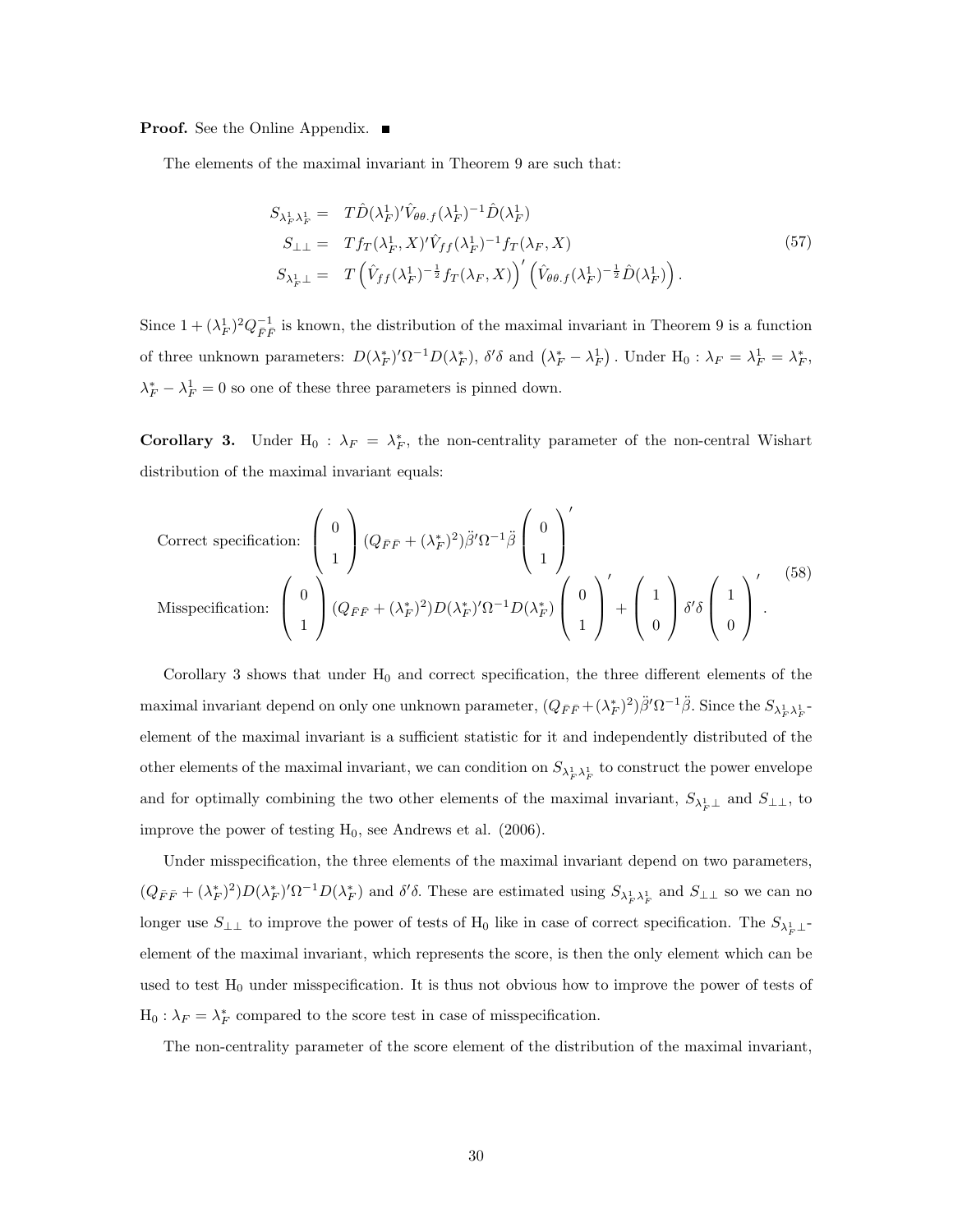$S_{\lambda^1_F\perp}$  :

$$
\left(\lambda_F^* - \lambda_F^1\right) \left(Q_{\bar{F}\bar{F}} + (\lambda_F^1)^2\right)^{-\frac{1}{2}} \left(1 + (\lambda_F^1)^2 Q_{\bar{F}\bar{F}}^{-1}\right)^{-\frac{1}{2}} \n\left[\left(Q_{\bar{F}\bar{F}} + \lambda_F^* \lambda_F^{1\prime}\right) D(\lambda_F^*)^{\prime} \Omega^{-1} D(\lambda_F^*) - \left(1 + (\lambda_F^*)^2 Q_{\bar{F}\bar{F}}^{-1}\right)^{-1} \delta^{\prime} \delta \left(1 + \lambda_F^* Q_{\bar{F}\bar{F}}^{-1} \lambda_F^{1}\right)\right]
$$
\n
$$
(59)
$$

shows, similar to Theorem 7, that the power of the DRLM test positively depends on the strength of identification,  $D(\lambda_F^*)' \Omega^{-1} D(\lambda_F^*)$ , and negatively on the misspecification,  $\delta' \delta$ . It further shows that under the null  $H_0$ :  $\lambda_F = \lambda_F^1 = \lambda_F^*$ , the non-centrality parameter equals zero when  $\delta' \delta =$  $(Q_{\bar{F}\bar{F}}+\lambda_F^{*2}) D(\lambda_F^*)^{\prime}\Omega^{-1}D(\lambda_F^*)$  so  $\lambda_F$  is not identified when the identification strength equals the misspecification, see also (48).

## 5 Testing multiple and subsets of the structural parameter vector

The expressions of the DRLM test apply as well to settings where the structural parameter vector has multiple elements. The power enhancement procedure directly extends as well. Hence, we can improve the power of testing a hypothesis on the structural parameter vector at the  $\alpha \times 100\%$ significance level by also rejecting it when there are significant values of the statistic on every line going from the hypothesized parameter value to the CUE.

Many times, we are interested in constructing confidence sets on the individual elements of the structural parameter vector. Subset DRLM tests of hypotheses specified on a selection of the elements of the structural parameter vector which result from substituting the CUE for the parameters left unspecified under the hypothesis of interest, are not necessarily size correct, see also Guggenberger et al. (2012). Confidence sets with the correct coverage therefore result by projecting the joint confidence set that applies to all structural parameters on the different axes.

### 6 Nonlinear GMM

The DRLM test applies to general non-linear GMM settings with unrestricted covariance matrices. We therefore conduct a small simulation study using the non-linear moment equation resulting from a constant relative rate of risk aversion (CRRA) utility function, see e.g. Hansen and Singleton (1982), to illustrate the size and power properties of the DRLM test in a non-linear GMM setting.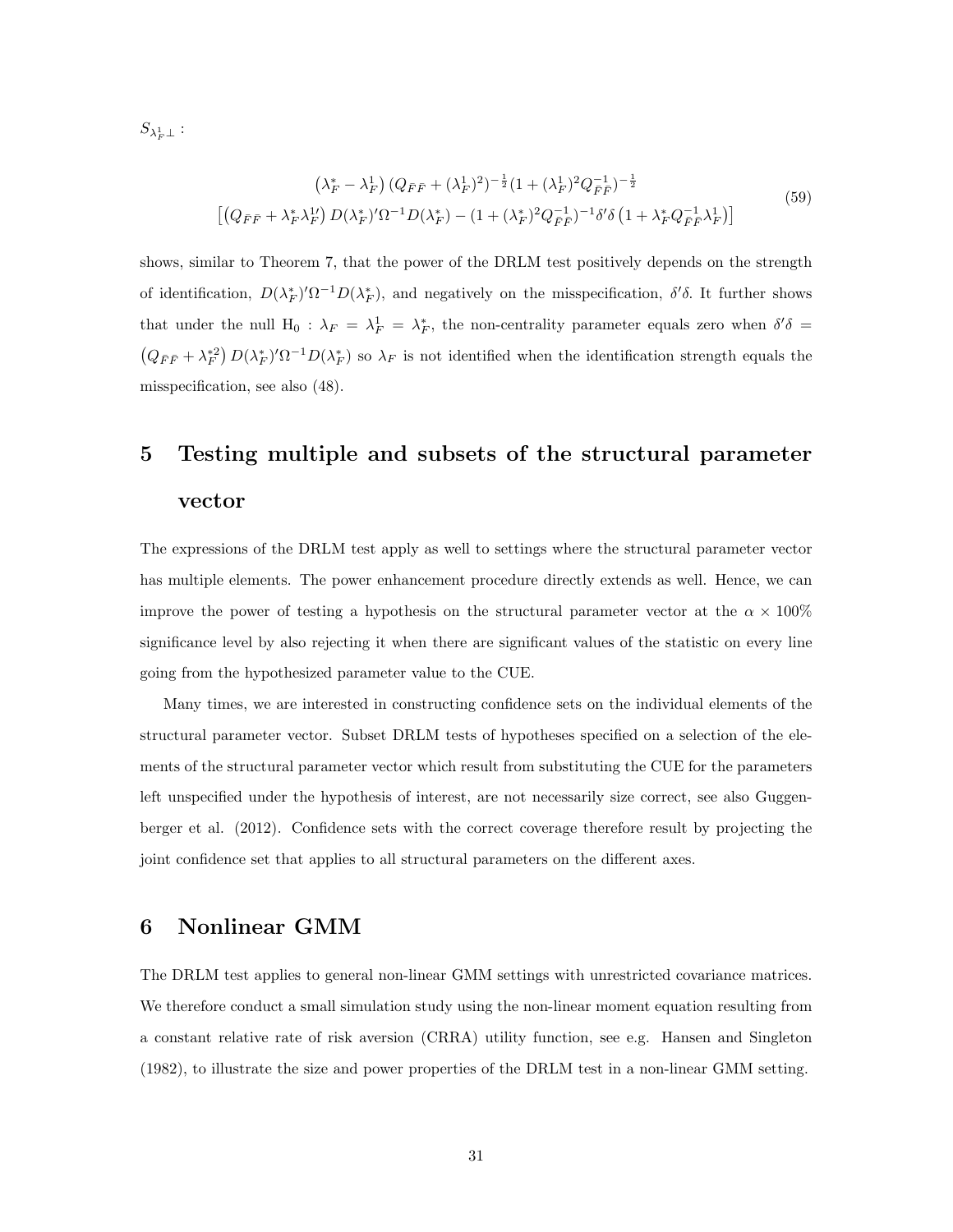Running example 3: Constant relative risk aversion (CRRA) The moment function resulting from the CRRA utility function is, see e.g. Hansen and Singleton (1982):

$$
E\left[\delta\left(\frac{C_{t+1}}{C_t}\right)^{-\gamma}\left(\iota_N + R_{t+1}\right) - \iota_N\right] = \mu_f(\delta, \gamma),\tag{60}
$$

with  $\delta$  the discount factor, which is kept fixed at the value used in the simulation experiment,  $\delta_0 = 0.95$ ,  $\gamma$  the relative rate of risk aversion,  $C_t$  consumption at time t and  $R_{t+1}$  an N-dimensional vector of asset returns. The sample moment function and its derivative therefore only depend on  $\gamma$ :

$$
f_T(\gamma, X) = \frac{1}{T} \sum_{t=1}^T f_t(\gamma), \qquad f_t(\gamma) = \delta_0 \left( \frac{C_{t+1}}{C_t} \right)^{-\gamma} (\iota_N + R_{t+1}) - \iota_N, q_T(\gamma, X) = \frac{1}{T} \sum_{t=1}^T q_t(\gamma), \qquad q_t(\gamma) = -\delta_0 \ln \left( \frac{C_{t+1}}{C_t} \right) \left( \frac{C_{t+1}}{C_t} \right)^{-\gamma} (\iota_N + R_{t+1}).
$$
 (61)

The covariance matrix estimators are the Eicker-White ones, see White (1980):

$$
\hat{V}_{ff}(\gamma) = \frac{1}{T} \sum_{t=1}^{T} (f_t(\gamma) - f_T(\gamma, X))(f_t(\gamma) - f_T(\gamma, X))',
$$
\n
$$
\hat{V}_{\theta f}(\gamma) = \frac{1}{T} \sum_{t=1}^{T} (q_t(\gamma) - q_T(\gamma, X))(f_t(\gamma) - f_T(\gamma, X))',
$$
\n
$$
\hat{V}_{\theta \theta}(\gamma) = \frac{1}{T} \sum_{t=1}^{T} (q_t(\gamma) - q_T(\gamma, X))(q_t(\gamma) - q_T(\gamma, X))',
$$
\n
$$
\hat{V}_{\theta \theta, f}(\gamma) = \hat{V}_{\theta \theta}(\gamma) - \hat{V}_{\theta f}(\gamma) \hat{V}_{ff}(\gamma)^{-1} \hat{V}_{\theta f}(\gamma)'.
$$
\n(62)

We use a log-normal data generating process to jointly simulate consumption growth and asset returns in accordance with the moment equation. Since the discount factor is fixed at its true value,  $\gamma$  is the single structural parameter of interest; see, for example, Savov (2011) and Kroencke (2017). The population moment function then reads:<sup>4</sup>

$$
\mu_f(\gamma) = \begin{pmatrix} \exp\left(\ln(\delta_0) + \mu_{2,1,0} + \frac{1}{2} \left( V_{rr,11,0} + \gamma^2 V_{cc,0} - 2\gamma V_{rc,1,0} \right) \right) \\ \vdots \\ \exp\left(\ln(\delta_0) + \mu_{2,N,0} + \frac{1}{2} \left( V_{rr,NN,0} + \gamma^2 V_{cc,0} - 2\gamma V_{rc,N,0} \right) \right) \end{pmatrix} - \iota_N, \qquad (63)
$$

with  $\mu_{2,0} = (\mu_{2,1,0} \dots \mu_{2,N,0})'$  the mean of  $r_{t+1} = \ln(1 + R_{t+1}), V_{cc,0}$  the (scalar) variance of  $\Delta c_{t+1} =$  $\ln\left(\frac{C_{t+1}}{C}\right)$  $\left(C_{t+1}\atop C_t\right)$ ,  $V_{rc,0} = V'_{cr,0} = (V_{rc,1,0} \ldots V_{rc,N,0})'$  the  $N \times 1$  dimensional covariance between  $r_{t+1}$  and  $\Delta c_{t+1}$  and  $V_{rr,0} = (V_{rr,ij,0}) : i, j = 1,...,N$ , the  $N \times N$  dimensional covariance matrix of  $r_{t+1}$ . The Online Appendix states the expression of the population covariance matrix  $V_{ff}(\gamma)$  needed to compute the pseudo-true value  $\gamma^*$ :

<sup>4</sup>See the Online Appendix for its construction and for further details on the simulation setup.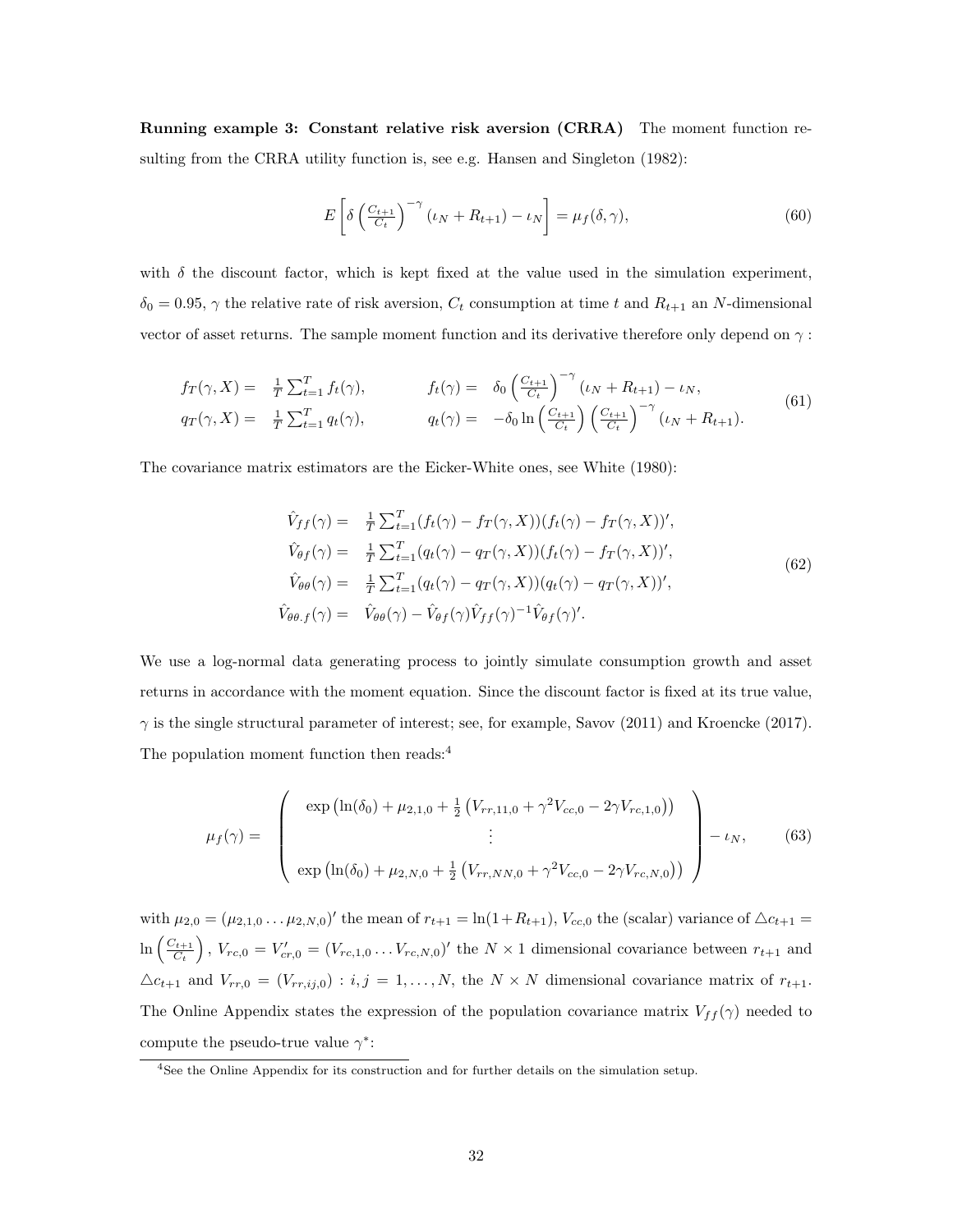$$
\gamma^* = \arg \min_{\gamma} \mu_f(\gamma)' V_{ff}(\gamma)^{-1} \mu_f(\gamma). \tag{64}
$$

Unlike for the linear factor asset pricing model, we need to compute the pseudo-true value numerically since no closed form expression is available when there is misspecification. This also explains why we use the log-normal setting so we have an analytical expression of the population moment function and only use one structural parameter since numerical optimizing in higher dimensions is both computationally demanding and can be imprecise. We analyze GMM-AR and DRLM tests for correctly specified and misspecified settings.

Correct Specification and  $N = 5$  Standard GMM operates under correct specification so (63) equals zero, which implies that:

$$
\mu_{2,0} = -\iota_N \ln(\delta_0) - \frac{1}{2} \left[ \begin{pmatrix} V_{rr,11,0} \\ \vdots \\ V_{rr,NN,0} \end{pmatrix} + \iota_N \gamma^2 V_{cc,0} - 2\gamma V_{rc,0} \right].
$$
\n(65)

We revisit the simulation study in Kleibergen and Zhan (2020), who examine the GMM-AR test on  $\gamma$ . We augment their simulation study by the DRLM test. Figure 16 shows the resulting power curves of the GMM-AR and DRLM tests. It indicates that GMM-AR and DRLM are both size-correct with good power in the correctly specified setting.

Figure 16: Simulated power curves of GMM-AR (solid blue) and DRLM (dashed red) tests with 5% significance under correct specification. The CRRA moment condition is imposed

in the DGP with  $\delta = 0.95$  and  $N = 5$ . The null hypothesis is  $H_0: \gamma = 15$ .

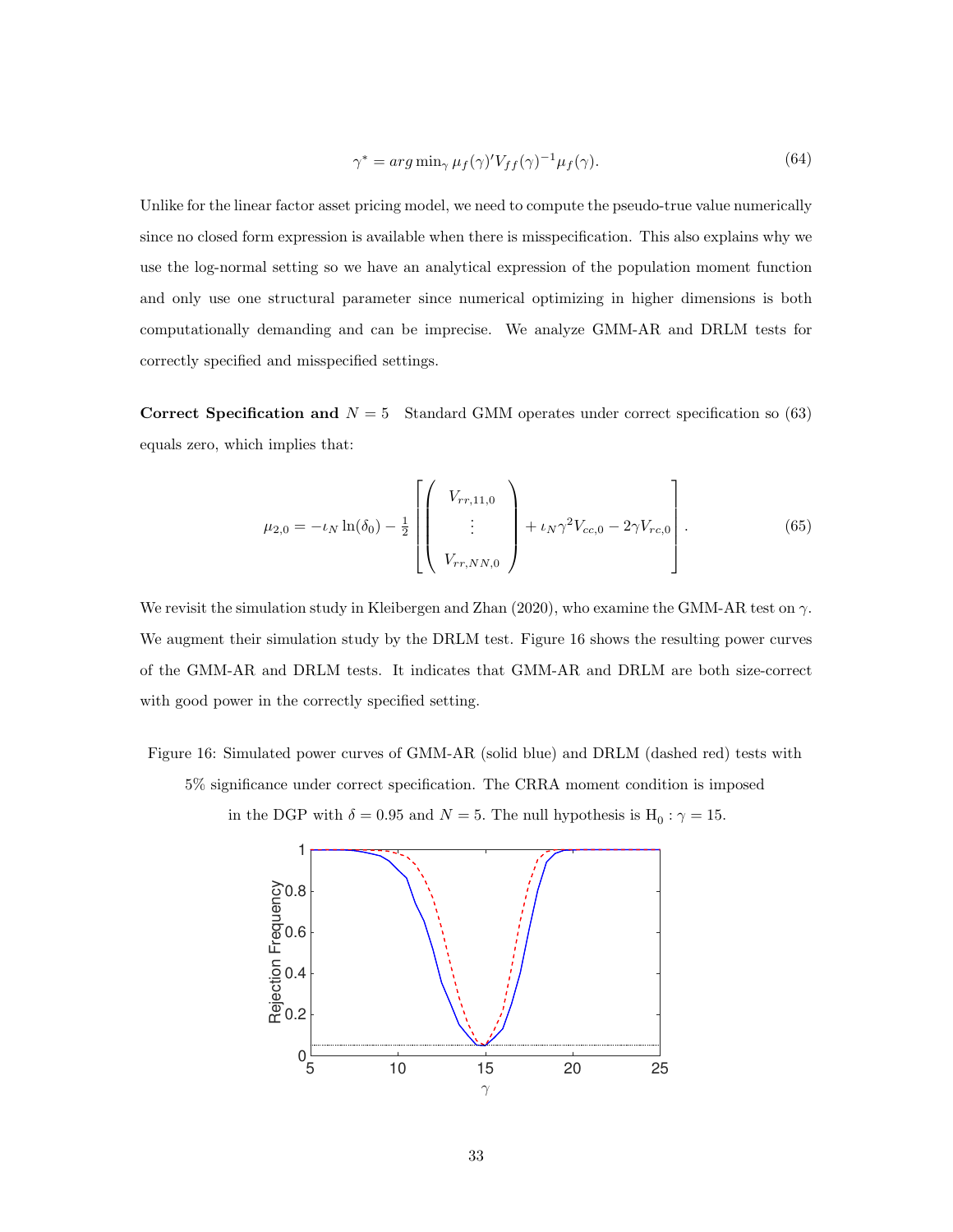In addition, since we consider  $N = 5$  in the DGP, there is over-identification, which helps explain the difference in power between the GMM-AR and DRLM tests.

**Misspecification and**  $N = 5$  For misspecification, we no longer impose (65) in the DGP. Instead, we just test for the pseudo-true value of  $\gamma$ , denoted by  $\gamma^*$ . Specifically, we start with an auxiliary  $\tilde{\mu}_2$  that satisfies (65), and then subtract a vector of constants to introduce misspecification in the DGP:

$$
\tilde{\mu}_2 = -\iota_N \ln(\delta_0) - \frac{1}{2} \left[ \begin{pmatrix} V_{rr,11,0} \\ \vdots \\ V_{rr,NN,0} \end{pmatrix} + \iota_N \gamma^2 V_{cc,0} - 2\gamma V_{rc,0} \right]
$$
\n(66)  
\n
$$
\mu_{2,0} = \tilde{\mu}_2 - c\iota_N.
$$

Figure 17.1 in Panel 17 illustrates our simulation design. When  $c = 0, \gamma^* = 15$ , and min  $\mu_f' V_{ff}^{-1} \mu_f$  $= 0$ , as in the previous correct specification case. When c deviates from zero, the pseudo-true value  $\gamma^*$  starts to differ from 15, and the objective function  $\mu'_f V_{ff}^{-1} \mu_f$  in Figure 17.2 is no longer equal to zero at the pseudo-true value  $\gamma^*$ .

Panel 17: Pseudo-true value and population objective function as

functions of the misspecification



Figure 17.1: Pseudo-true value function Figure 17.2: Population objective function at  $\gamma^*$ 

Figure 18 shows the rejection frequencies of GMM-AR and DRLM tests of  $H_0: \gamma^* = 24$  which corresponds, according to Figure 17.1, with a degree of misspecification of 0.1. We consider a range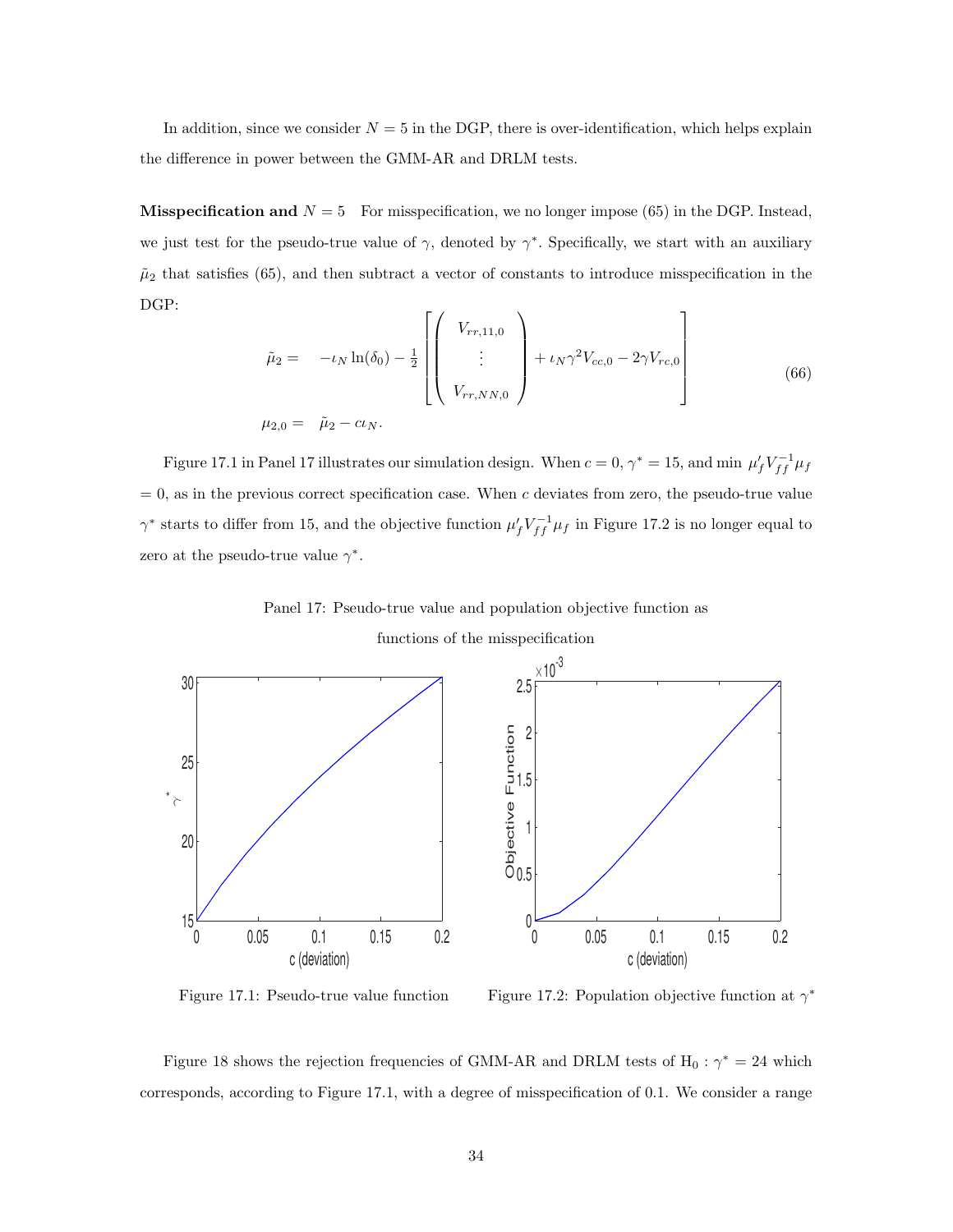of values of c from 0 to 0.2 in the DGP while we test for  $H_0$ :  $\gamma^* = 24$ , or put differently,  $H_0$ :  $c = 0.1$ . Figure 18 shows that the GMM-AR test rejects the null more often than the nominal significance level of 5% to reflect that the moment condition is misspecified. In contrast, since the DRLM test allows for misspecification, it has the correct rejection frequency at the hypothesized value.

Figure 18: Simulated power curves of GMM-AR (solid blue) and DRLM (dashed red) tests at the 5% significance level under misspecification. The null hypothesis  $H_0: \gamma = \gamma^* = 24$  corresponds with misspecification equal to  $c = 0.1$  where c reflects the deviation for misspecification.



Size of AR and DRLM tests with  $N = 5$  Furthermore, Figure 19 shows the trade-off between the identification strength and the misspecification for the rejection frequencies of GMM-AR and DRLM tests. The DGP is such that the correlation coefficient between the log-consumption growth and the log asset returns,  $\rho_i = \frac{V_{rc,i,0}}{\sqrt{V_{cav}}}$  $\frac{V_{rc,i,0}}{V_{cc,0}V_{rr,i,i,0}}$ , is scaled by a constant  $\tilde{c}$  to vary identification. Figure 19 shows the rejection frequencies of tests of H<sub>0</sub> :  $\gamma = \gamma^*$  as a function of the misspecification c and strength of identification which is (partly) reflected by  $\tilde{c}$ . We note that the pseudo-true value  $\gamma^*$  is a function of  $(c, \tilde{c})$  so the reported rejection frequencies in Figure 19 are for different hypothesized values of  $\gamma^*$ . Figure 19 shows that the GMM-AR test gets size distorted when the misspecification increases. This is unlike the DRLM test which remains size correct for all values of the identification and misspecification strengths.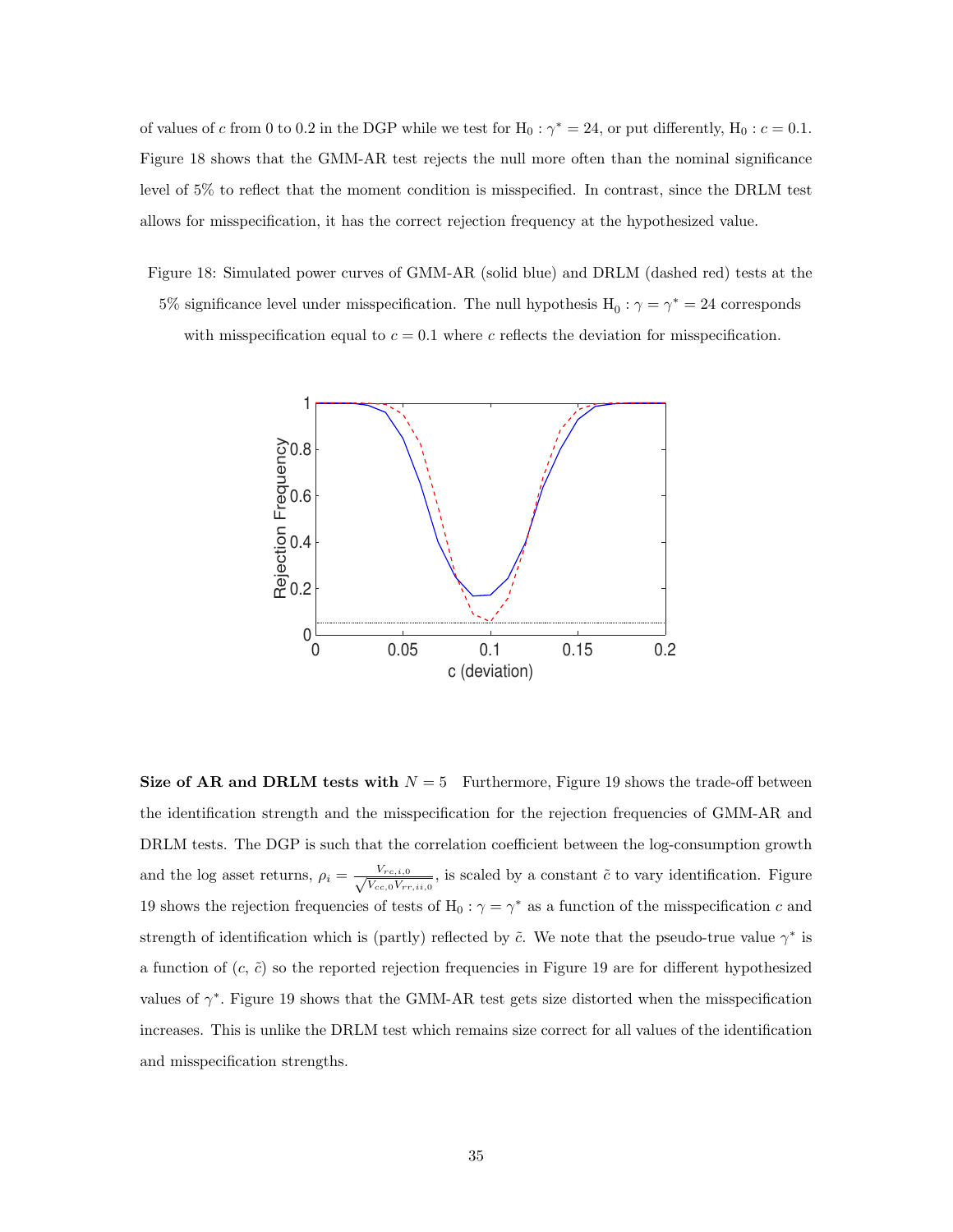Figure 19: Rejection frequencies of GMM-AR and DRLM tests of  $\mathrm{H}_0: \gamma = \gamma^*$  at the 5% significance level with  $N = 5$  as a function of the strengths of identification,  $\tilde{c}$ , and misspecification c.



### 7 Applications

We apply the DRLM test and the identification robust AR, KLM and LR tests to data for two different models discussed previously: the linear asset pricing model and the linear instrumental variables regression model.

Running example 1: Linear asset pricing model We briefly revisit the linear factor models considered in Adrian et al. (2014) and He et al. (2017) using our DRLM test and the identification robust AR, KLM and LR tests, see Kleibergen (2009) and Kleibergen and Zhan (2020).

Adrian et al. (2014) propose a leverage risk factor (" $LevFac$ "), where the leverage level is the ratio of total assets over the difference between total assets and total liabilities. The resulting log change of the leverage level is their leverage factor. The empirical study of Adrian et al. (2014)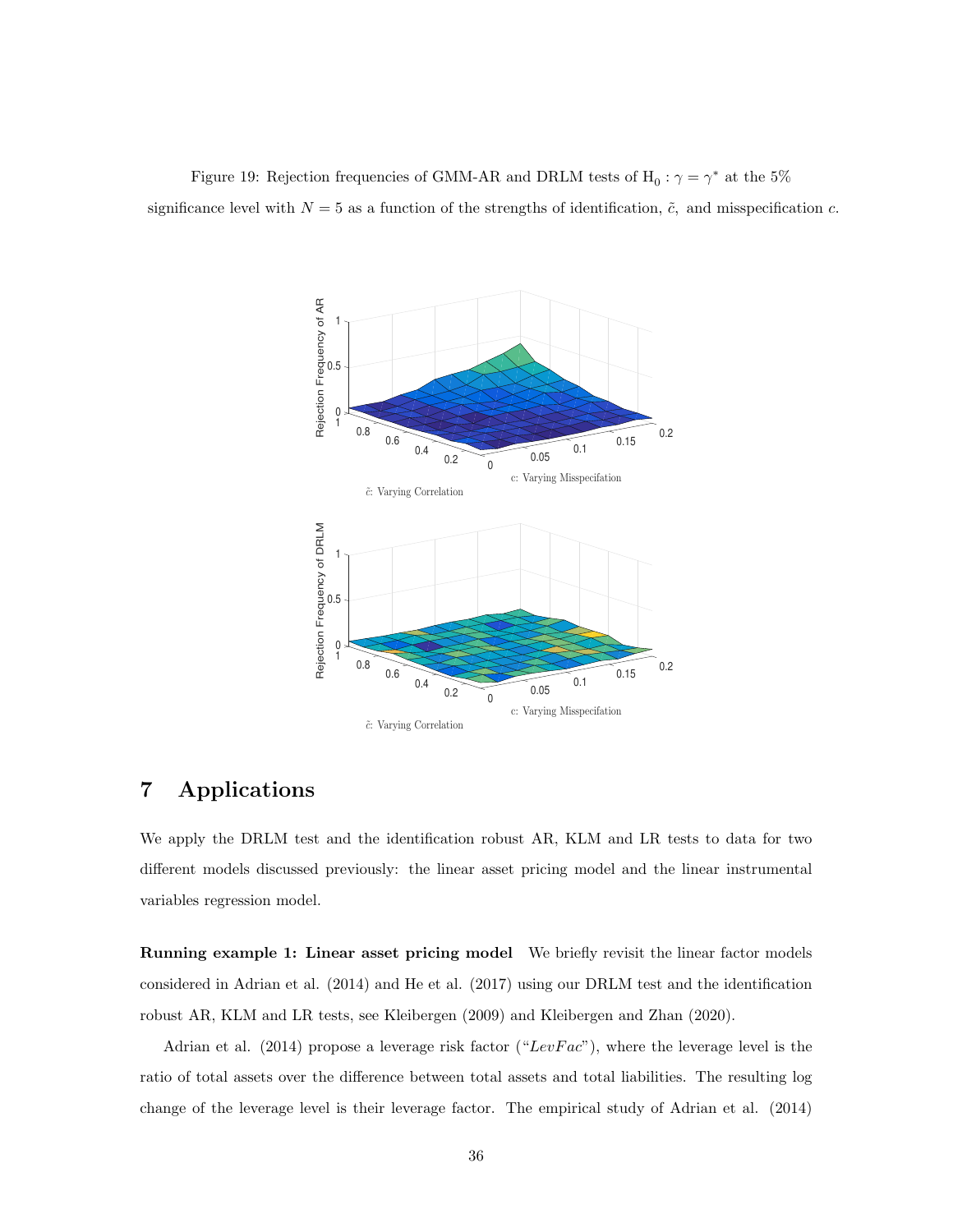uses quarterly data between 1968Q1 and 2009Q4. Following Lettau et al. (2019), we extend the time period to 1963Q3 - 2013Q4 and use  $N = 25$  size and book-to-market portfolios as test assets. Adrian et al. (2014) show that the leverage factor prices the cross-section of many test portfolios, as reflected by the significant Fama-MacBeth (FM) (1973) and Kan-Robotti-Shanken (KRS) t-statistics on the risk premium reported in Table 1. The KRS t-statistic is robust to misspecification but not to weak identification, see Kan et al. (2013).

He et al. (2017) propose the banking equity-capital ratio factor (" $EqFac"$ ) for asset pricing. We consider one of their specifications with " $EqFac$ " and the market return " $R_m$ " as two factors. As presented in Table 1, the significant FM and KRS t-statistics for the risk premium on " $EqFac$ " appear to favor this factor for asset pricing.

DRLM: Adrian, Etula, and Muir (2014) Using the same data as for Table 1, Figure 20 shows the p-values for testing the risk premium on the leverage factor (horizontal line) using the DRLM, AR, KLM, and LR tests. Most of the *p*-values in Figure 20 are above the 5% level, which implies that none of the DRLM, AR, KLM, and LR tests leads to tight 95% confidence intervals for the risk premium on the leverage factor as shown in Table 1. Given the smallish p-value of the J-test, 0.20, and the weak identification of the risk premium on the leverage factor reflected by the unbounded 95% confidence sets, it is likely that there is misspecification so it would be appropriate to use the DRLM test.

The p-values of the DRLM test in Figure 20 are equal to one at two different points. The p-values of the AR test show that one of these two points relates to the minimal value of the AR test and the other one to the maximal value of the AR test. Using the power enhancement rule for the DRLM test, we can reject non-significant values that lie within the closed interval indicated by the maximizers of the DRLM statistic that does not contain the CUE so the non-significant  $p$ -values of the DRLM test which occur around the maximizer of the AR test can all be categorized as significant ones according to the power enhancement rule. The resulting 95% confidence set for the DRLM test rejects a zero value of the risk premium of the leverage factor and is reported in Table 1 alongside the one which results from just applying the DRLM test. The FM and KRS t-statistics reported in Table 1 also reject a zero value of the risk premium but these tests are not reliable because of the weak identification of the risk premium of the leverage factor and the likely misspecification reflected by the smallish p-value of the J-test.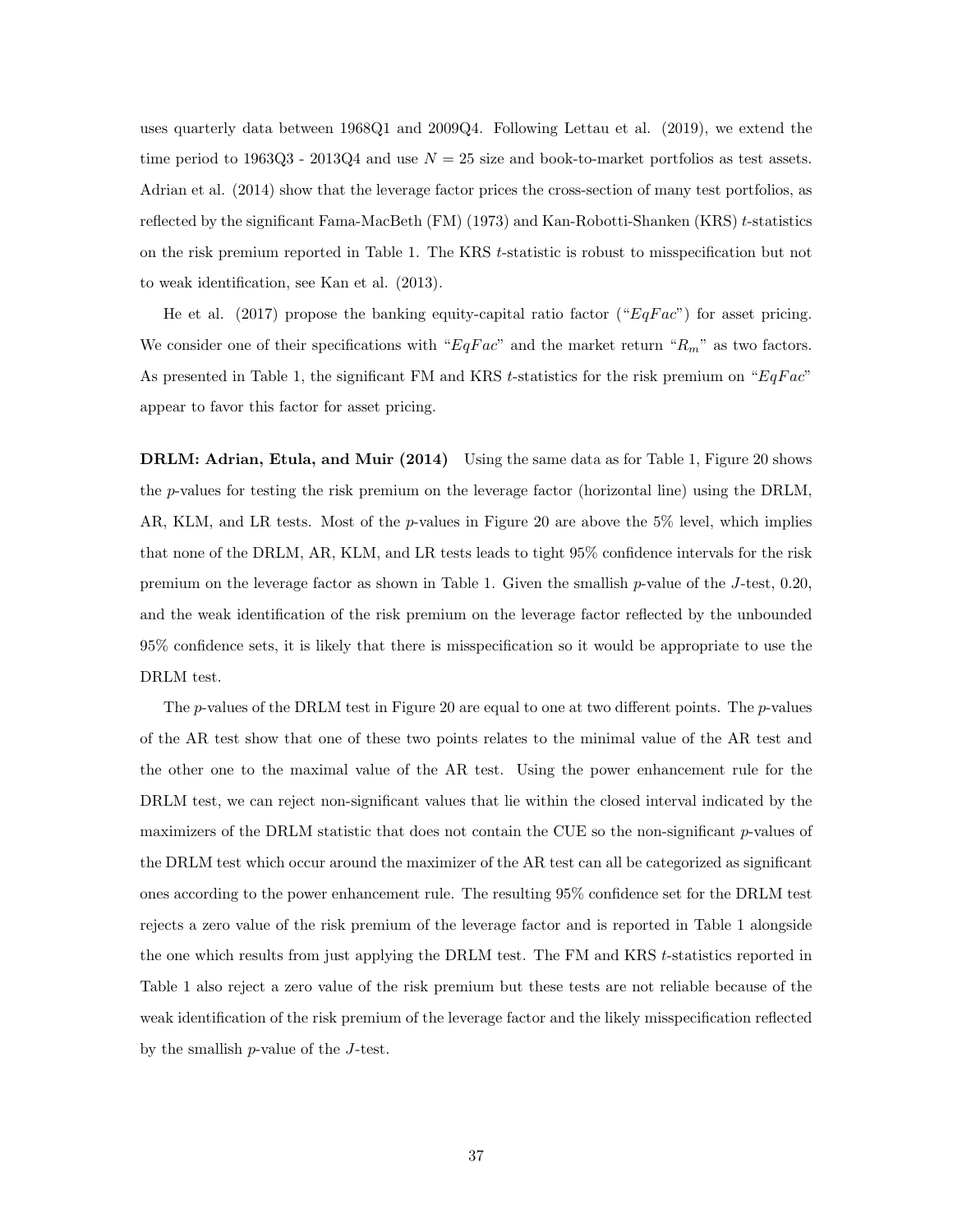|                                        | Adrian, Etula, and Muir (2014)                             | He, Kelly, and Manela (2017)                            |                                                          |
|----------------------------------------|------------------------------------------------------------|---------------------------------------------------------|----------------------------------------------------------|
|                                        | LevFac                                                     | $R_m$                                                   | EqFac                                                    |
| Estimate of $\lambda_F$                | 13.91                                                      | 1.19                                                    | 6.88                                                     |
| FM $t$                                 | 3.58                                                       | 0.81                                                    | 2.14                                                     |
| KRS $t$                                | 2.67                                                       | 0.78                                                    | 2.16                                                     |
| $\overline{\text{JUE}}$ of $\lambda_F$ | 51.77                                                      | 23.22                                                   | 94.02                                                    |
| $95\%$ confidence set<br>FM $t$        | (6.29, 21.54)                                              | $(-1.67, 4.05)$                                         | (0.57, 13.19)                                            |
| $KRS t$                                | (3.71, 24.11)                                              | $(-1.80, 4.18)$                                         | (0.65, 13.11)                                            |
| DRLM                                   | $(-\infty, -91.4) \cup (-9.2, 1.6) \cup (17.8, +\infty)$   | $(-\infty, +\infty)$                                    | $(-\infty, +\infty)$                                     |
| DRLM (power enh.)                      | $-91.4) \cup (17.8, +\infty)$<br>$(-8,$                    | $(-\infty, +\infty)$                                    | $(-\infty, +\infty)$                                     |
| AR.                                    | $-101.4$ ) $\cup$ (18.4, + $\infty$ )<br>$(-\infty,$       | $(-\infty, -64.6) \cup (8.1, +\infty)$                  | $(-\infty, -244.1) \cup (37.7, +\infty)$                 |
| KLM                                    | $(-\infty, -185.8) \cup (-5.6, -1.0) \cup (20.8, +\infty)$ | $(-\infty, -7.2) \cup (-4.7, -0.3) \cup (1.0, +\infty)$ | $(-\infty, -23.8) \cup (-8.1, 1.7) \cup (11.8, +\infty)$ |
| $_{\rm IR}$                            | $-276.2) \cup (22.0, +\infty)$<br>$(-\infty,$              | $(-\infty, -9.7) \cup (2.2, +\infty)$                   | $(-\infty, -33.7) \cup (16.2, +\infty)$                  |

The test assets are the  $N = 25$  size and book-to-market portfolios from 1963Q3 to 2013Q4 taken from Lettau, Ludvigson, and Ma (2019). "LevFac"<br>is the leverage factor of Adrian, Etula, and Muir (2014). "EqFac" is the banki The test assets are the N = 25 size and book-to-market portfolios from 1963Q3 to 2013Q4 taken from Lettau, Ludvigson, and Ma (2019). "LevF ac"<br>Letter in the contract of the matrix of the state and matrix and matrix active Table 1: Inference on Risk Premia  $\lambda_F$  in Adrian, Etula, and Muir (2014) and He, Kelly, and Manela (2017) Table 1: Inference on Risk Premia  $\lambda_F$  in Adrian, Etula, and Muir (2014) and He, Kelly, and Manela (2017)

is the leverage factor of Adrian, Etula, and Muir (2014). "EqFac" is the banking equity-capital ratio factor of He, Kelly, and Manela (2017). "R<sub>m</sub>" is the market return. The estimate of  $\lambda_F$  and the FM t-statistic result from the Fama-MacBeth (1973) two-pass procedure. The KRS t-statistic is  $\lambda_{\text{cond}}$  and the FM t-statistic result from the Fama-MacBeth (1973) two-pass based on the KRS t-test of Kan, Robotti, and Shanken (2013). The point estimates of  $\lambda_F$  are identical to those reported in Lettau, Ludvigson, and

based on the KRS t-test of Kan, Robotti, and Shanken (2013). The point estimates of  $\lambda_F$  are identical to those reported in Lettau, Ludvigson, and

Ma (2019).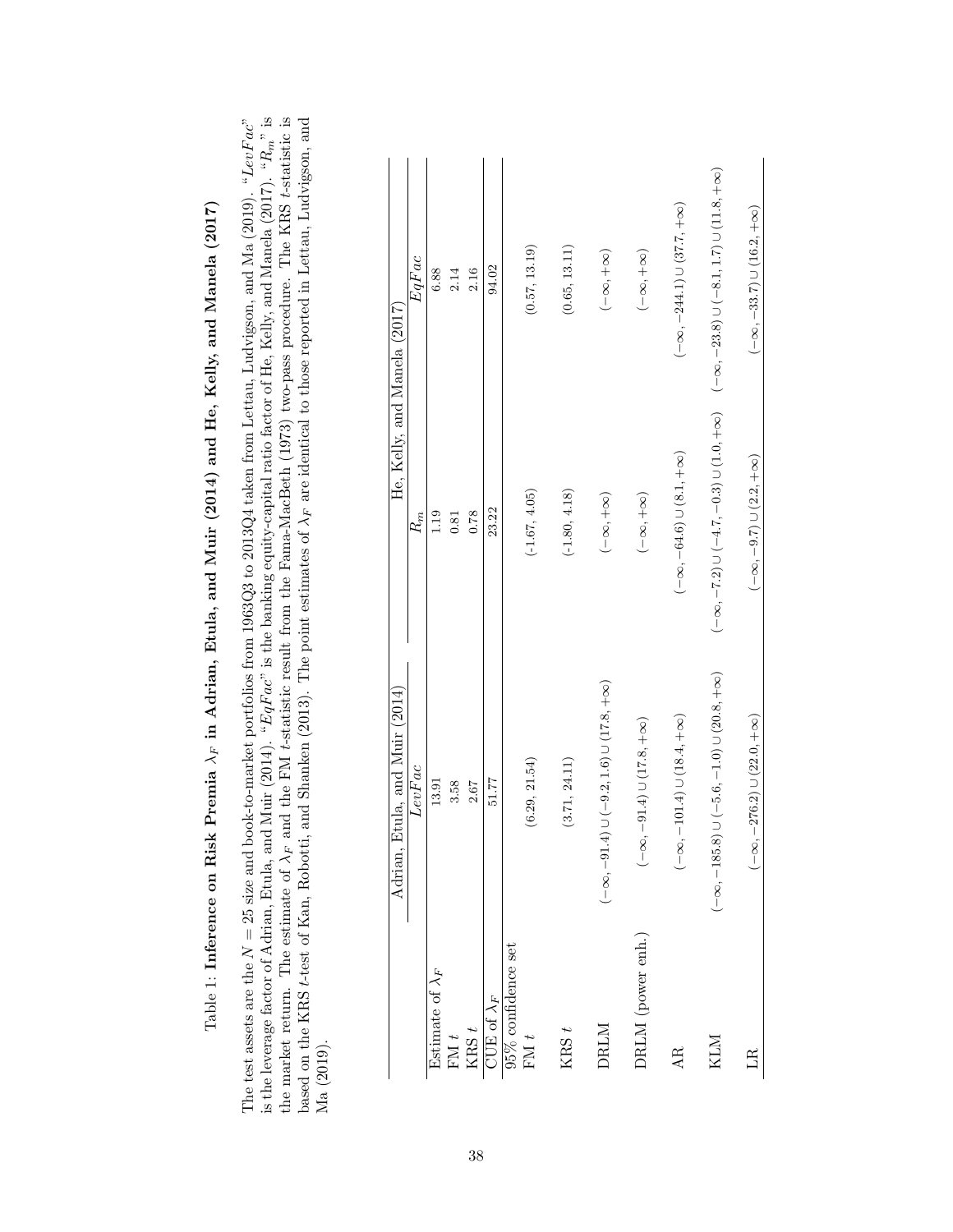Figure 20: Adrian, Etula and Muir (2014). p-value from the DRLM (dashed red), AR (dashed blue), KLM (solid black), LR (dash-dotted green) and the 5% level (dotted black). J-statistic

(=minimum AR) equals 28.42, with p-value of 0.20 resulting from  $\chi^2(N-2)$ .



DRLM: He, Kelly, and Manela (2017) Panel 21 shows the joint 95% confidence sets (shaded areas) of the risk premia on the banking equity-capital ratio factor " $EqFac$ " and the market return " $R_m$ ", from using the DRLM, AR, KLM, and LR tests. The p-value of the J-test shows that misspecification is present so it is appropriate to use the DRLM test for the confidence set of the minimizer of the population continuous updating objective function. The 95% confidence sets of the DRLM and KLM tests have two rather disjoint areas. The power enhancement rule for the DRLM test shows that the smaller disjoint area can be discarded for the joint 95% confidence set that results from the DRLM test. The resulting 95% confidence set from the DRLM test includes a zero value for the risk premium on " $EqFac$ " which indicates that the pricing ability of " $EqFac$ " is under doubt.

To compare with Panel 21, we replace the " $EqFac$ " risk factor with the "SMB" (small minus big) factor from Fama and French (1993) and similarly construct Panel 22. The AR test now signals model misspecification, since it rejects every hypothesized risk premia as shown in Figure 22.2 so the 95% confidence set that results from the AR test is empty. Our DRLM test, which allows for misspecification, yields a tight confidence set in Figure 22.1. This tight confidence set, in contrast with the wide one in Figure 21.1, indicates that the pricing ability of " $EqFac$ " differs substantially from "SMB". Because of the misspecification, the 95% confidence sets resulting from the KLM and LR tests are not representative for the minimizer of the population objective function.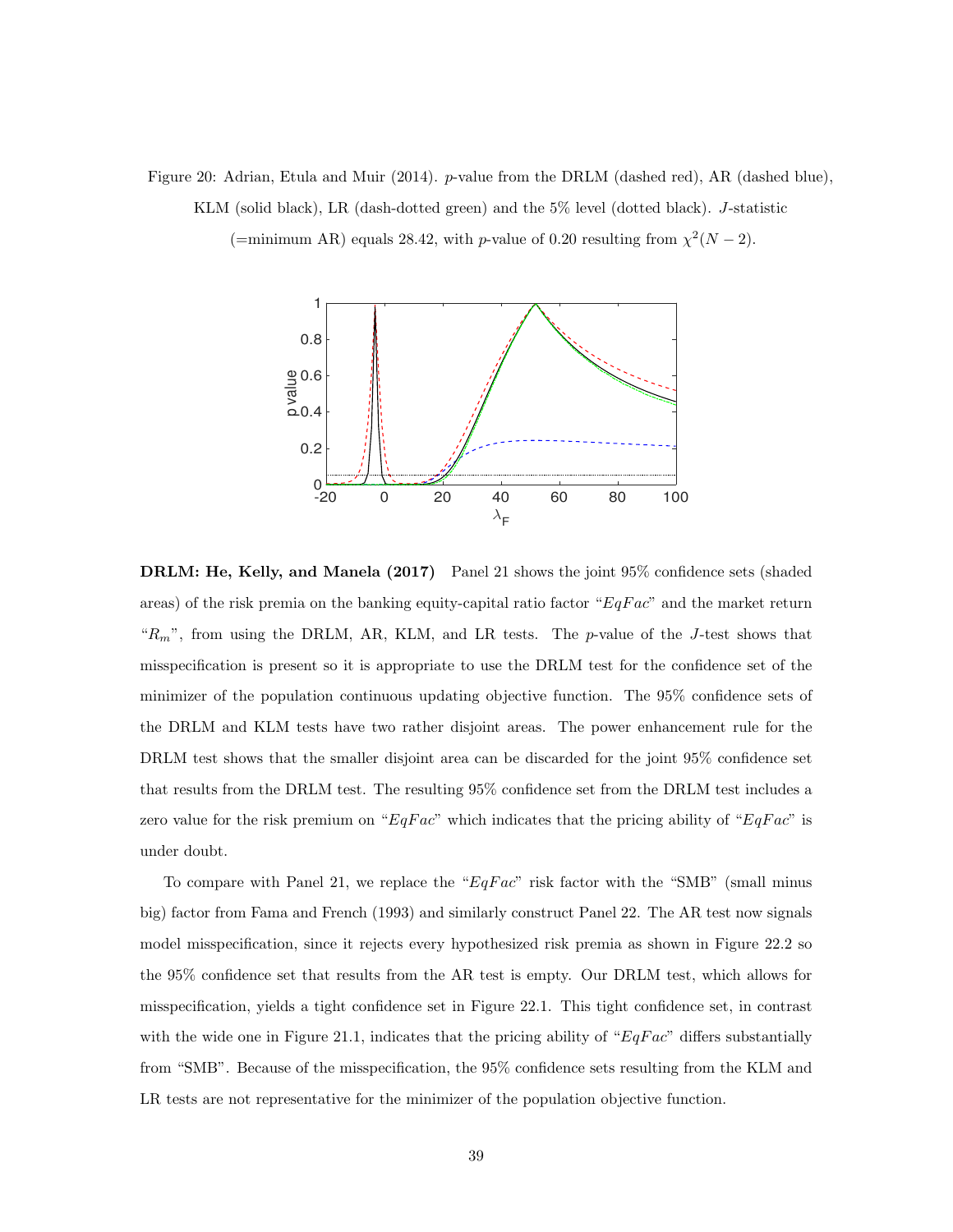Panel 21: He, Kelly and Manela (2017). 95% confidence sets from DRLM, AR, KLM and LR. J-statistic (minimum of AR) equals 35.32, with p-value of 0.036 resulting from  $\chi^2(N-3)$ .



Panel 22:  $R_m$  and SMB. 95% confidence sets from DRLM, AR, KLM and LR. J-statistic (minimum of AR) equals 59.34, with p-value of 0.00 resulting from  $\chi^2(N-3)$ .



Figure 22.3: KLM Figure: 22.4: LR

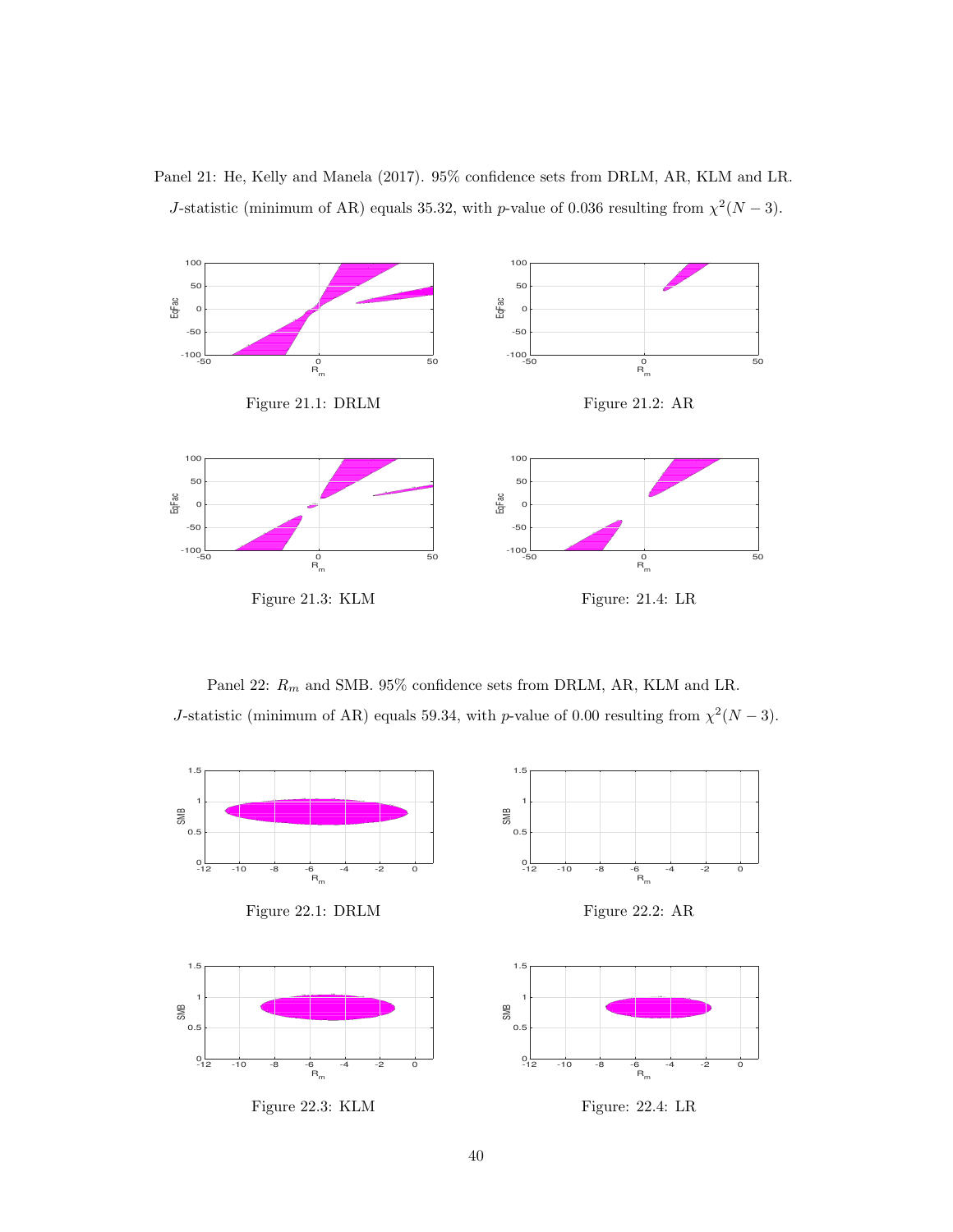Running example 2: Linear instrumental variables regression for the return on education using Card (1995) data To further show the ease of implementing the DRLM test for applied work, we use the return on education data from Card (1995). Card (1995) uses proximity to college as the instrument in an IV regression of (the log) wage on (length of) education. For more details on the data, we refer to Card (1995). The instruments used in our specification are three binary indicator variables which show the proximity to a two-year college, a four-year college and a four-year public college, respectively. The included exogenous variables are a constant term, age, age<sup>2</sup>, and racial, metropolitan, family and regional indicator variables. All three binary instruments have their own local average treatment effects, which in case of heterogeneous treatment effects leads to misspecification of the IV regression model since it considers them to be identical, see Imbens and Angrist (1994).

Figure 23: Tests of the return on education using Card (1995) data with the DRLM (solid black), KLM (dashed black), LR (solid red) and AR (solid blue) tests and their 95% (conditional) critical value lines (dotted in the color of the test they refer to).



Figure 23 shows the values of the AR, LR, KLM and DRLM tests around the CUE. It also shows their 5% critical value functions. The other area of small values of the DRLM test is left out since it would be discarded by the power enhancement rule. The J-test, which equals the minimal value of the AR statistic, is 2.99 with a  $p$ -value of 0.22. Since the return on education is not strongly identified, the J-test does not have much power. Its quite low  $p$ -value can indicate misspecification which then results from distinct local average treatment effects of the different instruments. Lee (2018) constructs misspecification-robust standard errors for the two stage least squares estimator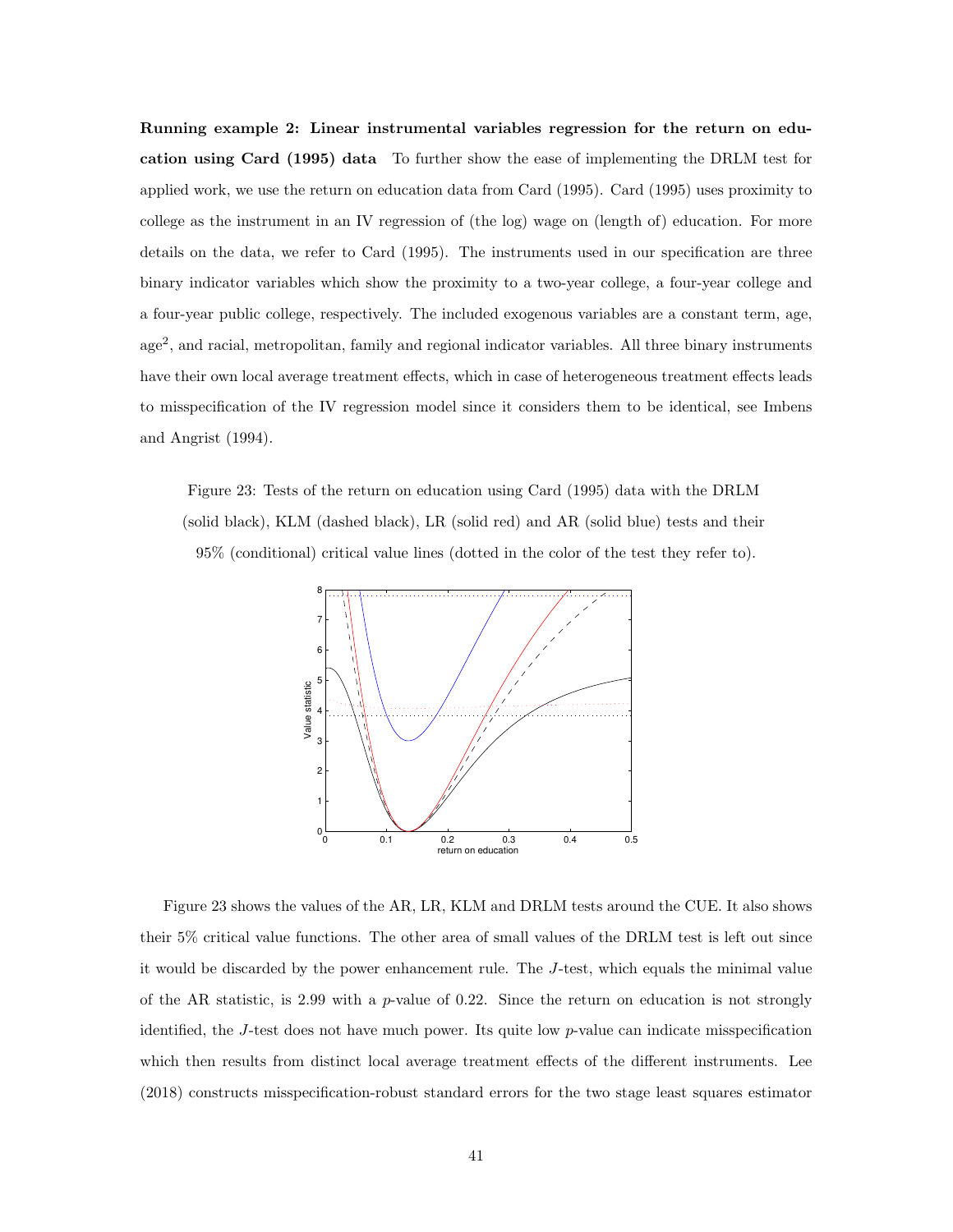when the local average treatment effects differ but the resulting t-test is not valid here because of the weak identification of the return on education. This makes the DRLM test more appealing since it is robust to both misspecification and weak identification. Kitagawa (2015) further shows that the validity of the instruments for the Card data depends on the specification of the model. Figure 23 then shows that allowing for misspecification further enlarges the identification-robust confidence set for the return on education.

### 8 Conclusions

We show that it is generally feasible to conduct reliable inference on the pseudo-true value of the structural parameters resulting from the population continuous updating GMM objective function using the DRLM test. While settings of weak identification paired with misspecification are empirically relevant, it was so far not possible to conduct reliable inference in these settings. This holds since weak identification robust tests are size distorted when the model is misspecified while the misspecification tests which are typically used to detect misspecification, are virtually powerless under weak identification. Hence, it is not possible to test for the settings where weak identification robust tests falter, in a powerful manner. We propose some straightforward power improvements for the DRLM test which make it work well. We hope to conduct further power improvements in future work. We also used the DRLM test to analyze data from three studies which are plagued by both weak identification and misspecification issues: Card (1995), Adrian et al. (2014), and He et al. (2017). It shows that other inference procedures can seriously underestimate the uncertainty concerning the structural parameters when both misspecification and weak identification matter.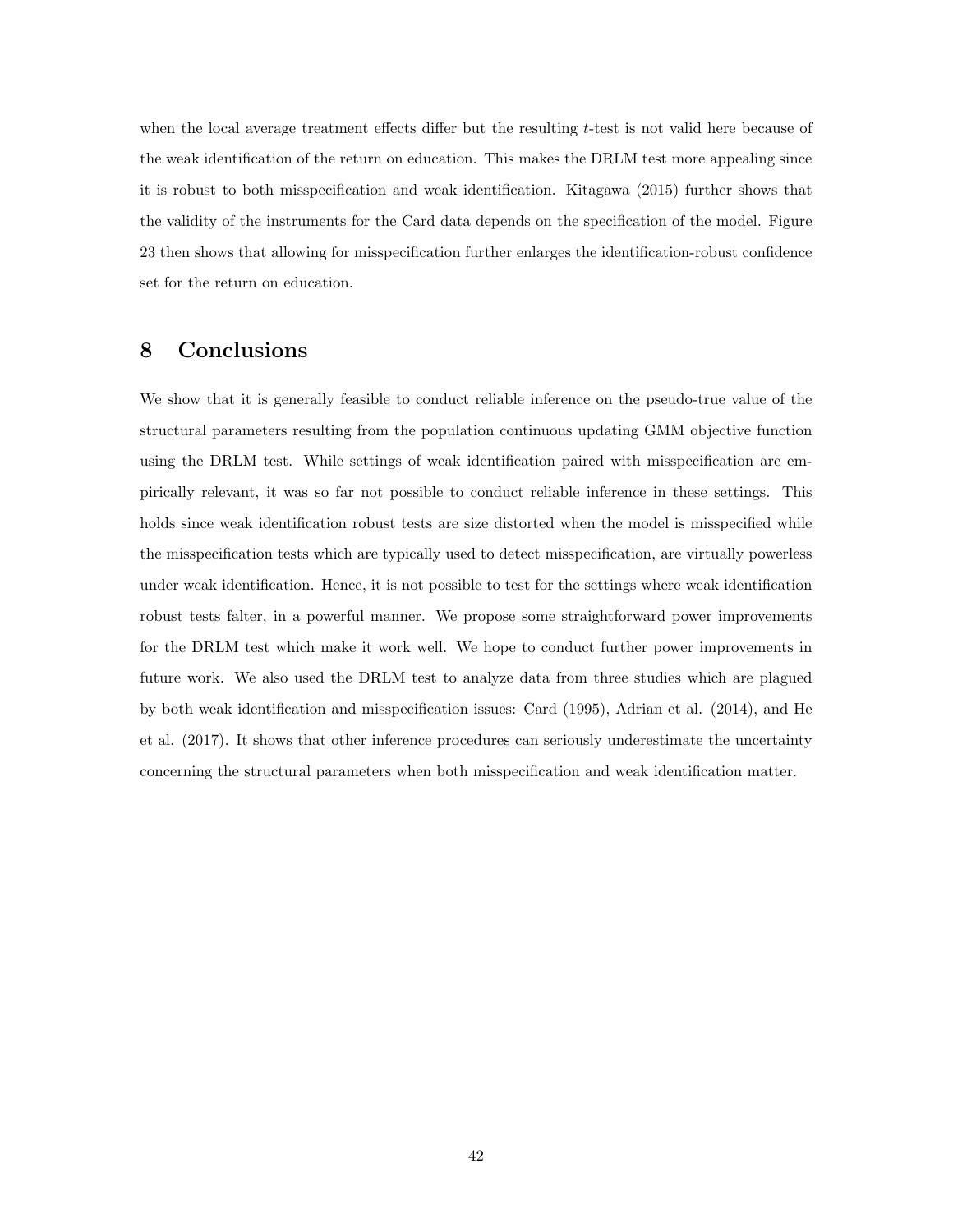### References

- [1] Adrian, T., E. Etula and T. Muir. Financial Intermediaries and the Cross-Section of Asset Returns. Journal of Finance, 69:2557–2596, 2014.
- [2] Anderson, T.W. and H. Rubin. Estimation of the Parameters of a Single Equation in a Complete Set of Stochastic Equations. The Annals of Mathematical Statistics, 21:570–582, 1949.
- [3] Andrews, D.W.K. and X. Cheng. Estimation and inference with Weak, Semi-Strong and Strong Identification. Econometrica, 80:2153–2211, 2012.
- [4] Andrews, D.W.K., M.J. Moreira and J.H. Stock. Optimal Two-Sided Invariant Similar Tests for Instrumental Variables Regression. Econometrica, 74:715–752, 2006.
- [5] Andrews, I. Conditional Linear Combination Tests for Weakly Identified Models. Econometrica, 84:2155–2182, 2016.
- [6] Andrews, I. and A. Mikusheva. A Geometric Approach to Nonlinear Econometric Models. Econometrica, 84:1249–1264, 2016a.
- [7] Andrews, I. and A. Mikusheva. Conditional inference with a functional nuisance parameter. Econometrica, 84:1571–1612, 2016b.
- [8] Andrews, I., J. Stock and L. Sun. Weak instruments in IV Regression: Theory and Practice. Annual Review of Economics, 11:727–753, 2019.
- [9] Card, D. Using geographic variation in college proximity to estimate the return to schooling. In L.N. Christofides, E.K. Grant and R. Swidinsky, editor, Aspects of Labour Market Behaviour: essays in honor of John Vanderkamp, pages 201–222. University of Toronto Press, Toronto, Canada, 1995. (NBER Working Paper 4483 (1993)).
- [10] Fama, E.F. and J.D. MacBeth. Risk, Return and Equillibrium: Empirical Tests. Journal of Political Economy, 81:607–636, 1973.
- [11] Fama, E.F. and K.R. French. Common Risk Factors in the Returns on Stocks and Bonds. Journal of Financial Economics, 33:3–56, 1993.
- [12] Gospodinov, N., R. Kan and C. Robotti. Spurious inference in Reduced-Rank Regresson Models. Econometrica, 85:1613–1628, 2017.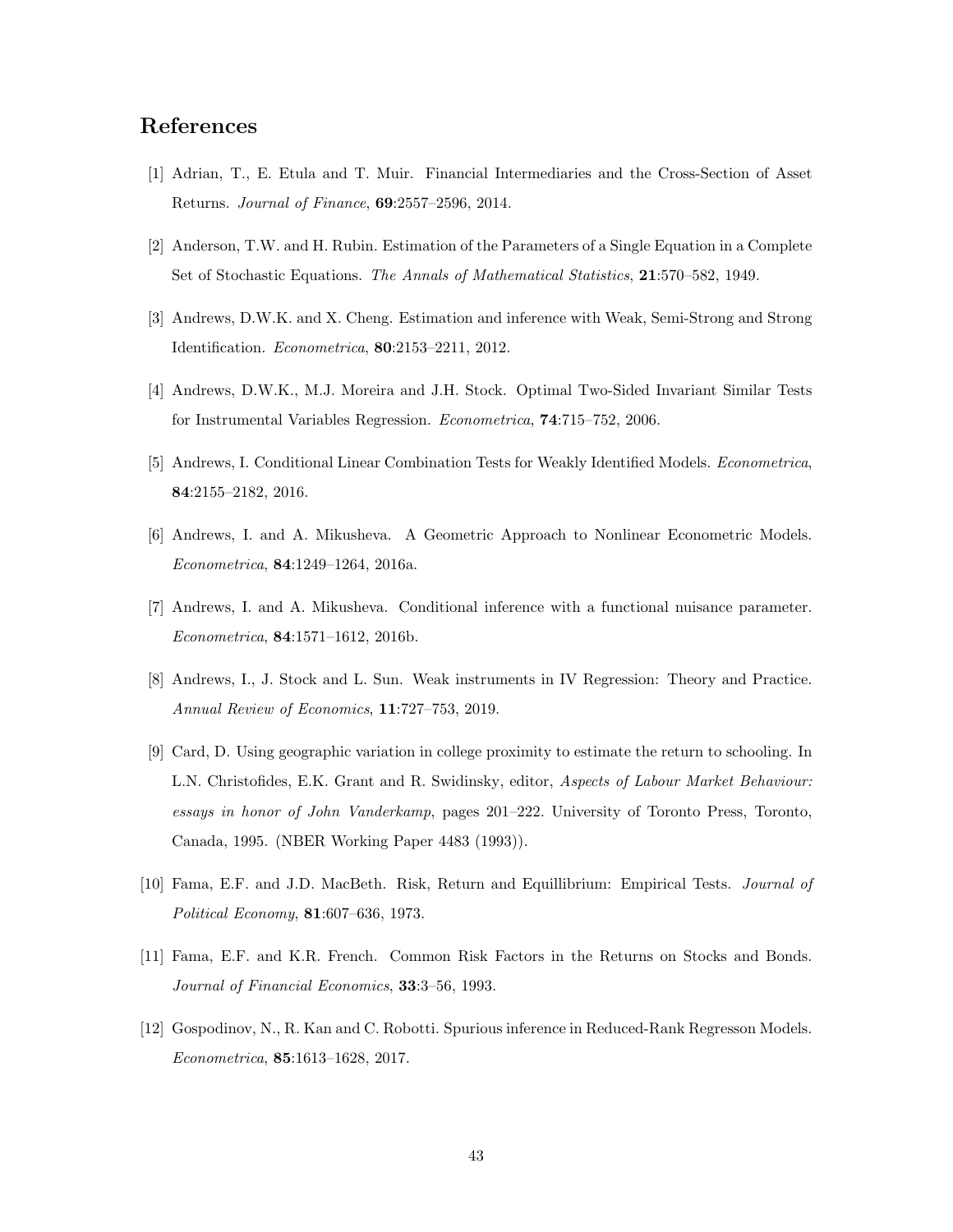- [13] Guggenberger, P. , F. Kleibergen, S. Mavroeidis, and L. Chen. On the asymptotic sizes of subset anderson-rubin and lagrange multiplier tests in linear instrumental variables regression. Econometrica, 80:2649–2666, 2012.
- [14] Hall, A. and A. Inoue. The large sample behaviour of the generalized method of moments estimator in misspecified models. Journal of Econometrics, 114(2):361–394, 2003.
- [15] Hansen, L.P. Large Sample Properties of Generalized Method of Moments Estimators. Econometrica, 50:1029–1054, 1982.
- [16] Hansen, L.P. and K. Singleton. Generalized Instrumental Variable Estimation of Nonlinear Rational Expectations Models. Econometrica, 50:1269–1286, 1982.
- [17] Hansen, L.P., J. Heaton and A. Yaron. Finite Sample Properties of Some Alternative GMM Estimators. Journal of Business and Economic Statistics, 14:262–280, 1996.
- [18] He, Z., B. Kelly and A. Manela. Intermediary Asset Pricing: New Evidence from Many Asset Classes. Journal of Financial Economics, 126:1–35, 2017.
- [19] Imbens G. and J. Angrist. Identification and estimation of local average treatment effects. Econometrica, 62(2):467–475, 1994.
- [20] Kan, R. and C. Zhang. Two-Pass Tests of Asset Pricing Models with Useless Factors. Journal of Finance, 54:203–235, 1999.
- [21] Kan, R., C. Robotti and J. Shanken. Pricing Model Performance and the Two-Pass Cross-Sectional Regression Methodology. Journal of Finance, 68:2617–2649, 2013.
- [22] Kitagawa, T. A Test for Instrument Validity. Econometrica, 83:2043–2063, 2015.
- [23] Kleibergen, F. Pivotal Statistics for testing Structural Parameters in Instrumental Variables Regression. Econometrica, 70:1781–1803, 2002.
- [24] Kleibergen, F. Testing Parameters in GMM without assuming that they are identified. Econometrica, 73:1103–1124, 2005.
- [25] Kleibergen, F. Generalizing weak instrument robust IV statistics towards multiple parameters, unrestricted covariance matrices and identification statistics. Journal of Econometrics, 139:181– 216, 2007.
- [26] Kleibergen, F. Tests of Risk Premia in Linear Factor Models. Journal of Econometrics, 149:149– 173, 2009.